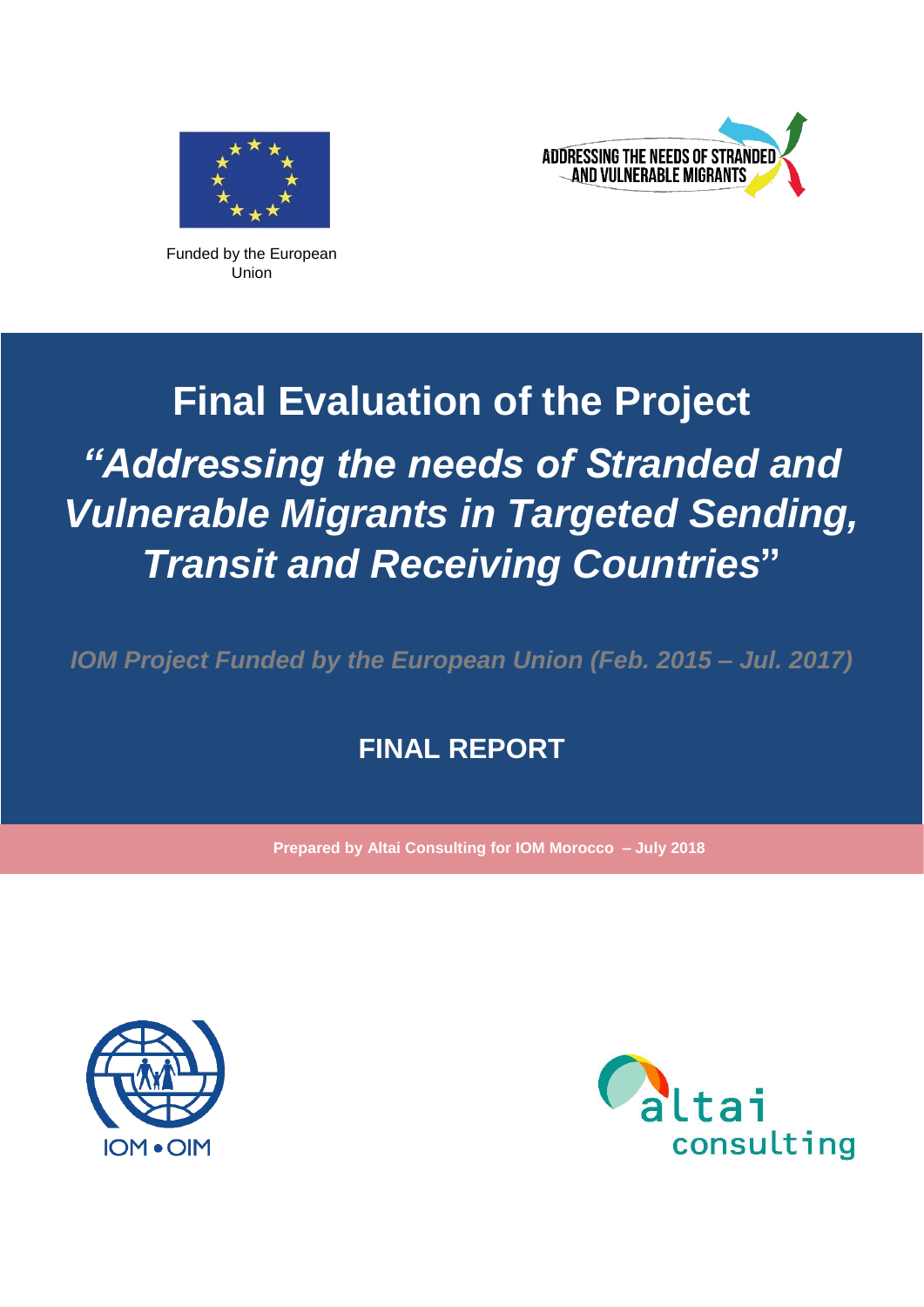## **List of Acronyms**

| <b>ALCS</b>            | Association de Lutte Contre le Sida / Association for the Fight Against AIDS                                                                                      |
|------------------------|-------------------------------------------------------------------------------------------------------------------------------------------------------------------|
| <b>ANAPEC</b>          | Agence Nationale de Promotion de l'Emploi et des Compétences / National Agency for the<br>Promotion of Employment and Skills                                      |
| AVRR                   | Assisted Voluntary Return and Reintegration                                                                                                                       |
| <b>BID</b>             | Best interests of the child determination                                                                                                                         |
| <b>CECOJ</b>           | Centre d'Ecoute et d'Orientation des Jeunes / Youth Occupational Orientation Centres                                                                              |
| <b>CMC</b>             | <b>Case Management Committee</b>                                                                                                                                  |
| <b>CNDH</b>            | Conseil National des Droits de l'Homme / National Human Rights Council                                                                                            |
| <b>CNLCT</b>           | Comité National de Lutte Contre la Traite des Personnes / National Committee for the Fight<br>against Human Trafficking                                           |
| CoDs                   | Countries of destination                                                                                                                                          |
| CoOs                   | Countries of origin                                                                                                                                               |
| <b>CSO<sub>s</sub></b> | <b>Civil Society Organizations</b>                                                                                                                                |
| <b>CVT</b>             | Centre for Victims of Trafficking                                                                                                                                 |
| <b>DICOMA</b>          | Association Diaspora Congolaise au Maroc / Association for the Congolese Diaspora in Morocco                                                                      |
| <b>DRC</b>             | Danish Refugee Council                                                                                                                                            |
| <b>IPNA</b>            | Immigration, Passports and Naturalization Authority                                                                                                               |
| <b>EUTF</b>            | European Union Trust Fund                                                                                                                                         |
| <b>FEDSAIL</b>         | Federal agency responsible for the reception of asylum seekers                                                                                                    |
| <b>FSMMIDA</b>         | Federal Small Medium Manufacturing Industry Development Agency                                                                                                    |
| <b>GADEM</b>           | Groupe Antiraciste d'Accompagnement et de Défense des Etrangers et Migrants / Anti-racist<br>Group for the Defense and Accompaniment of Foreigners and Immigrants |
| GoE                    | Government of Ethiopia                                                                                                                                            |
| GoM                    | Government of Morocco                                                                                                                                             |
| GoT                    | Government of Tanzania                                                                                                                                            |
| <b>HEW</b>             | <b>Health Extension Workers</b>                                                                                                                                   |
| <b>IGAD</b>            | Inter-Governmental Authority for Development                                                                                                                      |
| <b>IOM</b>             | International Organization for Migration                                                                                                                          |
| <b>ISIC</b>            | Institut Supérieur de l'Information et de la Communication / Information and Communication<br>Institute                                                           |
| <b>MAEC</b>            | Ministry of Foreign Affairs and Cooperation                                                                                                                       |
| <b>MCMREAM</b>         | Ministère chargé des Marocains Résidant à l'étranger et des Affaires de la Migration / Ministry<br>for Moroccans Living Abroad and Migration                      |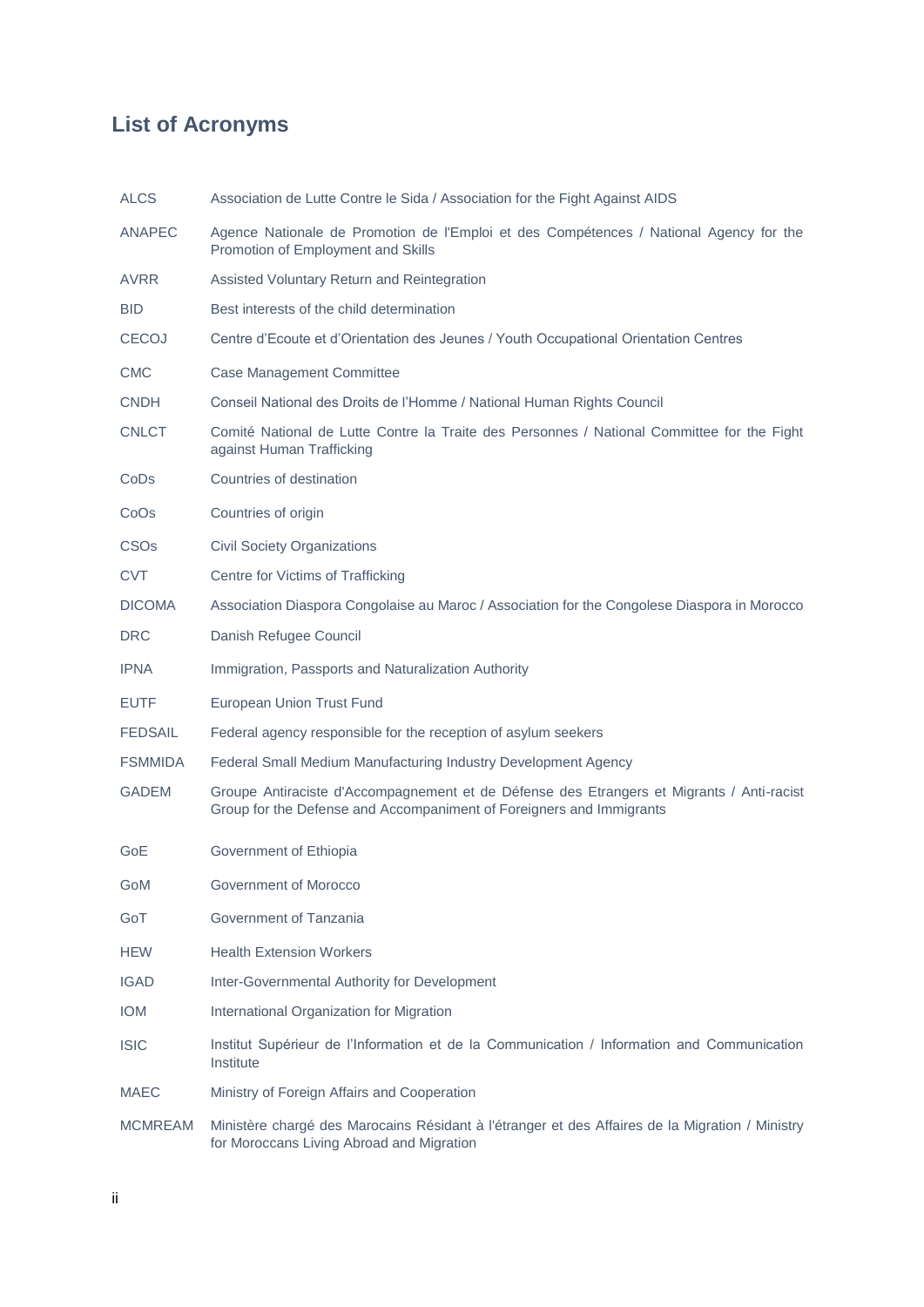| <b>MoFA</b>   | Ministry of Foreign Affairs                            |
|---------------|--------------------------------------------------------|
| MoHA          | Ministry of Home Affairs                               |
| MoJ           | Moroccan Ministry of Justice and Freedoms              |
| <b>PWG</b>    | <b>Protection Working Group</b>                        |
| <b>RTM</b>    | Regional technical meetings                            |
| <b>SNIA</b>   | National Strategy on Immigration and Asylum            |
| <b>SNNP</b>   | Southern Nations, Nationalities, Peoples Region        |
| <b>TCTA</b>   | Tanzania Correctional Training Academy                 |
| ToT           | <b>Training of Trainers</b>                            |
| <b>UMCs</b>   | Unaccompanied minor children                           |
| <b>UNHCR</b>  | United Nations High Commissioner for Refugees          |
| <b>UNICEF</b> | United Nations International Children's Emergency Fund |
| VoTs          | Victims of trafficking                                 |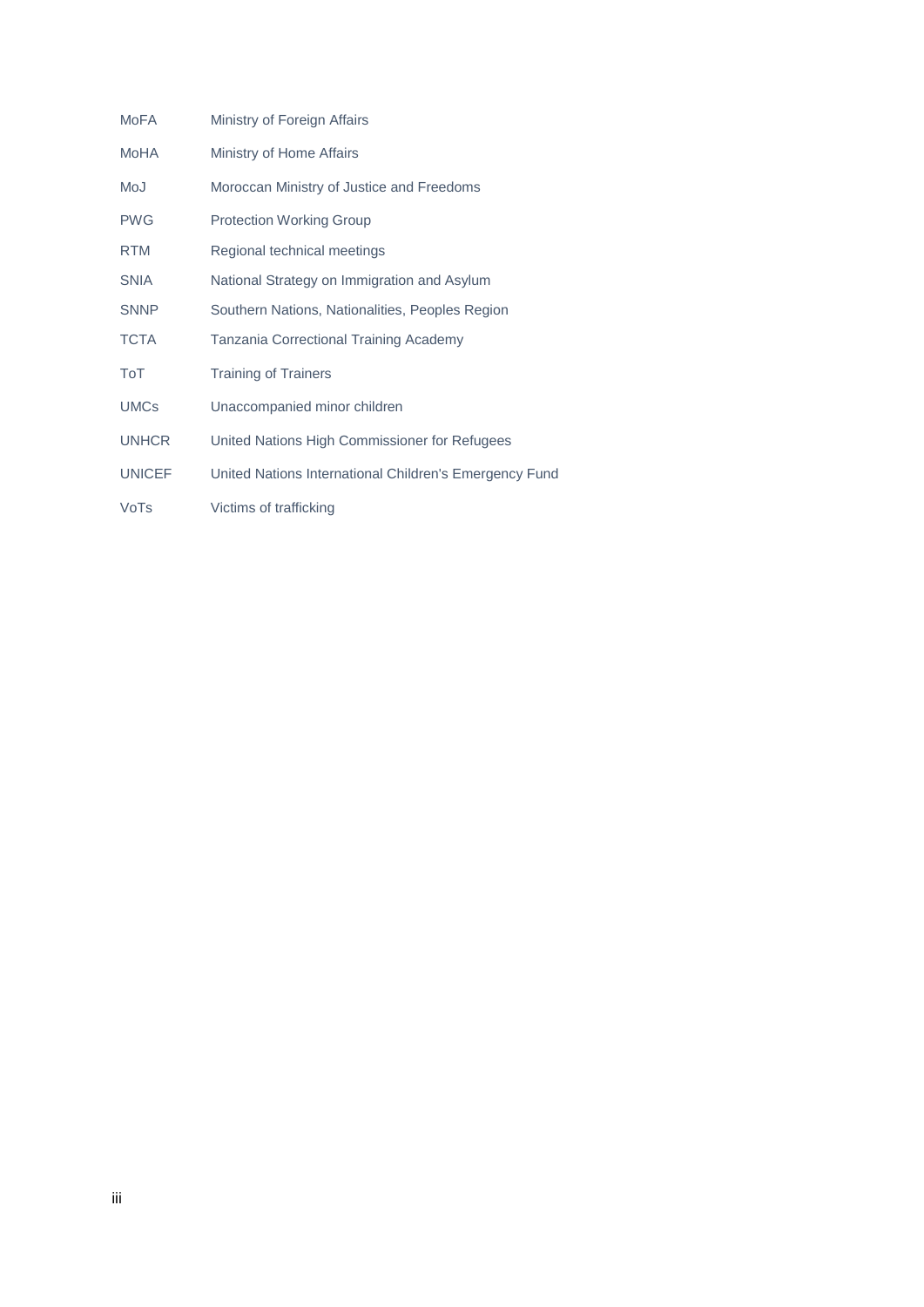# <span id="page-3-0"></span>**ACKNOWLEDGMENT**

This report was written by Jérôme Helfft, with the support of Flannery Dyon and Eric Davin. Fieldwork in Ethiopia was conducted with the participation of EchnoServe.

Altai Consulting would like to thank Claudio Triani, project Regional Coordinator of the project at IOM Morocco, for his continuous support and coordination with other IOM offices. Altai Consulting is also grateful for IOM staff's essential support in carrying out the fieldwork and for sharing their views on the project: Gracia Anthony (IOM Tanzania), Marie Louise Haba and Sidibé Mama Kandé (IOM Guinea), Eskedar Tenaye (IOM Ethiopia) and Ahlam Al-Masany (IOM Yemen).

Altai Consulting would like to extend its gratitude to the following IOM staff for carving out time in their busy schedule to provide insights on the project: Chissey Mueller, Nadia El Mrabet, Idrissa Sompare, Sisay Mulatu Kidane, Charles Mkude, Tamara Keating and Noelle Darbellay.

We also would like to extend our thanks to the EU representatives for their insightful analysis and perspectives on the project: Isabelle Wahedova (DEVCO in Brussels), Tatiana Romon (formerly in Morocco), Olivia Gervasoni (Tanzania).

Finally, this report would not have been possible without the great support of returnees interviewed in Guinea and Ethiopia who dedicated some time to our work and gave us their trust.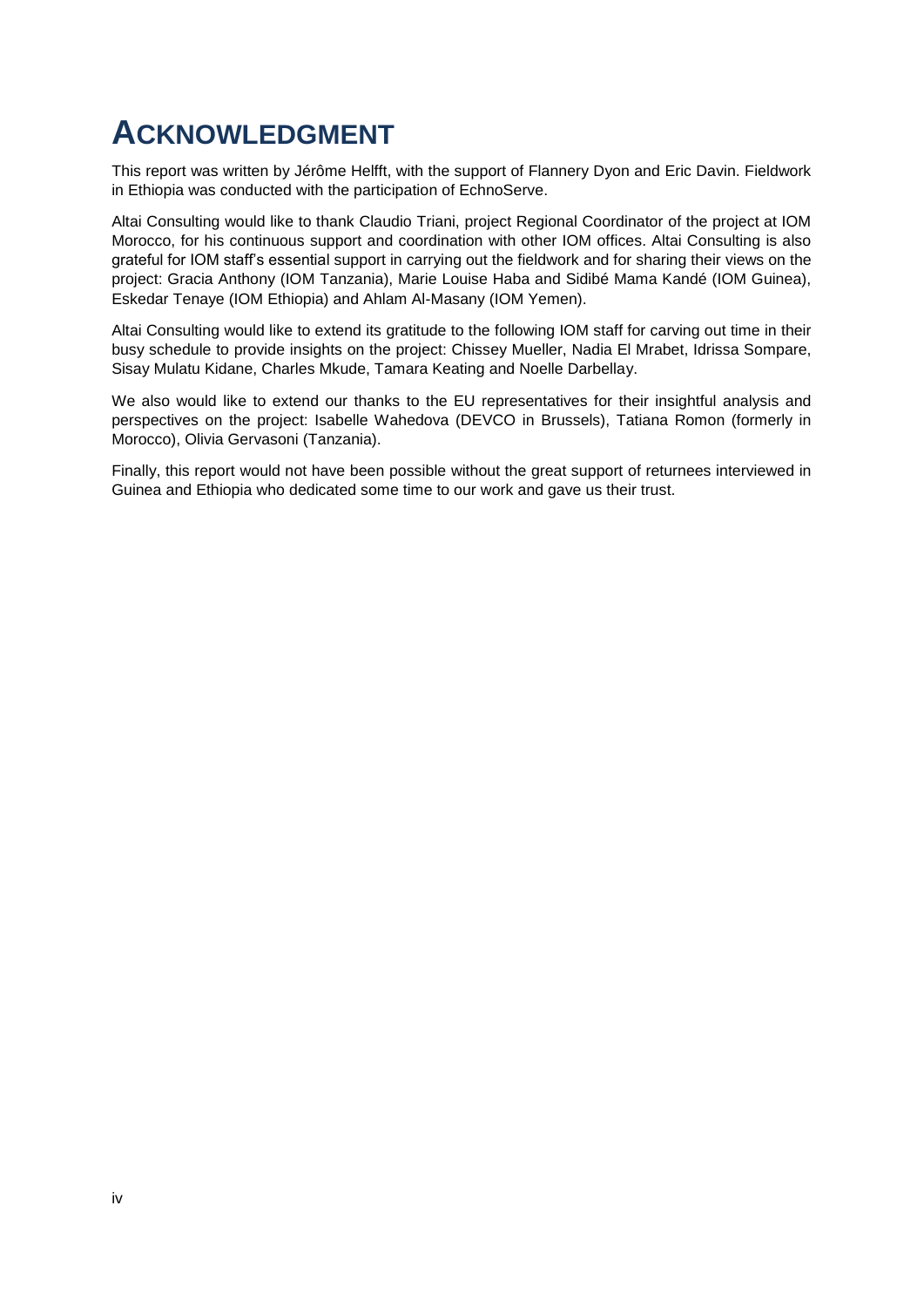# <span id="page-4-0"></span>**EXECUTIVE SUMMARY**

The final evaluation of the European Union-funded project "Addressing the needs of stranded and vulnerable migrants in targeted sending, transit and receiving countries", under the auspices of the EU Directorate-General for International Cooperation and Development (DEVCO), aims to measure the project's performance against the OECD evaluation criteria of effectiveness, efficiency, relevance, sustainability and impact as they apply to the IOM mandate. The evaluation sought to extract key lessons of the program to support IOM Assisted Voluntary Return and Reintegration (AVRR) Morocco in following best practices and lessons learned as identified throughout the implementation of the project.

The project's overarching objective was to contribute to developing Human Rights-based migration management approaches to address the needs of stranded and vulnerable migrants in targeted sending, transit and receiving countries. The main targeted countries were Morocco, Tanzania and Yemen as well as countries of origin of migrants in these countries (Ethiopia, Cameroon, Guinea, Côte d'Ivoire, Nigeria). Specifically, the project was articulated around three components: the capacitybuilding of migrant host/transit countries and countries of origin; the development or complementing of AVRR operations, and the implementation of regional technical meetings to reinforce regional coordination and learning.

It found that all components were highly relevant. The capacity-building and regional coordination components in particular addressed an important gap of knowledge with respect to IOM activities, migration issues and trends, and other countries' challenges and practices, while AVRR addresses a critical need in providing assistance to migrants who cannot or no longer want to remain in the country of destination and out of which a significant portion was identified as vulnerable according to precise project criteria.

The primary effect of the capacity-building and coordination components was a shift in perspectives of participants. Many participants of the capacity trainings noted that their view on migrants changed drastically. The media trainings also pushed journalists to engage in more fact-checking when reporting on migration issues. Participants to the regional technical meetings gained an understanding of other countries' challenges and practices by being able to hold open and frank discussions. The AVRR component and organization of returns in particular was effective under some very challenging conditions (from the war in Yemen to significant staff workload). However, reintegration assistance was inadequate or insufficient and crucially suffered from the lack of systematic monitoring and follow-up on AVRR beneficiaries upon their return, despite some punctual monitoring missions being organized by the PMU and CMCs.

The overall impact of the project is difficult to evaluate, but certainly the capacity-building trainings led to concrete change in practices among individuals who work directly with migrants, and there is a willingness to update approaches to migration management. AVRR's impact was limited by the design of reintegration assistance (including support measures and financial assistance), but some externalities were noticed as returnees have been found to communicate the risks of illegal immigration. Yet, the project's sustainability is limited as the relationship-building between countries and institutions has generally not reached a level where it will be naturally sustained. Overall management of the project was found to be efficient, although more country-level coordination would be beneficial.

The challenges were numerous as the program was spread thin between a very large set of activities and countries, with limitations of resources and contextual difficulties (political, security and logistical). Despite a number of limitations highlighted and areas of opportunity identified to improve the programmatic approach, IOM was able to meet most of the challenges raised by this project.

This project is one of the first of its kind in the region and should therefore be credited for having opened new doors in different fields, especially in light of growing displacement and migration flows inside Africa. **As the necessity for regional actors to work together intensifies, the project provides a significant set of lessons and recommendations on the challenges regional cooperation entails, so that future program planners may build its strengths and overcome its weaknesses**.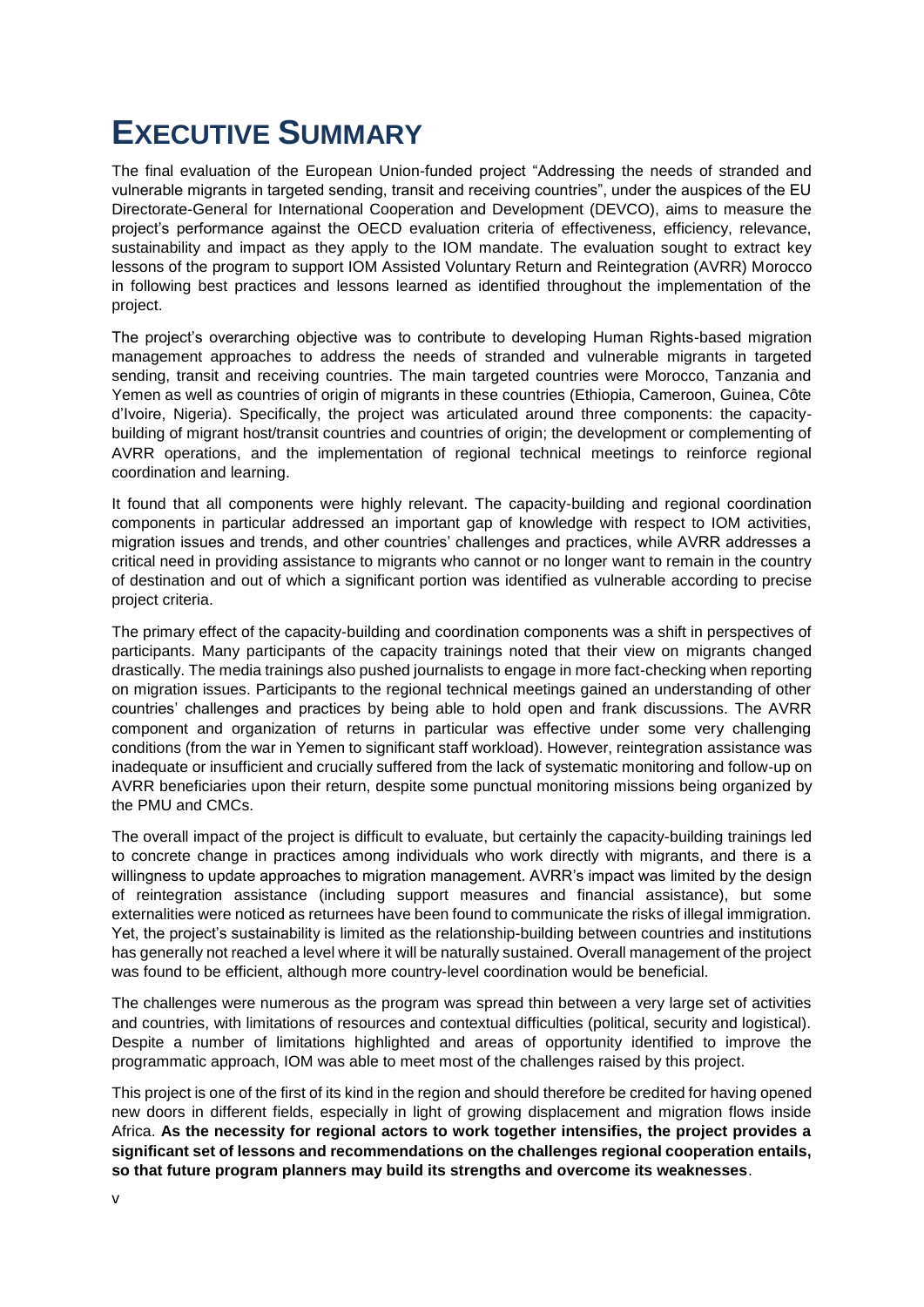# TABLE OF CONTENTS

| $\mathbf{1}$   |  |  |  |
|----------------|--|--|--|
| 1.1            |  |  |  |
| 1.2            |  |  |  |
| 1.3            |  |  |  |
| $\overline{2}$ |  |  |  |
| 2.1            |  |  |  |
| 2.2            |  |  |  |
| 2.3            |  |  |  |
| 2.4            |  |  |  |
| 2.5            |  |  |  |
| $\mathbf{3}$   |  |  |  |
| 3.1            |  |  |  |
| 3.2            |  |  |  |
| 3.3            |  |  |  |
| 3.4            |  |  |  |
| 3.5            |  |  |  |
| 4              |  |  |  |
| 4.1            |  |  |  |
| 4.2            |  |  |  |
| 4.3            |  |  |  |
| 4.4            |  |  |  |
| 4.5            |  |  |  |
| 5              |  |  |  |
| 5.1            |  |  |  |
| 5.2            |  |  |  |
| 5.3            |  |  |  |
| 6              |  |  |  |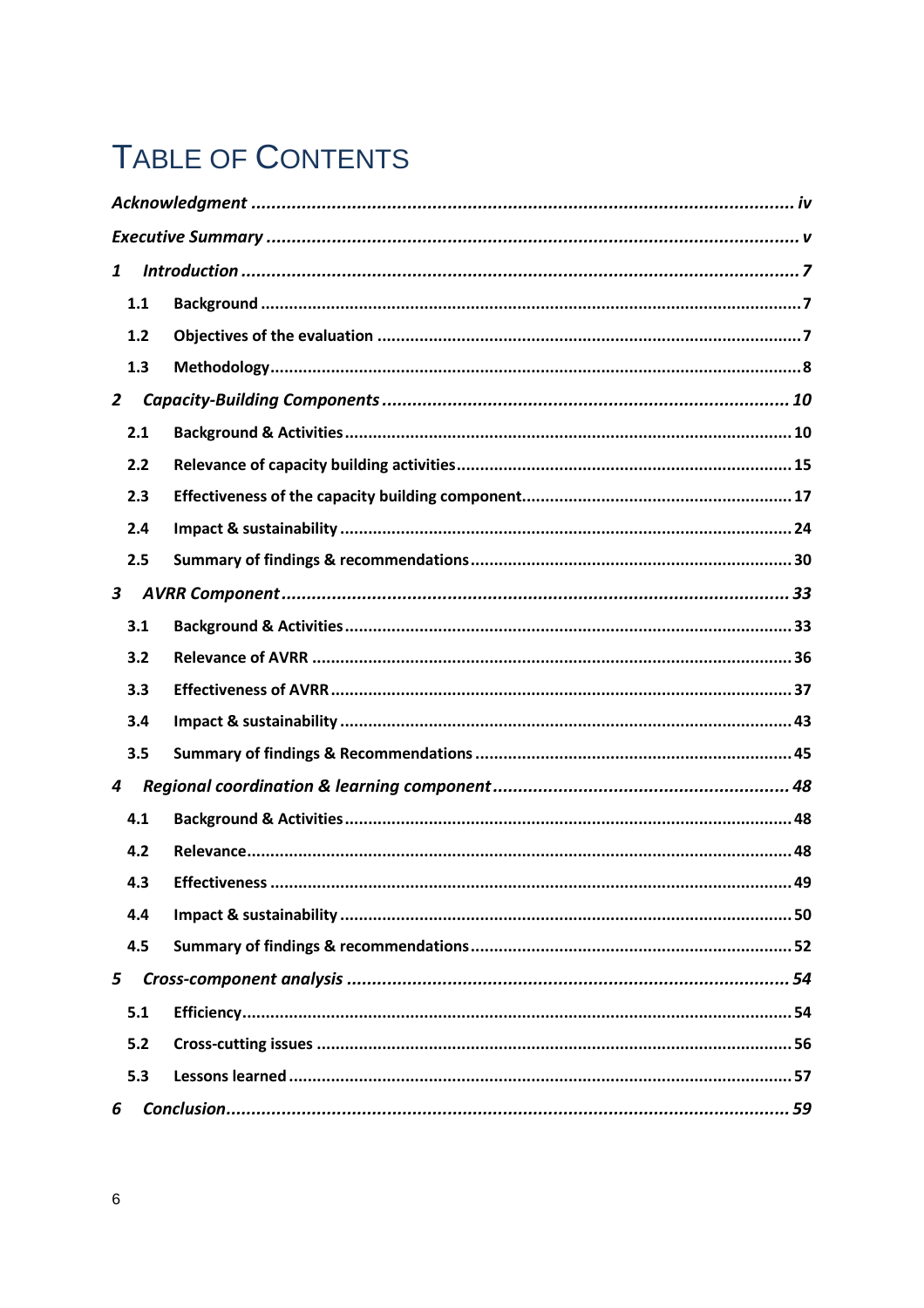# <span id="page-6-0"></span>**1 INTRODUCTION**

### <span id="page-6-1"></span>1.1 BACKGROUND

The European Union-funded project "Addressing the needs of stranded and vulnerable migrants in targeted sending, transit and receiving countries", under the auspices of the EU Directorate-General for International Cooperation and Development (DEVCO), aimed to contribute to developing Human Rights-based migration management approaches to address the needs of stranded and vulnerable migrants in targeted sending, transit and receiving countries. The main targeted countries were Morocco, Tanzania and Yemen as well as countries of origin (CoOs) of migrants in these countries (Ethiopia, Cameroon, Guinea, Côte d'Ivoire, Nigeria).

The authorities of Morocco, Tanzania and Yemen had recognized the need to address the challenges related to the situation of stranded migrants and mixed flows in their territories and had expressed interest to address these issues with external support.

More specifically, the project intended to contribute to improving the capacities of the migrant host/transit countries and countries of origin to address the situation in the longer term while at the same time addressing the immediate needs of the stranded and vulnerable migrants in these countries. It intended to complement planned or ongoing development operations in the target countries and/or those of voluntary return and reintegration (AVRR). Moreover, the project also included a cross-cutting element of awareness-raising and exchange of experiences and best practices among the participating countries.

The project was implemented over 30 months, between February 2015 and July 2017.

### <span id="page-6-2"></span>1.2 OBJECTIVES OF THE EVALUATION

### 1.2.1 OVERALL OBJECTIVE

The final evaluation of the project measures project performance against the OECD evaluation criteria of **effectiveness, efficiency, relevance, sustainability and impact** as they apply to the IOM (International Organization for Migration) mandate.

On this basis, the evaluation extracts the key lessons of the program support IOM in following best practices and lessons learned as identified throughout the implementation of the project.

This report delves into each set of project activities (capacity building, AVRR and regional coordination), providing a thorough evaluation of each component against the evaluation criteria of effectiveness, relevance, sustainability and impact, as well as a summary of strengths and weaknesses, together with opportunities and challenges, in each instance. While the relevance, effectiveness and impact are analyzed separately for each component in order to take into account the very different nature of each activity of the portfolio, it was judged more adequate to analyze the efficiency of the program, as well as cross-cutting criteria of gender and do-no-harm and finally lessons learned. This approach allows for country- and activity-specific analysis of lessons learned in addition to portfolio-wide ones.

#### 1.2.2 SPECIFIC OBJECTIVES

As per the evaluation's terms of reference, the specific objectives of the external evaluation were to:

- Determine the relevance and the impact of the project;
- Assess the achievement of project results against indicators;
- **■** Identify strengths and weaknesses, opportunities and challenges and any external factors that might have affected the achievement of the immediate objectives and the delivery of the outputs;
- Identify best practices and lessons learned during the project implementation;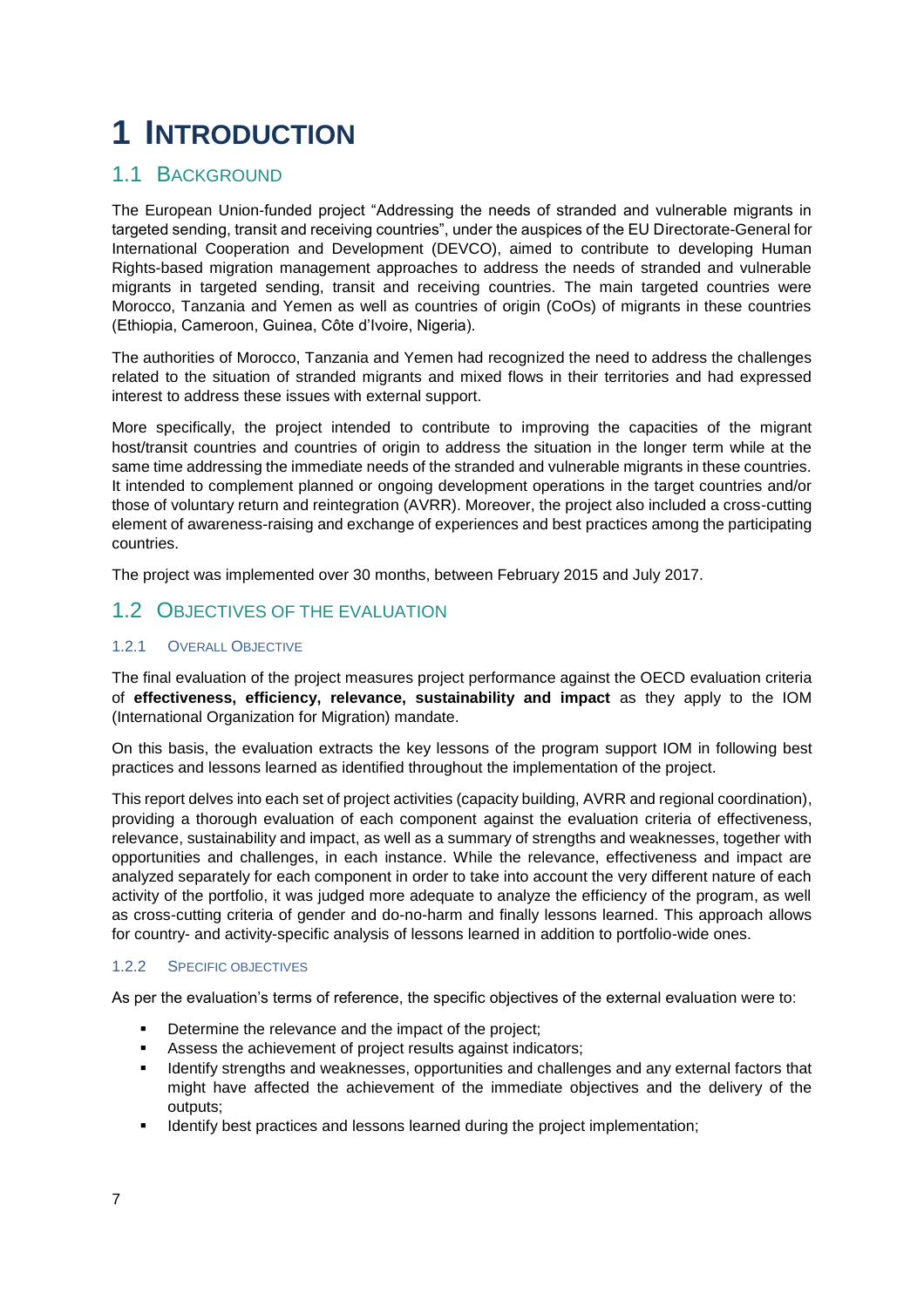**• Provide concrete recommendations for future design and implementation of projects/programs** based on evaluation findings and conclusions; Highlight recommendations for ensuring the sustainability of results.

### <span id="page-7-0"></span>1.3 METHODOLOGY

As agreed with IOM Morocco, the scope of the evaluation focused on observations and interviews with stakeholders from Morocco, Yemen, Tanzania, as well as Guinea and Ethiopia as CoOs (countries of origin) concerned. One of the main reasons why Guinea and Ethiopia were selected for the evaluation process is that Ethiopian and Guinean stranded migrants were the biggest beneficiary groups in this project.

**The approach was qualitative in essence, since the breadth of the activity portfolio (countries and types of activities) and the limitations of time and resources available for the evaluation would not have allowed for a quantitative or a longitudinal approach.** As a result, the findings presented are based on qualitative observations and interviews. However, we believe that this approach and the methodological framework used allowed for an **insightful evaluation of the portfolio and the identification of opportunities for activities to be further developed in the future**.

The methodology consisted of:

- **A desk review** of all project documents provided by the IOM offices, including project design documents, donor project reports, activities and meeting reports, monitoring visits reports and internal evaluations. Other resources were also reviewed to better understand the project contexts.
- A total of **70 key informant interviews with stakeholders involved in project activities**, including government authorities (members of key partner ministries or government agencies involved in migration management) and civil society organizations. The majority of the informants interviewed were nonetheless based in capital cities of the countries selected in the scope of the evaluation.
- **Individual interviews and FGDs with 43 returnees<sup>1</sup> including: Guinean returnees (8)** interviews and a FGD with 9 participants), and Ethiopian returnees (3 FGDs gathering 26 participants in total, mostly young males in their early 20s all coming from the Southern Nations, Nationalities, Peoples Region (SNNP).

|                                                                                                    | <b>Number of interviews</b> |          |                  |                |                |              |
|----------------------------------------------------------------------------------------------------|-----------------------------|----------|------------------|----------------|----------------|--------------|
| <b>Target Group</b>                                                                                | Morocco                     | Tanzania | Yemen<br>(phone) | Guinea         | Ethiopia       | <b>DEVCO</b> |
| <b>IOM Missions</b>                                                                                | 3                           | 3        | $\mathfrak{D}$   | 3              | 2              | ۰            |
| <b>Government officials</b>                                                                        | 9                           | 11       | 2                | 6              | 3              |              |
| stakeholders<br><b>Other</b><br>(NGOs,<br>international<br>organizations, CSOs, EU<br>Delegations) | 14                          | 3        | ٠                | $\overline{4}$ | $\overline{4}$ | 1            |
| <b>Total</b>                                                                                       | 70 KIIs                     |          |                  |                |                |              |

Table 1: Number of KIIs

<sup>1</sup> It should be noted that only a few interviews with returnees were budgeted in this evaluation and were not meant to be representative but a qualitative exercise.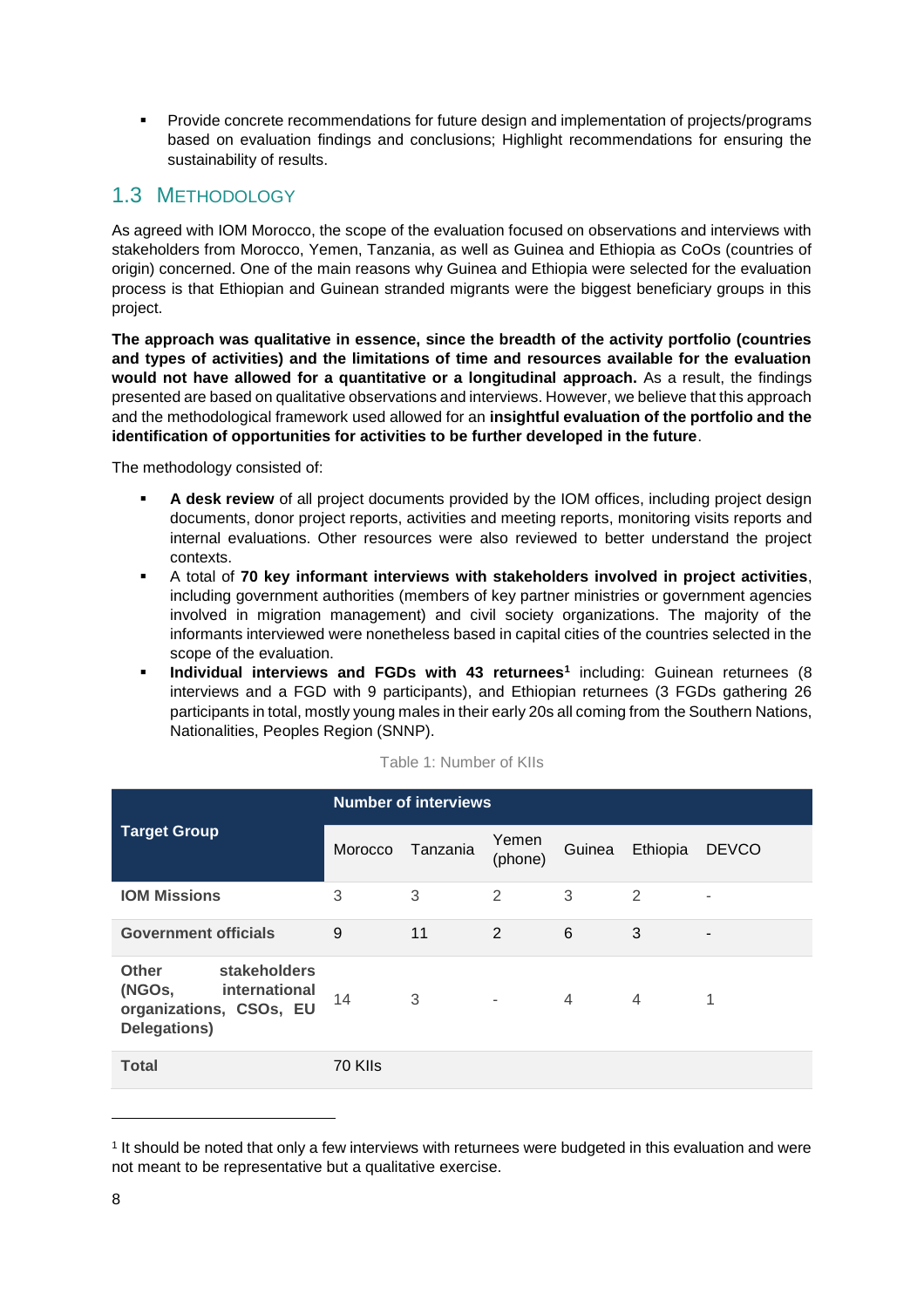Table 2: Number of FGDs

| <b>Target Group</b> | <b>Number of Focus Group Discussions / Individual Interviews</b> |                          |  |  |
|---------------------|------------------------------------------------------------------|--------------------------|--|--|
|                     | Guinea                                                           | Ethiopia                 |  |  |
| <b>Returnees</b>    | 1 FGD (9 Participants)<br>8 individual interviews                | 3 FGDs (26 participants) |  |  |
| <b>Total</b>        | 4 FGD (35 participants)<br>8 individual interviews               |                          |  |  |

The methodology presented some limitations:

- The key limitation of this evaluation is that, in agreement with IOM, only two CoOs were included in the scope of the evaluation. Therefore, the evaluation was not meant to accomplish a comprehensive assessment of the project in its entirety.
- Given budget and time constraints, the evaluator could collect returnee FGD data in a limited number of areas with returnees to evaluate the reintegration component of the project. A comprehensive qualitative assessment of reintegration would require covering more sites and conduct separate focus groups with vulnerable migrants, with children migrants, and include additional FGDs with members of the community to factor in their point of view on reintegration.
- **•** Considering that the researcher was not able to travel to Yemen for security reasons, interviews with stakeholders were conducted over the phone, which effected the volume and quality of the interviews.

Within the confines of the evaluation approach defined, it has been challenging to gather evidence of positive changes of the public opinion towards migrants in the countries of destination [CoDs] as an outcome of media training.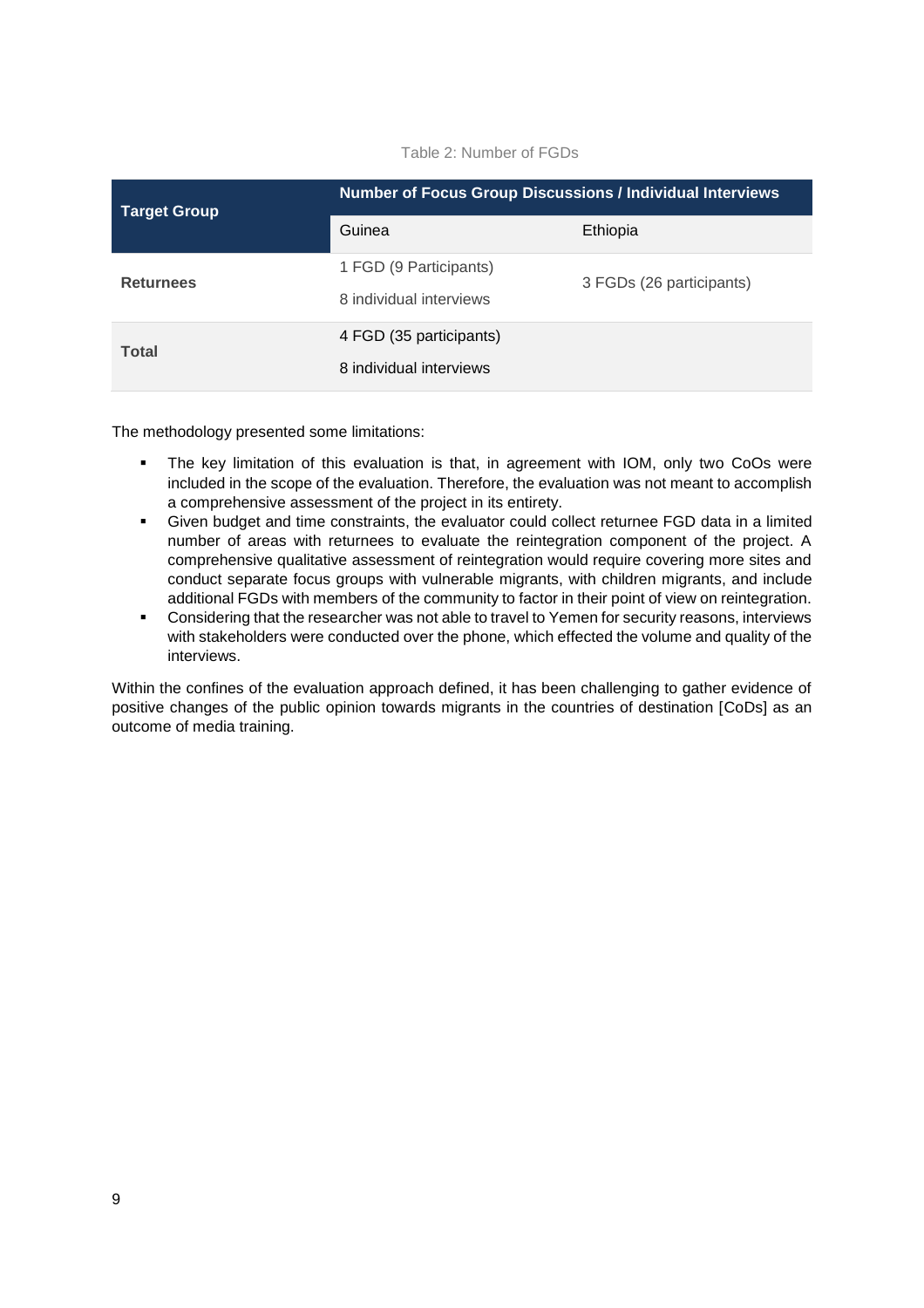## <span id="page-9-0"></span>**2 CAPACITY-BUILDING COMPONENTS**

*Capacity-building components were generally found to adequately respond to the needs expressed in the initial assessment phase. Their design was based on an interesting combination of studies and workshops, and they brought together a variety of audiences that permitted a dialogue across institutions. The downside of this approach was a limited depth in terms of skills development, but this component could provide a solid base for the development of future programs that are focused on the different institutions with a longerterm approach and more time spent on developing capacity and developing migration management strategies and policies. In that sense, the capacity-building components can be considered a first step to bring together and educating key staff of various institutions and organizations with migration management concepts, and an initiative to be further developed across the next generation of programs.*

### <span id="page-9-1"></span>2.1 BACKGROUND & ACTIVITIES

#### 2.1.1 BACKGROUND

**The overall objective of this component was to reinforce the capacity of Morocco and Tanzania and the main CoOs' authorities and selected civil society organizations to provide assistance and manage vulnerable and stranded migrants.** 

**In order to reach this objective, the project carried out various thematic trainings.** Topics and content were determined based on the findings of capacity-building needs assessments commissioned by IOM. Two study tours for a delegation of Moroccan officials were also arranged in Belgium and in Côte d'Ivoire. Media trainings in Morocco and Tanzania were added to ensure a fairer coverage of migration issues and ultimately contribute to positively shift public opinion and increase, in the long run, the willingness of the government to maintain efforts towards protection of vulnerable migrants and handling them in accordance with Human Rights principles. Due to the crisis in Yemen, where the war broke out at the end of March 2015, no capacity-building activities were carried out in Yemen, nor could Yemeni stakeholders join the trainings organized in Morocco or Tanzania.

#### 2.1.2 ACTIVITIES

**IOM Morocco organized in Rabat five thematic trainings on key aspects of migration management, as follows:**

**Title Content Number of participants Psychosocial assistance to stranded and vulnerable migrants (training workshop and roundtable)** Migration trends in MENA, psychosocial dimensions of migration; psychosocial issues with victims of trafficking (VoTs) and minors; concepts, needs and resources of psychosocial assistance (including institutional response); information management about migrants. 39

Table 3: Thematic trainings in Morocco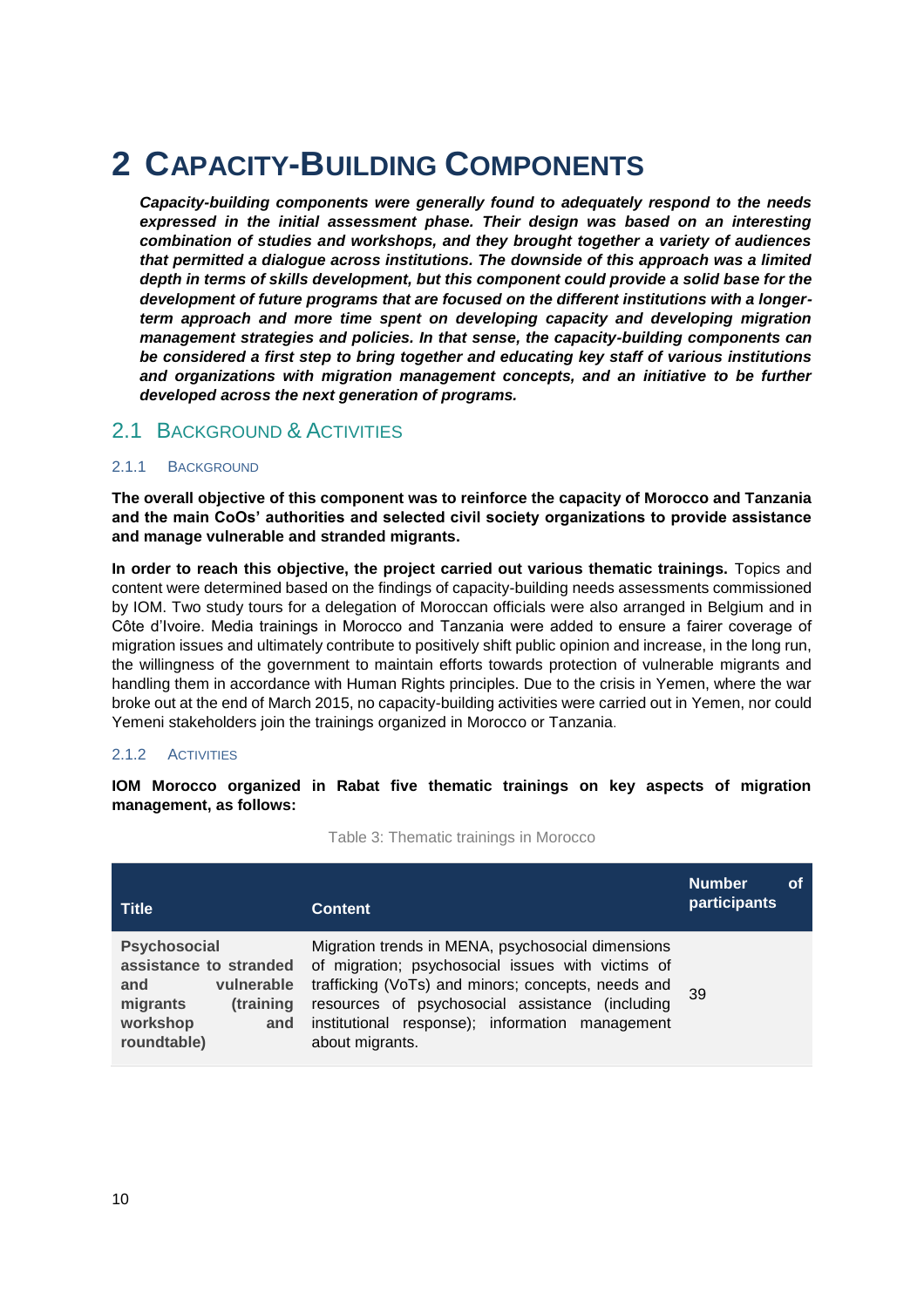| <b>Return</b><br>and<br>Reintegration- training<br>workshop                                           | Global trends and problems of migration in general;<br>concepts and tools of assistance in return and<br>reintegration; actors of AVRR; return management;<br>identification of vulnerable migrants; assistance to<br>VoT; migration policy in Morocco; effective practices<br>in reintegration; community-based approach of<br>reintegration                                                                                                            | 30 |
|-------------------------------------------------------------------------------------------------------|----------------------------------------------------------------------------------------------------------------------------------------------------------------------------------------------------------------------------------------------------------------------------------------------------------------------------------------------------------------------------------------------------------------------------------------------------------|----|
| <b>Return</b><br>and<br>Reintegration<br><b>of</b><br><b>Unaccompanied</b><br><b>Migrant Children</b> | International<br>instruments<br>regarding<br>legal<br>unaccompanied minor children (UMC); national legal<br>frameworks, UMC migration patterns and trends in<br>West Africa; best interest of the child determination<br>(including in the context of voluntary return);<br>protection, assistance and referral of UMC; return<br>and reintegration of UMC                                                                                               | 37 |
| <b>International Migration</b><br>Law training workshop                                               | Migration fluxes and routes in MENA; information on<br>AVRR program; migration in Morocco and migration<br>policy; mixed migration (actors involved in migration<br>management and international conventions on<br>migrants' rights and Human Rights; rights of<br>returnees in Africa; entry in country of return;<br>vulnerable groups in context of return; comparison of<br>national legal frameworks related to vulnerable and<br>stranded migrants | 23 |
| Assistance to victims<br>of trafficking<br>training<br>workshop                                       | Legal framework of human trafficking and concepts;<br>mapping of actors fighting trafficking in Morocco;<br>good practices in identification and referral of VoT;<br>international and regional systems of identification,<br>assistance and return and reintegration of vulnerable<br>migrants (including information on AVRR)                                                                                                                          | 23 |

For this set of topical trainings, IOM had targeted key actors in migration management in Morocco and invited representatives of main CoOs who travelled to Morocco (namely Côte d'Ivoire, Cameroon, Guinea and Nigeria). In all trainings, Moroccan actors represented the largest group among participants (at least two-thirds of participants in each training were coming from Moroccan partner entities). This was due to budget constraints in inviting members from CoOs.

Trainers were a mix of international staff (often staff from IOM headquarters, but also Regional Offices in Cairo and Dakar), who are both experts in the field and seasoned trainers, along with national experts and GoM representatives.

**As a companion to each training in Morocco, IOM commissioned an external expert to prepare a study on a specific problem related to the training focus**. These studies were not only intended to enrich the training content and foster discussions between actors from different countries, but their results would later be incorporated into IOM programming. Thematic studies were first submitted to the Steering Committee who could then provide input on said studies before being shared. IOM's intention was to share these studies with key stakeholders and ensure that the knowledge disseminated would then be durably accessible. Thereby, the project generated the following studies, written in French:

- Guidelines on identification and referral of vulnerable migrants;
- community-based approach to reintegration;
- mapping of psychosocial assistance of vulnerable and stranded migrants in the Moroccan context;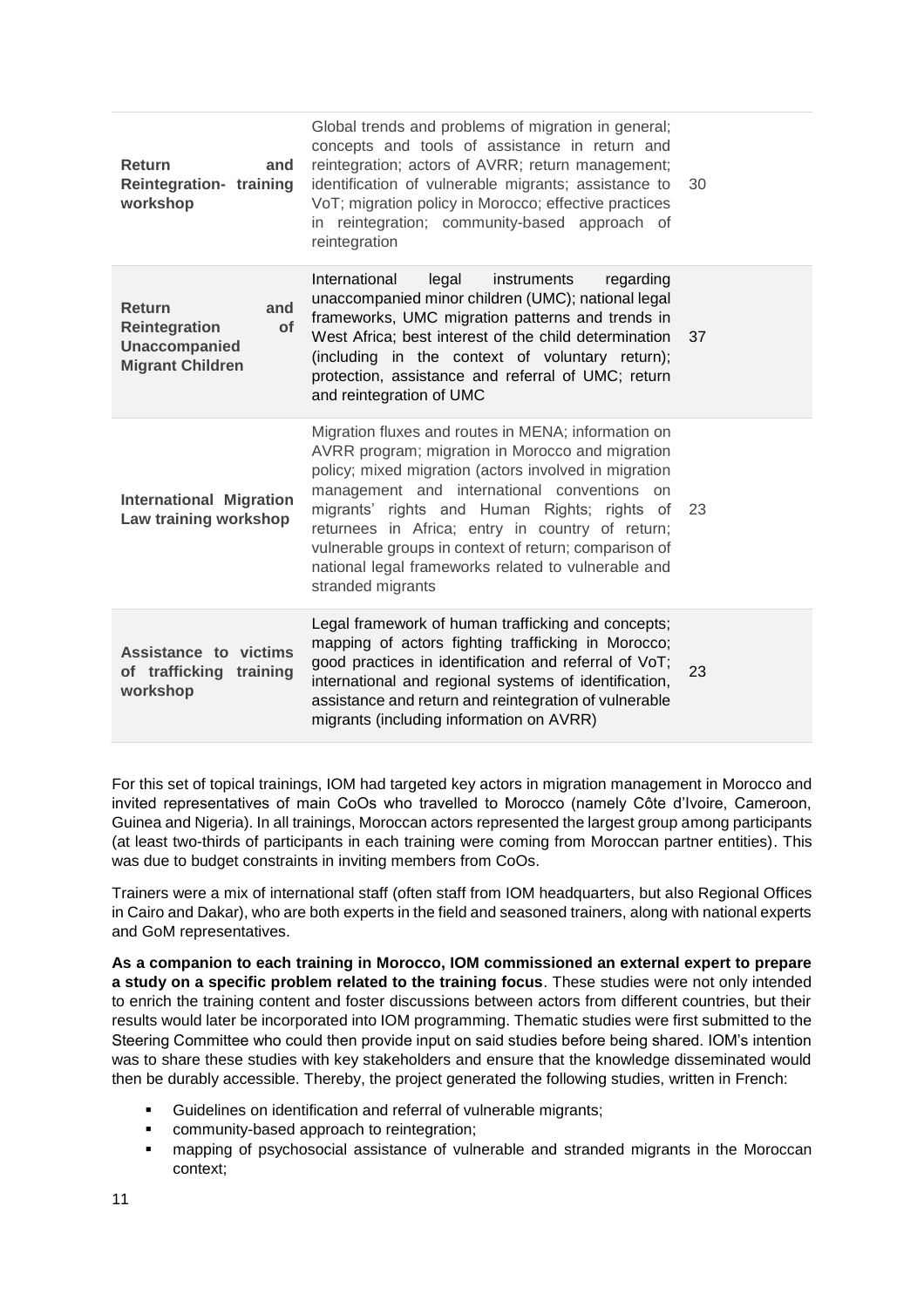- foreign victims of trafficking in Morocco; and
- guidelines on the determination of the best interest of the child in the context of return of unaccompanied migrant children.

**To complement trainings, a study tour was held in Belgium from 2–6 July 2017.** Participants included three government representatives from the Moroccan Ministry of Foreign Affairs and Cooperation, the Ministry for Moroccans Living Abroad and Migration Affairs (MCMREAM) and *Entraide Nationale*, respectively, as well as two IOM staff members and a representative of DEVCO in Brussels who joined in some visits. The study tour incorporated theoretical and practical learning, with the overall objective of observing how Belgian authorities and their partners run their voluntary return programs, in order to identify good practices. The Moroccan delegation attended operational visits demonstrating the daily work of Belgian authorities with migrants, held discussions with the Antwerp municipal authorities and visited a reception center for migrants at the Antwerp airport. The delegation also toured the facilities of the FEDSAIL, the federal agency responsible for the reception of asylum seekers.

**Another study tour was also organized in Cote d'Ivoire from 8–10 November 2016** involving four representatives from the Moroccan government<sup>2</sup> as well as two IOM staff and one representative from the EU Delegation to Morocco. The study tour offered an opportunity for Moroccan and Ivorian authorities to meet and share good practices and reinforce coordination efforts for returnee reintegration processes. The Moroccan delegation also met with IOM Côte d'Ivoire and some of the AVRR project beneficiaries.

**IOM Morocco included a media training component in the project based on the rationale that migrants are denigrated in Morocco** and Tanzania. This is particularly challenging in Morocco where migrants are often presented in the media as violent and a burden on the economy. The media training in Morocco targeted students of ISIC (Institut Supérieur de l'Information et de la Communication/Information and Communication Institute). At that time, ISIC was launching a Master of Media and Migration, with the support of IOM. The training is a rather new initiative, differing from pre-existing media training initiatives in Morocco generally targeting working journalists: the "Operation Al Wassit" project offered professional trainings (in French) for journalists on migration in 2017, trainings by the *Institut PANOS* as well as UNESCO. Of note, IOM, in partnership with UNHCR, is currently undertaking journalist training in the same direction through the EU-funded RDPP project.

**As it was done to support other training components, IOM Morocco commissioned a study on the influence of media over the public opinion on migration-related issues**, and its preliminary findings were presented during the training. The training involved a wide range of journalists and experts on media or migration issues. IOM also included testimonies of migrants as well. IOM trained 31 students over three days. Students had to apply to participate in the training and were selected based on their school records and a cover letter.

**In Tanzania, the project capacity-building element shared a similar Expected Result as in Morocco: namely that authorities and key countries of origin are better able to address challenges related to stranded and vulnerable migrants, including the strengthening of return processes and assistance in CoOs.**

However, **IOM had a different focus, both in terms of topics of training and the types of target groups and approach.** Given that the civil society's ability to assist migrants is barely existent, IOM Tanzania targeted government institutions only: the target beneficiaries were officers from the Ministry of Home Affairs' (MoHA) Department of Immigration, Department of Police force and the Department of Prisons. These institutions have been long-term partners of IOM work in Tanzania. At the same time, the training program reached out not only to officers in central offices but also to law enforcement officers in priority regions selected because of the high presence of migrants. Thematically, the training program covered migration management under the prism of Human Rights and migrants' protection.

<sup>2</sup> The Moroccan governmental institutions involved were *Entraide Nationale*, Ministry of Foreign Affairs and Cooperation, Ministry of Interior, and MCMREAM.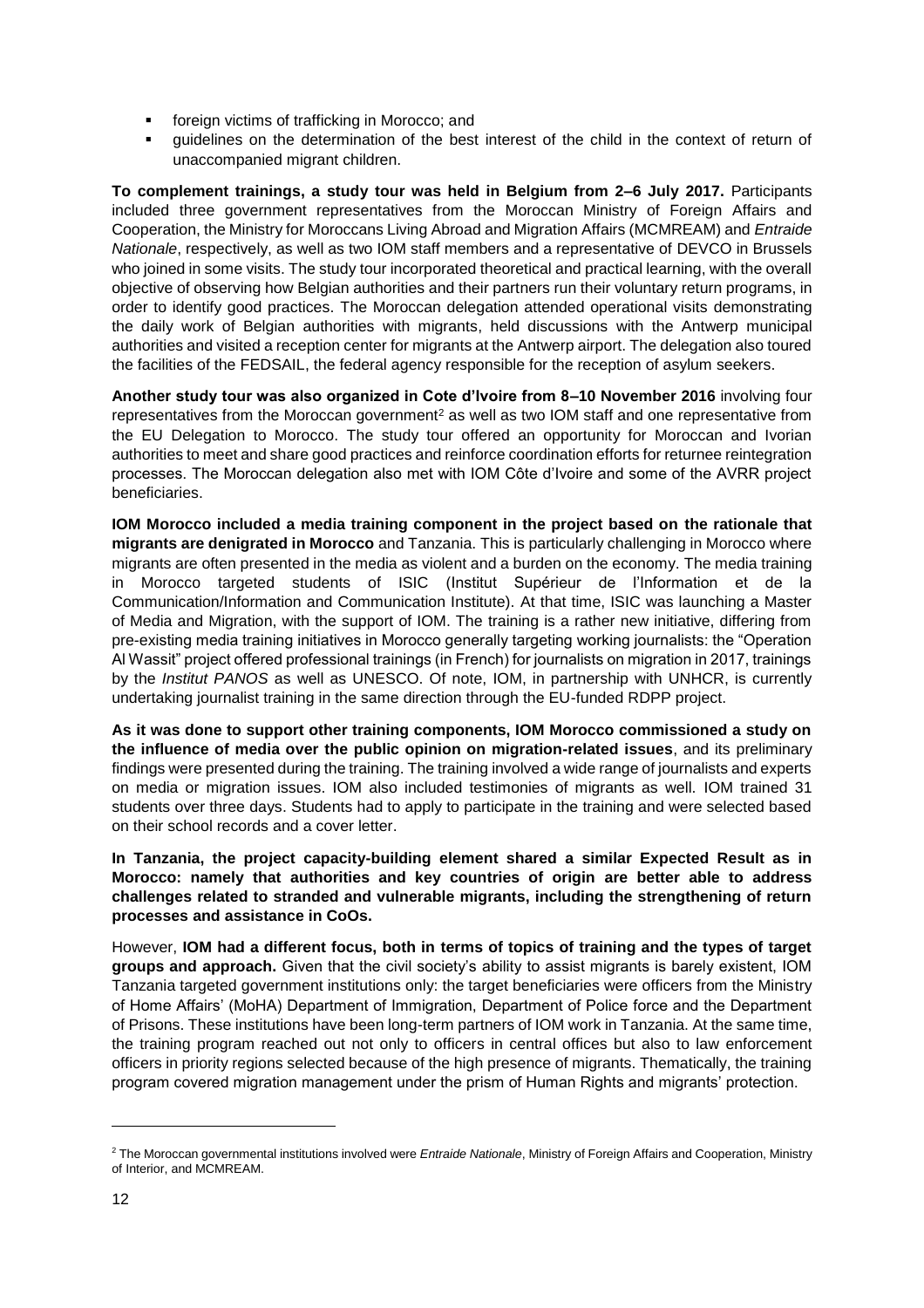In terms of approach, **IOM Tanzania chose to rely on a Training of Trainers (ToT) strategy to reach out to the largest audience**. The first ToT included modules aimed at furthering the teaching skills of trainers before focusing on the specific migration-related topics.

IOM Tanzania's set of migration trainings is summarized in the table below:

| Table 4: Trainings in Tanzania |  |
|--------------------------------|--|
|--------------------------------|--|

| <b>Date</b> | <b>Location</b> | <b>Training topic and content</b>                                                                                                                                                                                                                                                             | <b>Type of Participants</b>                                                                                                                                                                                                                       | <b>Number</b><br>οf<br>participants |
|-------------|-----------------|-----------------------------------------------------------------------------------------------------------------------------------------------------------------------------------------------------------------------------------------------------------------------------------------------|---------------------------------------------------------------------------------------------------------------------------------------------------------------------------------------------------------------------------------------------------|-------------------------------------|
| Apr<br>2015 | Moshi           | ToT on teaching methods and<br>protection-sensitive migration<br>management<br>$(1$ -week<br>training): teaching skills, mixed<br>migration flows and trafficking,<br>identification,<br>victim<br>victim<br>assistance,<br>investigations,<br>vulnerable<br>interviewing<br>of l<br>migrants | Middle-ranking<br>Police,<br>Immigration<br>Prison<br>and<br>department<br>officers<br>from<br>central offices                                                                                                                                    | 21                                  |
| Aug<br>2015 | Moshi           | <b>Rights</b><br>(Human<br>Migrants'<br>Rights law, migrants' rights in<br>Tanzania,<br>migration<br>management, VoT, vulnerable<br>migrants, IOM assistance)                                                                                                                                 | Law enforcement officials (10<br>immigration officers, 7 police<br>officers and 8 prison officers<br>working from regions with<br>high numbers of irregular<br>migrations<br>notably:<br>Kilimanjaro, Tanga, Coast,<br>Iringa, Mtwara and Lindi.) | 25                                  |
| Oct<br>2016 | Tanga           | Rights for Local<br>Migrants<br>Government officials (mixed<br>migration flows and types of<br>migrants, Human Rights law,<br>migrants' rights in Tanzania,<br>migration management, IOM<br>assistance)                                                                                       | Local government officers in<br>(16)<br>$\overline{4}$<br>districts<br>Ward<br>officers,<br>Executive<br>5<br>Development<br>Community<br>officers,<br>4 Social welfare<br>officers,<br>Immigration<br>4<br>officers.)                            | 29                                  |
| Nov<br>2016 | Arusha          | ToT on migration management<br>(mixed migration flows and<br>trafficking, victim identification,<br>victim<br>assistance,<br>investigations)                                                                                                                                                  | Middle-ranking<br>Police,<br>Immigration<br>and<br>Prison<br>Department<br>officers<br>from<br>central offices                                                                                                                                    | 18                                  |
| Jan<br>2017 | Bagamayo        | Migrants'<br><b>Rights</b><br>(Human<br>Rights law, migrants' rights in<br>Tanzania,<br>migration<br>management, VoT, vulnerable<br>migrants, IOM assistance)                                                                                                                                 | Law enforcement officials (8<br>mid-level officers from Police,<br>8 from Prison and 8 from<br>Immigration) working in 7<br>with<br>regions<br>numerous<br>irregular migrants                                                                     | 24                                  |

**The training program design was not entirely rooted in the needs assessment findings, which focused on the registration component.** The key adjustment to the thematic training program was based on the fact that local government authorities were added to the target groups. As the first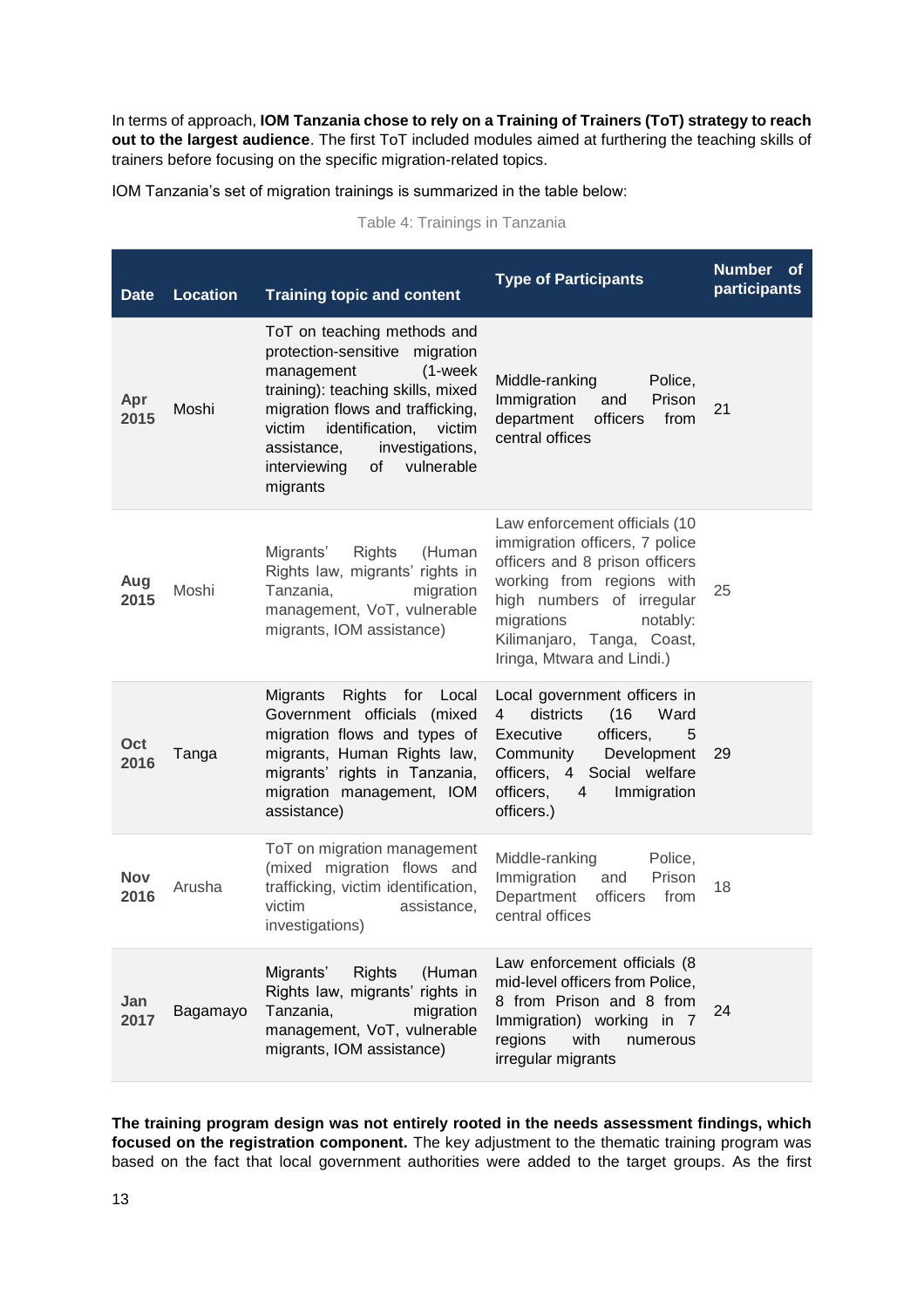responders, the assessment highlighted the importance that these local officials have some knowledge of migration law and can collaborate effectively with the Immigration Department. This collaboration was especially important in reinforcing proper procedures for handling irregular migrants, especially the more vulnerable individuals. IOM staff were satisfied with the needs assessment, and the report was well received by the government and partners. Overall, the needs assessment focused on the alignment capacity of local government authorities with the registration component.

### **In addition to the migration-specific trainings, a Training of Trainers (ToT) workshop was conducted in May 2016 to train Information Technology personnel on the SoPs for e-registration and gain operational skills needed for the e-registration application.<sup>3</sup>**

In collaboration with the UNHCR, IOM coordinated a three-day **media training workshop** entitled, "*Understanding and Reporting on the Needs of Stranded, Vulnerable and Irregular Migrants in Tanzania*." The workshop was attended by 26 journalists, from the Iringa and Mbeya press clubs. The participants were selected based on their frequent involvement in reporting on migrant issues. A second training was held in Arusha and attended by 24 journalists. An important share of participants was selected from local media outlets in regions with a high flow of migrants crossing through Tanzania.

**In Ethiopia, IOM's capacity-building strategy principally targeted governmental actors** in the four main emigration regions in the country: Amhara, Oromia, Southern Nations, Nationalities, and Peoples, and Tigray regional states.

It sought to **build capacities in reintegration support and psychosocial training,** working closely with the Protection Working Group (PWG), a committee already created by the Ethiopian government to focus on reintegration issues at the federal and regional levels (see more information on PWG in the Section 3.1.2).

IOM also worked directly in collaboration with the national "Task Force to Combat Trafficking" committee sub-groups, including the Ministry of Foreign Affairs' Consular Affairs department, for assistance to return and reintegration of irregular migrants. Another major partner was the Federal Small Medium Manufacturing Industry Development Agency (FSMMIDA), which has conducted several other returnee reintegration projects with IOM.

#### **10 training sessions and workshops, and one training of trainers (ToT) session, were organized:**

- Eight workshops conducted, two for each of the four regions, targeting senior PWG staff and attended by 258 participants (79.1% male) in total. The trainings aimed to enhance the capacities of actors involved in the reintegration process, notably with regards to vulnerable returnees (theoretical framework, guiding principles of reintegration, practical counselling, effective use of referral mechanisms).
- Two training sessions were organized in Amhara and Oromia for 48 healthcare professionals and social workers from district (*woreda*)-level centers (78.7% male), facilitated by the Center for Victims of Trafficking (CVT). The CVT focused on improving psychosocial assistance to vulnerable returnees, through a combination of theory and practical cases emphasizing the specific issues faced by traumatized returnees, including stigmatization and a sense of shame and isolation. Indirectly, the trainings targeted Health Extension Workers (HEW), who are

<sup>&</sup>lt;sup>3</sup> Indeed, the project initiated the implementation of an electronic registration (e-registration) system to enable Tanzanian immigration and police services to collect biographic and biometric data on irregular migrants. The need was confirmed by the needs assessment conducted in the first phase of the program. The system was piloted in 32 district and regional immigration offices in regions with high numbers of migrants. IOM intended to allow the government to gather relevant data with the intention of an increased involvement of the authorities in carrying out voluntary returns in a safe manner. IOM provided immigration officers with e-registration equipment and, using a ToT approach, taught them how to use it. Alongside the trainings and equipment, a database has been developed to centralize the data, but it is not yet operating. At the end of the project, 280 irregular migrants were registered and given protection cards. The interviews highlighted that the e-registration pilot is a success so far. However, the initiative would need to be rolled out at the national level to fulfil its purpose. During the evaluation, only one immigration inspector who took part in the ToT could be interviewed and reported having trained four officers under his supervision. No data could be collected on the extent to which the trainers have trained their peers. The inspector reported that his team is now able to obtain biometric data independently.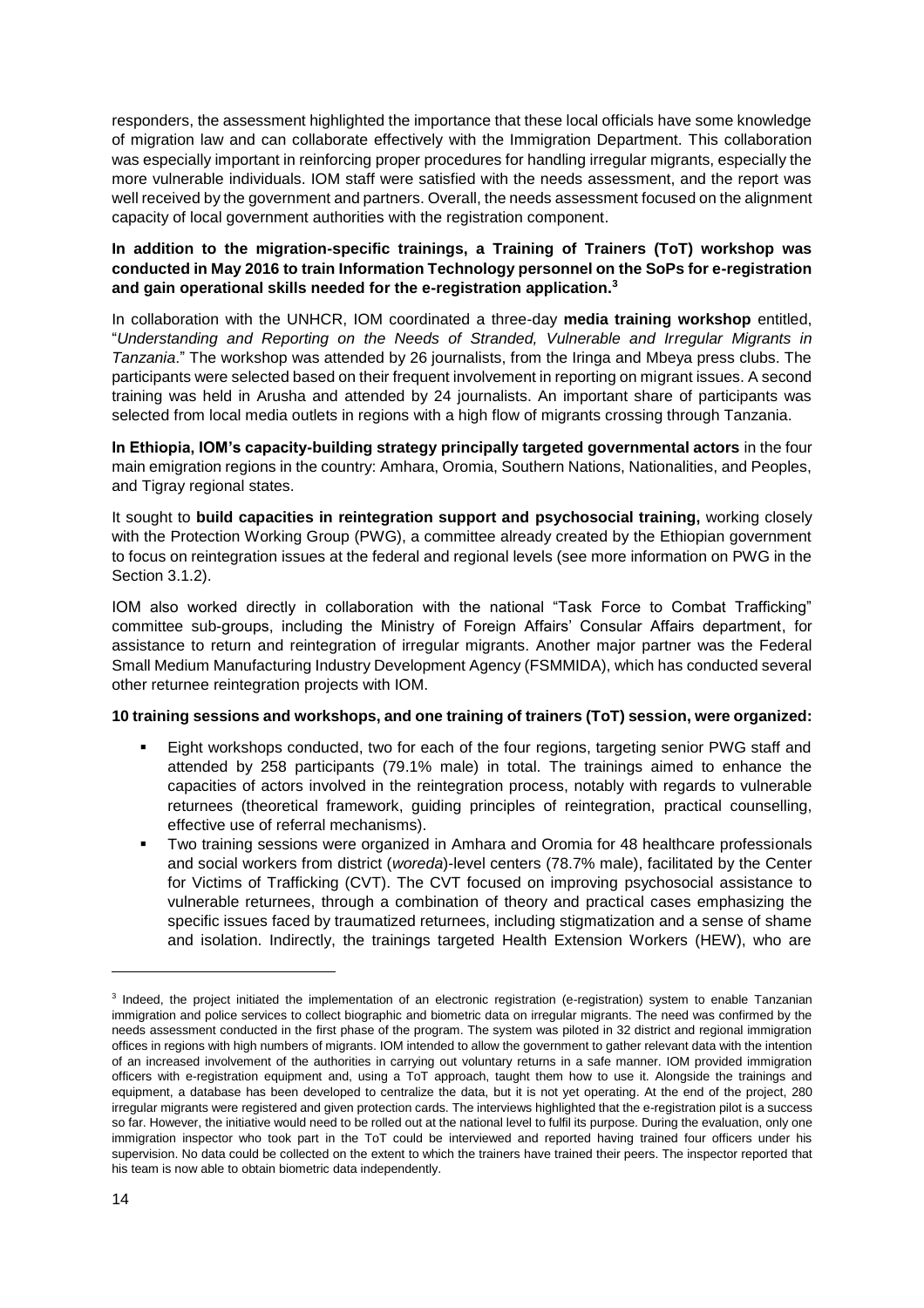attached to these health centers and reach out to the community directly to provide care through mentoring and supervision by the targeted health professionals.

▪ Finally, the ToT was held in Adama town, involving 22 attendees (including 4 women – or 18.2%) from the Ministry of Health.

#### **These activities reached a total of 328 participants, largely exceeding the initial project target of 100 stakeholders.**

### <span id="page-14-0"></span>2.2 RELEVANCE OF CAPACITY BUILDING ACTIVITIES

To ensure the relevance of the capacity-building component, the project team commissioned capacitybuilding needs assessments in Morocco, Tanzania and Ethiopia<sup>4</sup> . Each needs assessment had the objectives to identify existing capacities of key potential actors from the government and civil society who could be involved in the project, evaluate the priority topics that were needed to increase actors' ability to manage migration fluxes, enhance protection of migrants' rights and suggest a capacity building plan for the project. Overall, the capacity-building program was fairly aligned with needs assessments' findings.

In the **Tanzanian context**, it is of note that many efforts had previously been conducted by IOM to build the capacity of authorities, in particular in the field of border management. However, based on the objectives of the program around vulnerable and stranded migrants, a gap was identified in the Immigration, Prison and Police Departments of the MoHA to lay the ground for a more humane treatment of irregular migrants and develop a better understanding of migrants' situation, specific needs and rights.

The quality and accuracy of the needs assessment report allowed for an adequate design of the capacity-building program in Tanzania. Inter alia, the needs assessment allowed to identify precisely the right actors to be supported within the three departments of the MoHA and suggested to bring local government entities into the training as well (such as ward executive officers or district councils).

In addition, a specific training module on e-registration was added to consolidate the efforts IOM had started in that field since 2014, and in line with the Government of Tanzania (GoT)'s willingness to pursue the e-registration of irregular migrants.

**In Ethiopia**, the comprehensive evaluation of capacity-building needs revealed several priority areas for capacity-building in the provision of reintegration services to vulnerable returnees in Ethiopia, notably the absence of government psychosocial support services leading returnees to be referred directly to health centers and the lack of a referral network for recovery and reintegration.

**In Morocco,** the capacity-building component was an opportunity to mobilize a number of institutions around migration management concepts and raise the attention of a number of audiences to create a positive dynamic around migration, trigger collaboration and pave the way for future trainings to be organized in a more targeted manner.

**The project was very relevant in designing a mix of capacity-building approaches and methods**: in addition to trainings, the project included the development of research studies related to the theme covered by the trainings, as well as study tours targeting Moroccan authorities so they could observe and learn *in situ* both about return assistance and reintegration aspects in the CoOs, and a few on-the-

<sup>4</sup> The curriculum for trainings was based on an externally-commissioned needs assessment. Needs assessments consisted of interviews with IOM partners and stakeholders. The needs assessment incorporated inputs from beneficiaries on the ground in Morocco as well as IOM officers working in countries of origin. However, foreign stakeholders were not directly consulted due to time and financial constraints, with the assessment instead relying on consultations with the IOM missions in countries of origin. in the CoOs. On a related note, given the widespread presence of IOM officials in the field, both in Morocco and the CoOs, one informant questioned the necessity of commissioning an external consultant to write a needs assessment on a topic and in a context in which IOM teams are already highly knowledgeable.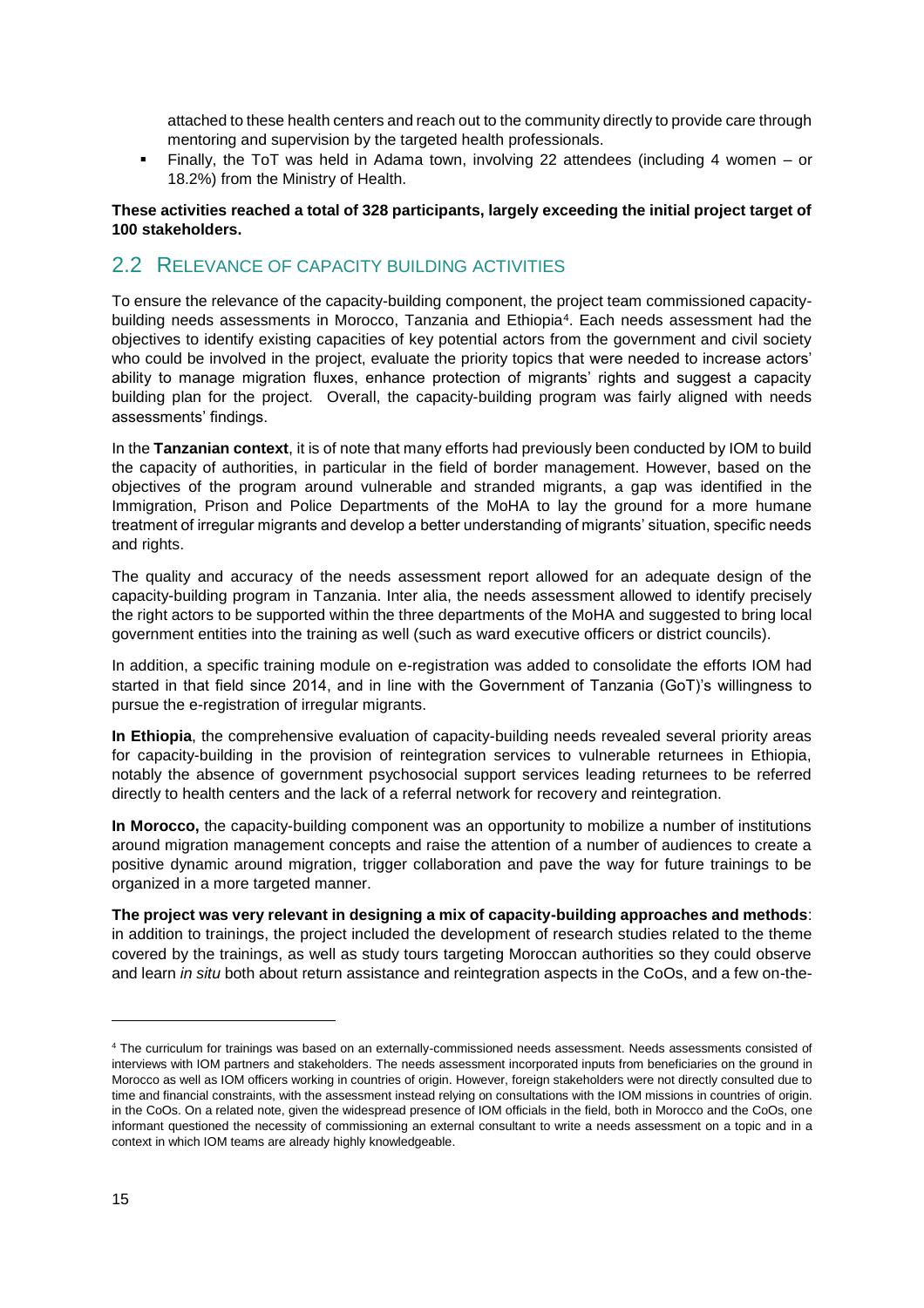job sessions (that could not be assessed in this evaluation). All these approaches complemented each other effectively.

Moreover, mixing CoOs and CoDs officials in the trainings in Morocco was relevant too, in that it provided the opportunity to reinforce relationship-building and contribute to the project-specific objective of enhancing collaboration across countries and between countries of origin and destination. Mixing civil society and government officials was also relevant, as the Government of Morocco (GoM) needed to establish more connections and increase their collaborations to receive coherent assistance. As reported by some Moroccan officials during KIIs, the government is also seeking to establish more connections with NGOs.

**The capacity-building component in Morocco also took place at a very timely juncture:** With the ongoing implementation of the SNIA, key government actors involved in its implementation were in a good position to benefit from extra knowledge and training on migration assistance. Moreover, the SNIA tends to focus on regular migration and integration; therefore, building complementary knowledge on management of irregular migration based on Human Rights principles was of great relevance to the SNIA. The training on "assistance to Victims of Trafficking" (VoT) was also timely, taking place a couple of months after the law on trafficking was adopted in September 2016 (Law 27.14). The capacitybuilding initiative also came in the context of good political will on the part of the Moroccan government regarding migration.

Trends from the feedback received suggest that the participants considered the **training content quite relevant in Tanzania**: participants expressed interest in sessions focused on understanding vulnerabilities, migrant health and the rights of migrants with urgent medical needs.

In Morocco, however, **there was a sense that the content of the training was not relevant to each participant**. Feedback collected from key informants illustrates this, as representatives of the Moroccan Ministry of Justice and Freedoms (MoJ), for instance, found the review of Laws on Trafficking within the training on international migrant law very relevant, whereas the psychosocial assistance training was, on the contrary, not found relevant by those participants, who stated: "*This training was more important for social workers and actors who work directly with migrants*". This audience found that there were too many people from central administration involved and, consequently, couldn't see how they would be positioned to train others. According to them, it would have been more relevant and useful to involve people from the MoJ social and judicial assistance unit, in particular the person in charge of internal capacity-building. Other participants highlighted that this training was more appropriate for social workers and health workers. Overall, the selection of participants from the MoJ should have been more strategic, however the invitation and the agenda were sent to the SG who was then responsible to nominate relevant people – this was out of IOM's hands. The *Entraide Nationale*, a public institution created to provide social assistance to the most bereft populations in Morocco, including migrants, is a key partner for IOM. With the attendance of either the head of the migration unit and/or social workers, *Entraide Nationale* were potentially represented at all the trainings. Representatives of the *Entraide Nationale* who were interviewed stated that they didn't feel that there was overlap in terms of other trainings they receive from other actors, and they affirmed that there was continuity and depth of focus in the subjects covered.

**Media training in Tanzania and Morocco addressed the need to tackle biased, inaccurate and negative representations of migrants.** The IOM initiative under this program was therefore a first step in the direction of undertaking a more open analysis and producing a balanced narrative around migration and migration management, and it was in line with other expected results of the project, notably that of increasing governments' accountability in terms of migration management. "*We wanted to reduce or avoid racist articles on migrants and thus mitigate discriminations in the long run*", explained an IOM representative. IOM's intention when designing media trainings was to prepare journalists to report in a more balanced fashion in hopes of positively influencing public perception of migrants. IOM's objective is consistent with the recommendations of the 2013 CNDH (Conseil National des Droits de l'Homme/National Human Rights Council) report on migrants and Human Rights in Morocco.

16 According to informants reached, Tanzanian journalists habitually use only one source, most often the police, without further investigation, to cover migrant issues. With this in mind, the trainings in Tanzania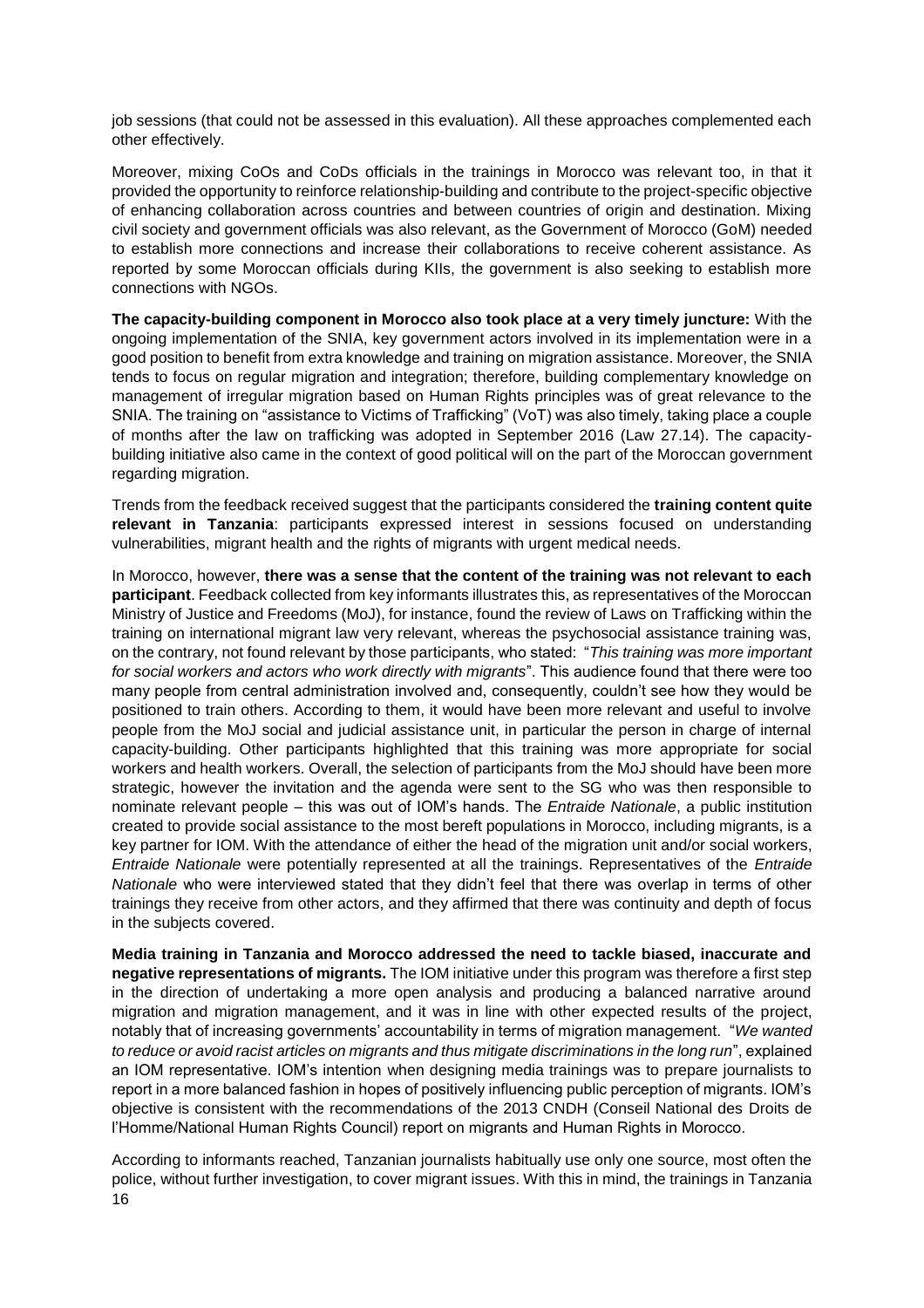aimed to increase the capacity of journalists to develop accurate and fair reporting on migration issues. The trainings aimed to help journalists understand the vulnerability facing migrants—many of whom are asylum seekers, victims of violence or minors. As a related motivation for the trainings, a reliable and critical media can encourage the authorities to enact positive change on these issues.<sup>5</sup>

In Morocco, stigmatization has worsened over the last decade overall, even if temporary improvements were noticeable in the wake of King Mohammed VI's 2013 speech on immigration. Moreover, according to GADEM (Groupe Antiraciste d'Accompagnement et de Défense des Etrangers et Migrants / Antiracist Group for the Defense and Accompaniment of Foreigners and Immigrants), as a result of negative coverage and public absorption of those messages, migrants themselves have a biased perception of Moroccan people, thinking that there is even more racism in that country than there actually is.

Since the King's speech on immigration, which initiated the development of the SNIA, Morocco has seen some improvements regarding perception of migrants<sup>6</sup>. Unfortunately, recent coverage linking migrants to unrest has seen that trend receding, with media coverage on migrants further degrading perceptions. Media outlets are not very independent<sup>7</sup>, and cases of intimidation of journalists or instances of foreign journalists being expelled for having challenged the negative perception of migrants have been reported by CSOs. Overall, tensions around the issue seem to be worsening rather than improving.

**Finally, the study tours for Moroccan stakeholders were a relevant complement to the trainings.** As mentioned by several stakeholders interviewed around the study tour, government representatives need to gain a better understanding of migration management challenges by gaining a more holistic understanding of the issue, and a better knowledge of the steps marked by migrants in their return and reintegration process. The study tours organized by IOM Morocco were designed to complement the training workshops and the studies commissioned and aimed at giving a first-hand experience to representatives of key ministries in countries. In line with the key objectives of the capacity building component, the first study tour in Côte d'Ivoire focused on return and reintegration needs of stranded and vulnerable migrants as requested by the EU delegation in Morocco and was therefore directly relevant to the program focus.

### <span id="page-16-0"></span>2.3 EFFECTIVENESS OF THE CAPACITY BUILDING COMPONENT

All trainings were formatted to ensure a good level of participation from attendees and dedicated time for discussions and used group work sessions based on case studies, which included various examples. All trainings lasted two days. Finally, for each training in Morocco, IOM also commissioned an external consultant to conduct a study supporting the training thematic area and who presented preliminary findings at the training.

**Overall, trainings were well-received by participants**<sup>8</sup> . The **five thematic trainings in Morocco**  above received **high ratings of general satisfaction**. The Psychosocial assistance training participants were satisfied at 95%, participants of the Return and Reintegration training at 100%, participants to the Return and Reintegration of UMC at 88%, participants to the International Migration

<sup>&</sup>lt;sup>5</sup> It is important to note that this component of the project could not be fully evaluated, as only two participating journalists were interviewed and due to their limited command of English language, little information could be collected.

<sup>6</sup> For further details refer to the study "Média et Migration. Couverture médiatique de la migration : l'influence des différents média sur l'opinion publique au Maroc" published by IOM, as well as the report by Reporters without borders: "Media Ownership Monitor". Summary here[: http://maroc.mom-rsf.org/fr/](http://maroc.mom-rsf.org/fr/)

<sup>7</sup> For more details on freedom of the media in Morocco : https://freedomhouse.org/report/freedom-press/2016/morocco

<sup>&</sup>lt;sup>8</sup> For each training, IOM collected the participants' evaluation of the quality of the training and feedback using a standard form, rating: overall degree of satisfaction, organization of sessions and logistics, approach used by facilitators, clarity and appropriateness of content and training material used. Participants were also asked to name the most useful sessions, the most relevant ones, and potential application in one's professional context. However, the latter information has not been systematically reported on in the training reports shared by IOM.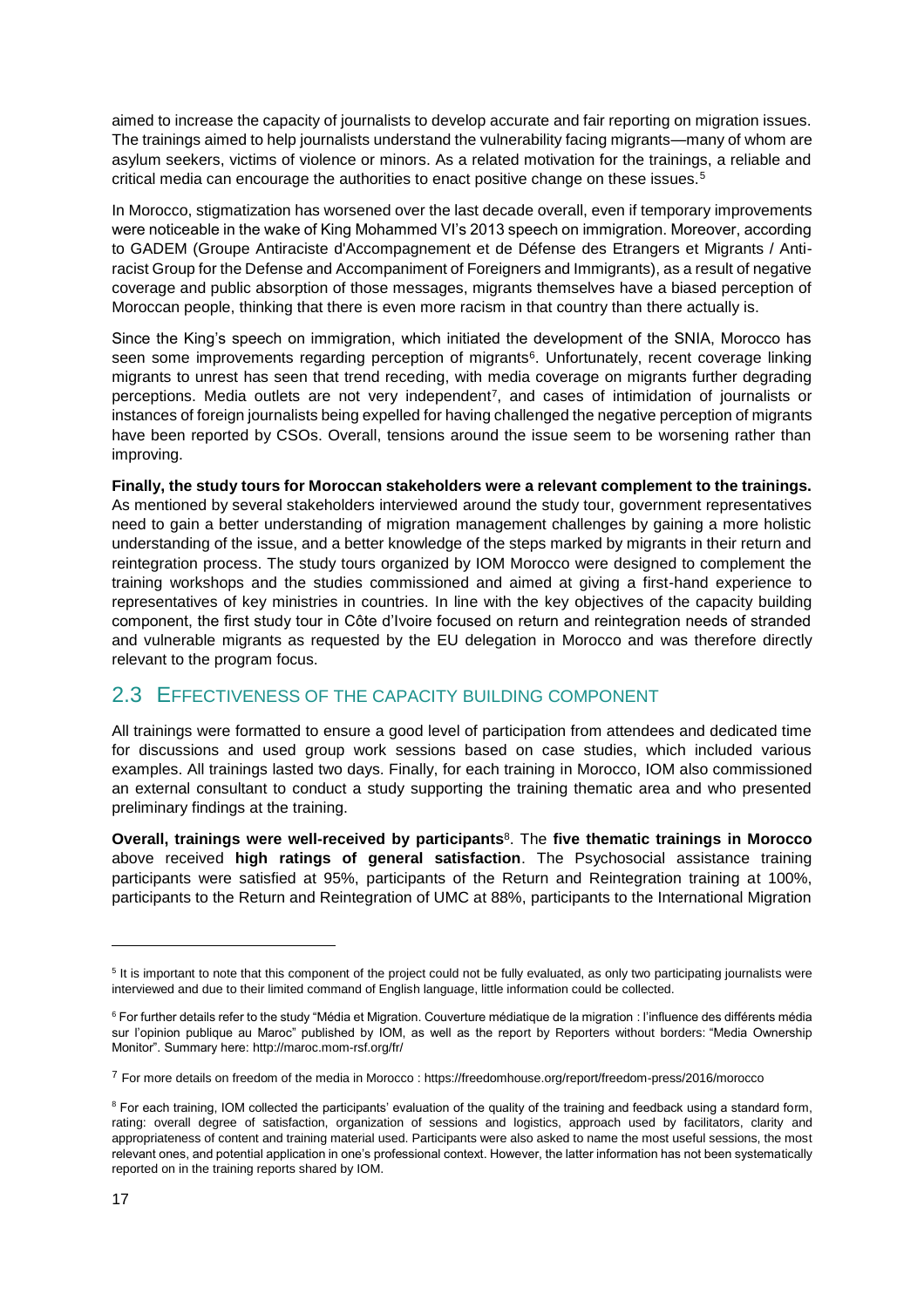Law training at 69 %, and participants of the training on Assistance to Victims of Trafficking (VoTs) at 76% satisfaction.

**In Ethiopia, participants' views of the trainings were generally encouraging**. The best responses came from governmental actors, notably the Ministry of Foreign Affairs (MoFA), which claimed that the trainings had "*brought great value*" and "*increased the awareness and capacity of […] staff*". CVT's Country Director reported having received positive feedback regarding its psychosocial trainings for local health professionals, which were also described as "very essential" by the Federal Task Force. Good Samaritan, a local NGO that worked on the reintegration component of the project, said the different IOM trainings had met their expectations and contributed satisfactorily to building up the capacity of the involved actors.

**In Tanzania**, participants praised the training content as well as the facilitators' expertise and teaching approaches. No significant weaknesses were noted in the feedback received. As a small aside, it seems that the migrants' rights training in Moshi received a slightly lower score relative to the other four trainings. In this case, approximately half the participants – 52% - marked the training "Excellent/Very Happy", while two-thirds of participants gave this highest rating to the other trainings.

**The general satisfaction reflected the good organization of trainings and appreciation for the training approach.** In Morocco, over 90% of participants deemed that the organization and logistics of each trainings were either good or excellent. The Return and Reintegration training recorded the highest percentage of "excellent" answers (81%) while the training on International Migration Law obtained a comparatively lower score. The response in Ethiopia was more mixed, as CVT, which held both trainings for health professionals, raised many criticisms regarding planning, pointing out that in one of the regions notice had not been given in advance, leading some trainees to miss the first day (half of the training). They also considered information provided to trainees in advance to have been insufficient regarding the topic of the training, leading to surprises ("*they didn't know what we were going to talk about*").

**A key strength of the trainings was the degree of expertise of the facilitators** and the teaching methods used**.** All stakeholders interviewed, as well as IOM staff and EU officers, felt that the trainings were well-crafted in general and that IOM chose the right experts for the task. In Ethiopia, organizers and participants praised the professionalism, expertise and experience of the trainers. CVT, which organized the healthcare staff sessions, considered the multi-year experience of its staff specialized in trauma psychology to have been a key success factor and saw active participant engagement.

Participants in Morocco acknowledged that training included practical examples to illustrate concepts and gave feedback on group work and case studies. In almost all interviews carried out, informants confirmed that they valued the approach of case studies and efforts to include practical examples. As one informant put it: "*Sessions were interactive and participative with plenty of practical examples.*" In all trainings, participants found that the facilitators encouraged participation and collaboration between participants. Several participants interviewed pointed out that the **efforts to draw conclusions out of the collective discussions** taking place during the training session was a good practice.<sup>9</sup>

**The length of the training was deemed too short by participants in the three countries - this sentiment was echoed almost systematically** during interviews with stakeholders and was a very common complaint in training activities in general. In the context of this project, it reflects both an interest by the participants in the topic of the training as well as indicates that the trainings were dense, content wise. While two days of training are rarely enough to acquire, assimilate and systematically apply a new range of skills, it is not necessarily advisable to lengthen the duration of trainings given

<sup>&</sup>lt;sup>9</sup> Notwithstanding, there is still room for improvement: compared to the high scores received in almost all criteria determined in the form, two aspects received lower rates of satisfaction in almost all trainings: 1. The balance of theoretical and real examples and, 2. The clarity of content and presentation.<sup>9</sup> It might be concluded that the trainings, may require more clarity of concepts and more examples to illustrate these concepts, especially pertaining to the intervention true of the Moroccan experts invited alongside IOM facilitators who were said to be a bit too academic in their presentation.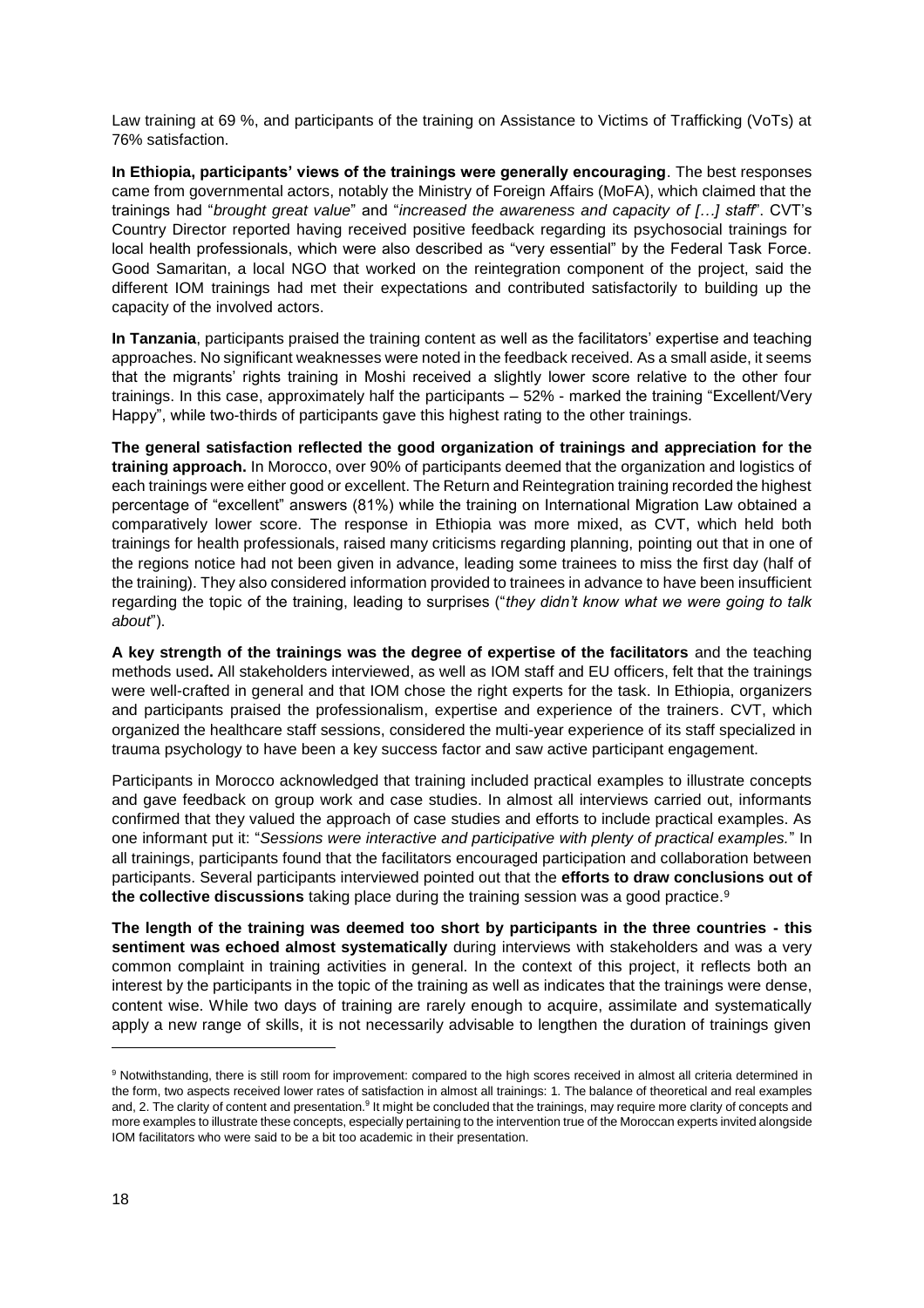that the implicit objectives of the training were to provide general knowledge on a defined topic, raise awareness about stakeholders' needs and appropriate responses.

Whilst overall feedback is positive, **the perceived usefulness of the trainings varied across audiences and themes.** For some participants, the trainings were the opportunity to get acquainted with themes they knew very little about. As one respondent from *Entraide Nationale* put it: "*We didn't know anything about migration. We have learned a lot, including the basics, such as what a returnee is or the difference between trafficking and smuggling.*"

#### More broadly, **the trainings helped stakeholders better identify different categories of migrants and improve coordination between agencies to manage migrant cases.**

In Morocco, participants were in fact particularly interested in deepening their capacity of identification of vulnerable groups of migrants, especially VoTs (even regarding the VoTs training itself) unaccompanied minors and migrants in mental distress in the context of voluntary return.

In Tanzania, participants noted the usefulness of learning to better identify different categories of migrants, particularly regarding trafficking cases, and better understanding their specific needs. The majority of participants noted their intention to share knowledge with their colleagues about better identifying and handling the cases of trafficking victims, especially in regard to communicating effectively with the correct assistance agencies for vulnerable migrants, for example when referring sick migrants to health services. Feedback praised the practical information on how to better coordinate between agencies to manage migrant cases, noting the usefulness of reviewing the specific responsibilities of each agency.

In turn**, the trainings helped make IOM's role in the system of assistance to vulnerable migrants and how it operates less "remote" or "abstract"**, as reported by a few participating NGOs in Morocco. Following the training in Tanga, one participant noted key learning about IOM and its role helping the Immigration Department monitor the flow of migrants through verification and registration work<sup>10</sup>.

**The skills acquired were directly related to the work of the different institutions invited**. In Ethiopia, NGO Good Samaritan asserted that the skills acquired were directly related to their work and that the activities alerted them to the amount of effort needed by the government in migration management to bridge policy gaps.

The psychosocial capacity-building was seen as crucial by the government, who acknowledged that it could affect a lot the reintegration process down the road, and it was critical to address on return the hardships of detention of Ethiopian migrants abroad;

To develop synergies with the government's national employment plan, IOM partnered with the federal SME agency as well as local micro-finance institutions to foster linkages with existing training institutions and access to financial services. Start-up kits were also given to beneficiaries.

#### **However, while the set of institutions represented was lauded, the representatives sent to trainings by institutions did not always appear to be the adequate audience.**

IOM invites institutions and provides information in the letter of invitation to help institutions choose the right candidates for the trainings, but it has **no control over who the selected participant from the institution will be**. In various instances, people selected by institutions were not the most relevant person to attend the training, as reported in Morocco.

Participating NGOs and government institutions alike tended to **alternate training attendees** as a means of ensuring that a wider selection of staff benefit from learning opportunities or to get around issues of availability. Although the **desire for fairness** is understandable, the tendency toward

<sup>&</sup>lt;sup>10</sup> The evaluator was only able to interview actors from the Central Administration during his field visit; nonetheless, these interviewees confirmed that the trainings had proven very useful in their ongoing work.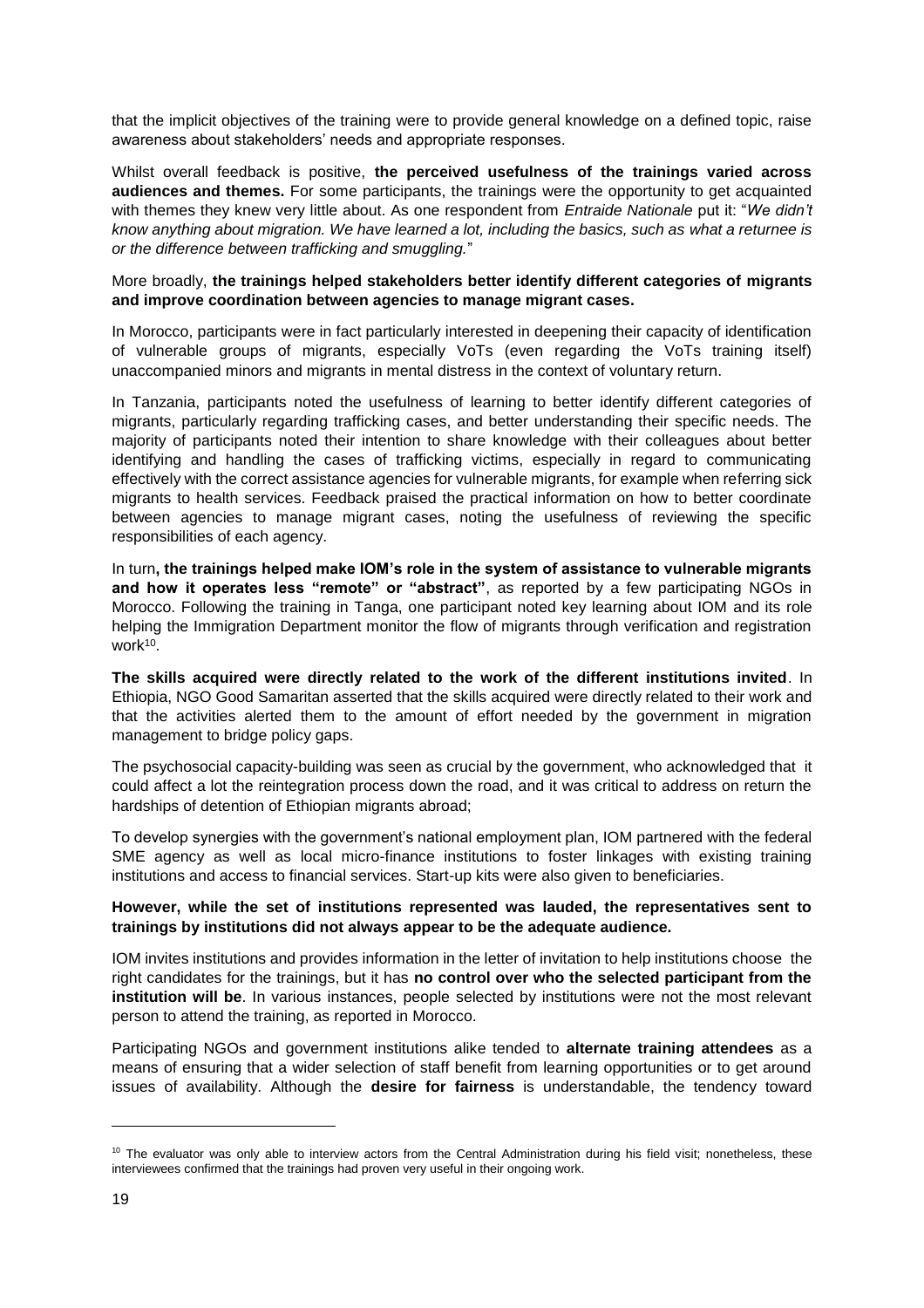alternating attendees so that selected participants could have a "turn" to benefit from a capacity-building opportunity was at the expense of **sending the staff member who most closely works on the specific topic of the training**. This issue was particularly conspicuous for *Entraide Nationale*.

For example, one of the social workers who attended the UMC training reported not working with minors; another one who attended two trainings works in a center that takes care of disabled individuals and does not work with migrants. The latter social worker thought that she had been selected because she had been newly recruited at the time. In the same vein, the president of the Juvenile Tribunal in Guinea was not involved in the return of migrants; nevertheless, the training was useful in the participant's better understanding of trafficking, which is of relevance to the juvenile court. As far as he was concerned, the benefits were more relevant for issues of emigration than return.

This challenge is not as acute for NGOs. Given they do not have the same constraints of hierarchy and chain of command facing government agencies, there is room for more strategic selection of training participants on their part. NGO Good Samaritan considered IOM to have targeted the right beneficiaries and institutions working on migration management, which, like themselves suffered from a shortage of skilled staff. They considered IOM to have shared core concepts relevant to their work and appreciated the templates and materials provided, which "*helped the participant to be well-prepared for their work in the long-term*".

**This does not however negate the positive effect of including participants from different backgrounds and countries**. In many instances, interviewees (participants and facilitators alike) mentioned remembering the high quality of the group of participants in Morocco, their high involvement and their interesting profiles. IOM arranged interpretation in English, French and Arabic in all trainings, but several interviewees from Morocco and Guinea wished that more facilitators had been French speakers or that some modules could have been done in Arabic for Moroccan stakeholders.

#### **While the participants directly benefitted from increased knowledge, dissemination of knowledge following the trainings was limited.**

As far as Moroccan and Guinean stakeholders were concerned, they had shared what they learned in the trainings to a very limited extent. Few former participants of the trainings were in a position to transfer some of the knowledge to other colleagues for whom the knowledge would have been relevant for their own work as well.

For instance, the head of the migration unit at *Entraide Nationale*, who participated in almost all trainings, acknowledged that there was no dissemination of what was learned from the training. Only a couple of social workers form *Entraide Nationale* arranged a short presentation and informal discussions with other social workers back at the social center they work at.

Similarly, only one representative from civil society organizations reported providing some information on the content of the trainings to their colleagues during regular staff meetings. The Guinean NGO Sabou Guinée (organization providing assistance to victims of trafficking) was the only case where a formal training was carried out internally, over a day, to share the learnings from the trafficking training. This further reflects the limited dissemination of knowledge from trainings to relevant staff.

**Notwithstanding, IOM Morocco did offer to support internal trainings**. However, even though it should be the responsibility of each partner institution to share the knowledge gained in the training, it was apparently not a common practice among stakeholders interviewed, Moroccan ones in particular.

In Ethiopia, although mostly ad-hoc, secondary knowledge-sharing appears to have occurred. While the MoFA described an "informal" dissemination through exchange of ideas and training material, the FSMMIDA claimed to have disseminated information and used "model" case studies from the project for experience sharing through ToTs, public dialogue forums, and closer supervision down to district level. NGO Good Samaritan also used IOM documents and experience "effectively" as references for similar trainings, especially on human trafficking.

**In Tanzania, there has been very limited consequent dissemination of knowledge for the non-Training of Trainer (ToT) sessions**, according to interviewees based in the central offices in Dar es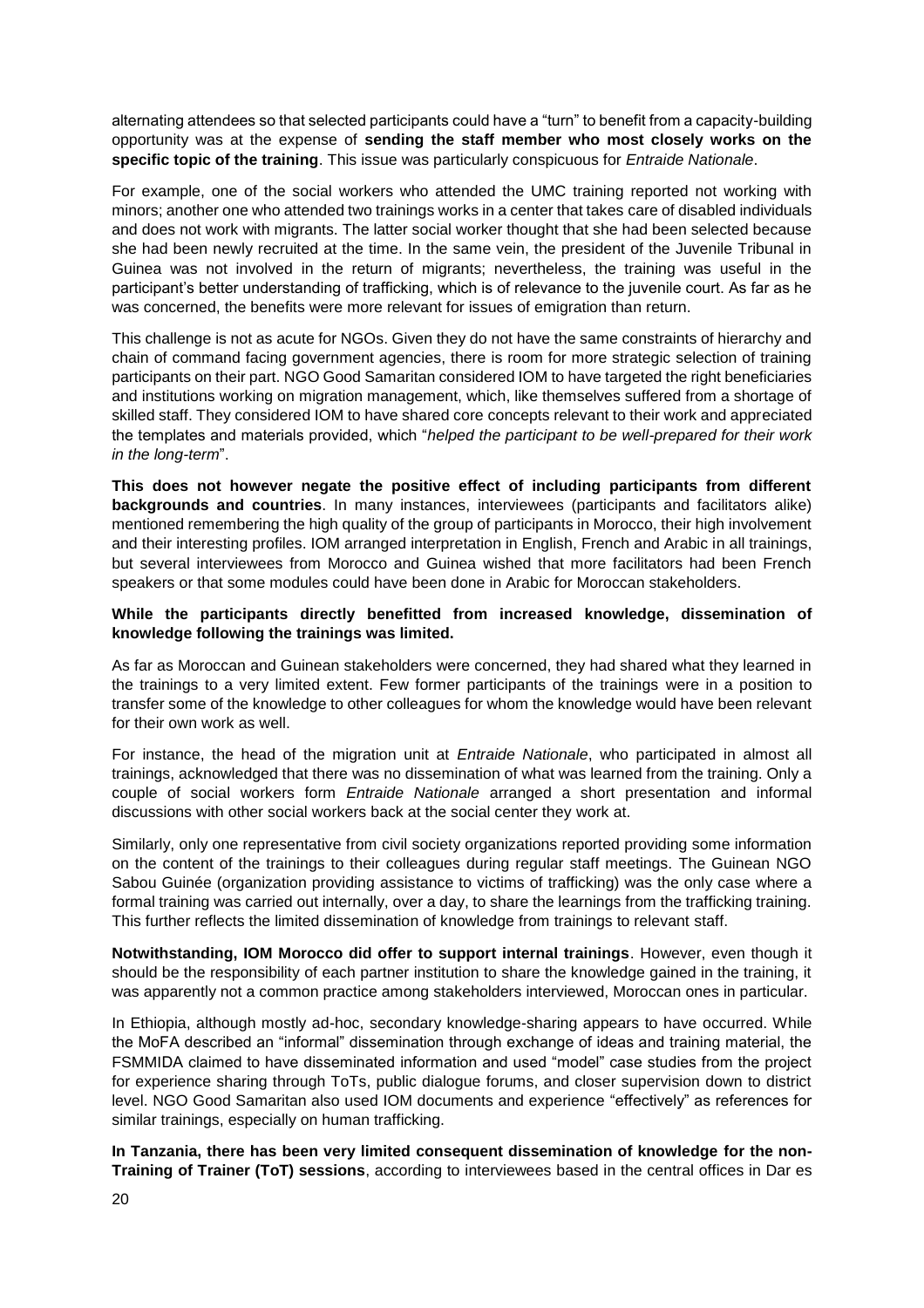Salaam. The heads of department stated that they had submitted internal reports about the trainings to their respective Commissioner General of each of the three branches. As participating officers based in the regions were not reached, the dissemination of acquired knowledge on their side could not be assessed.

**Fittingly, the ToT led to broad knowledge sharing.** The Training of Trainers targeted individuals who were already placed within each Department attending the course. These trainers would then be responsible for training their peers. Feedback from the ToT participants indicates that the training sessions were very well received, with high quality teaching and many important materials covered. According to the Tanzania Correctional Training Academy (TCTA) trainer, the sessions were active and participatory.

At the ToT in Moshi, IOM facilitators made participants develop a basic outline of training strategies to train their peers within their departments. While the participants were able to identify modules, targets and methods for these internal trainings for each institution, these strategies were too vague as to who would be included from each department. It seems that these draft plans might not have been further developed as the internal trainings carried out were somewhat limited in terms of the volume of content shared.

At the Immigration Department, the Division Head was responsible for ensuring that internal trainings would follow the ToT. 20 staff under his supervision were trained, and he also reported informally mentoring field officers when he goes out on mission.

At the Prison Department, after the ToT, two trainings were organized in 2016, as part of the in-service training program for 270 on-duty prison officers in the detention facilities holding migrants in the Kilimanjaro and Morogoro regions. However, they unfortunately lacked funds needed for additional trainings. Some content taught at ToT was incorporated into two short modules on Human Rights and on migration in general. The TCTA trainer expressed interest in assessing the impact of these trainings of the Training Academy.

The trainer from the Police Department interviewed reported that only a two-hour session with 120 officers was organized, in Swahili, based on notes summarizing key learnings from the ToT and without using presentations. There was no follow-up with IOM as the officer did not consider it necessary.

#### **Although it was not required in the project proposal, IOM lamented that, because of a very heavy workload, the follow-up on the implementation of these training plans was limited**. 11

**The thematic studies developed to accompany trainings in Morocco were well received.** Although some recognized that the quality of the thematic studies was uneven, (notably, the study on human trafficking was seen as disappointing in comparison to other studies by two interviewees), the value of the work submitted was praised by most interviewees.

**Some shortcomings in terms of follow-up were noted:** Four separate training participants interviewed pointed out that they did not receive the studies after their finalization. Studies were shared with organizations involved in the training, but not individual participants, indicating a lack of follow-up internally. On a separate note, at the time of this evaluation it seemed as though IOM had not yet followed-up and acted upon the results and recommendations of these studies.<sup>12</sup>

This was particularly apparent with the *Study on the voluntary return process for irregular migrant children*. In Morocco, the Ministry of Justice is seeking to accelerate the return of irregular migrant children by authorizing the public prosecutor to decide on best interest determination instead of leaving

<sup>&</sup>lt;sup>11</sup> Due to restrictions on this final evaluation scope of work, it has not been possible to collect evidence directly from peers trained by project trainers to assess the quality or the outcomes of these internal trainings.

<sup>&</sup>lt;sup>12</sup> Between the evaluation and prior to finalization of the report, a new project of assistance to UASC was funded by Danish authorities and has taken into consideration the thematic study during its development phase.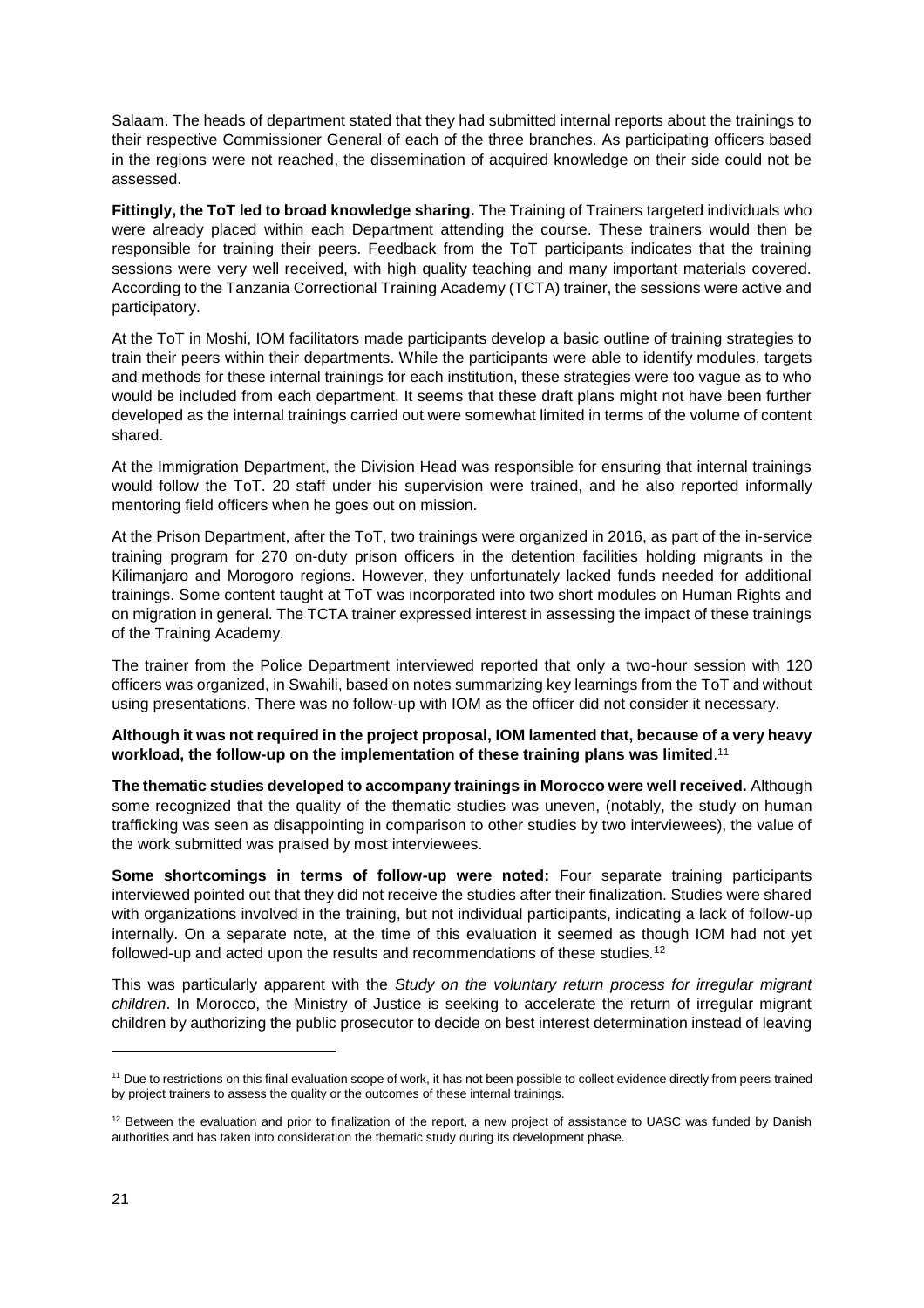the decision to the judge of the juvenile court. The study developed for the training on Unaccompanied Migrant Children [UMC] focused specifically on the issues of determining the best interests of the child (BID).

Two informants interviewed considered that IOM had not taken ownership of this study to advocate for a change. The study was formatted as a practical guideline to be readily used by targeted actors. While the study's recommendations were discussed in a specific meeting between IOM and relevant stakeholders and deemed practical, the consultant who conducted the study wished that IOM could advocate more strongly to the government to use the tool.

**Overall, feedback from interviewees reported that findings of the research studies presented during training sessions brought about useful discussions and practical recommendations**. This is a commendable practice on the part of IOM, but it was suggested that IOM could use its leadership to follow through with the dissemination of the reports. More importantly, IOM Morocco should carve out the time to reflect internally on the findings of the thematic studies.

**Study tours were particularly lauded for their eye-opening quality, both in Belgium and Côte d'Ivoire.** The first practical outcome of the study tour in Belgium was to help the Moroccan delegation better understand the system/model in place in Belgium and assess their own policy and programming. Participant feedback indicates significant learning from these visits, with delegates reporting they now better understood the needs of migrants and are better prepared to provide services preparing migrants for the return, especially in regard to assisting with qualifications such as vocational training.

Specifically, the operational visits increased **awareness of the challenges migrants face with reintegration** and in particular realized the need of vocational training centers in host, transit and origin countries. Linked to this, delegates understood that reintegration money must be complemented with occupational training for reintegration to be sustainable.

This echoes the impressions left by the tour in Côte d'Ivoire. The MCMREAM representative felt the tour "opened their eyes" to realities of the migrant return and reintegration process, however also expressed frustration that one short visit was not enough time to understand and to develop a roadmap for actions needed going forward. That said, he expressed satisfaction that this approach was "*better than theoretical training."* In particular, he felt that talking directly to returnees gave valuable insight into their constraints and challenges. The study tour gave a more complete understanding of how networks could be put in place within returnee communities to facilitate the reintegration of returnees. Namely, a system of care can be developed through NGO services dovetailing government capabilities.

Furthermore, participants from the Moroccan delegation showed that they understood the importance of having a professional orientation and even professional training assistance for returnees before their departure.

Another instance of significant learning was the opportunity to see in practice **the synergies between all actors involved in facilitating voluntary returns**. Participants reported first realizing the important role of civil society in the return process only after seeing these operations in action. The participants reporting this realization added that the involvement of civil society was currently missing in Moroccan voluntary return program operations and would be an area for future improvements, as their action complements that of the government with regard to psychosocial support, legal assistance, etc.

The Ministry of Foreign Affairs and Cooperation (MAEC) representative highlighted the benefit of engagement with the actors directly involved in voluntary migrant returns, adding that this experience has significantly influenced their efforts to assist migrants. "*We have much to learn from other countries*", expressed one delegate. The EU DEVCO representative and other officials interviewed thought that this practical approach was much more fruitful than workshops and conferences in developing the capacity of the Moroccan delegation to develop and operationalize a similar process in Morocco.

22 During the study tour an **attitude shift was notable amongst the participants as delegates began articulating their priorities around voluntary return** as opposed to deportation. Participants reported their Belgian counterparts emphasized an approach to migrant assistance focused on listening,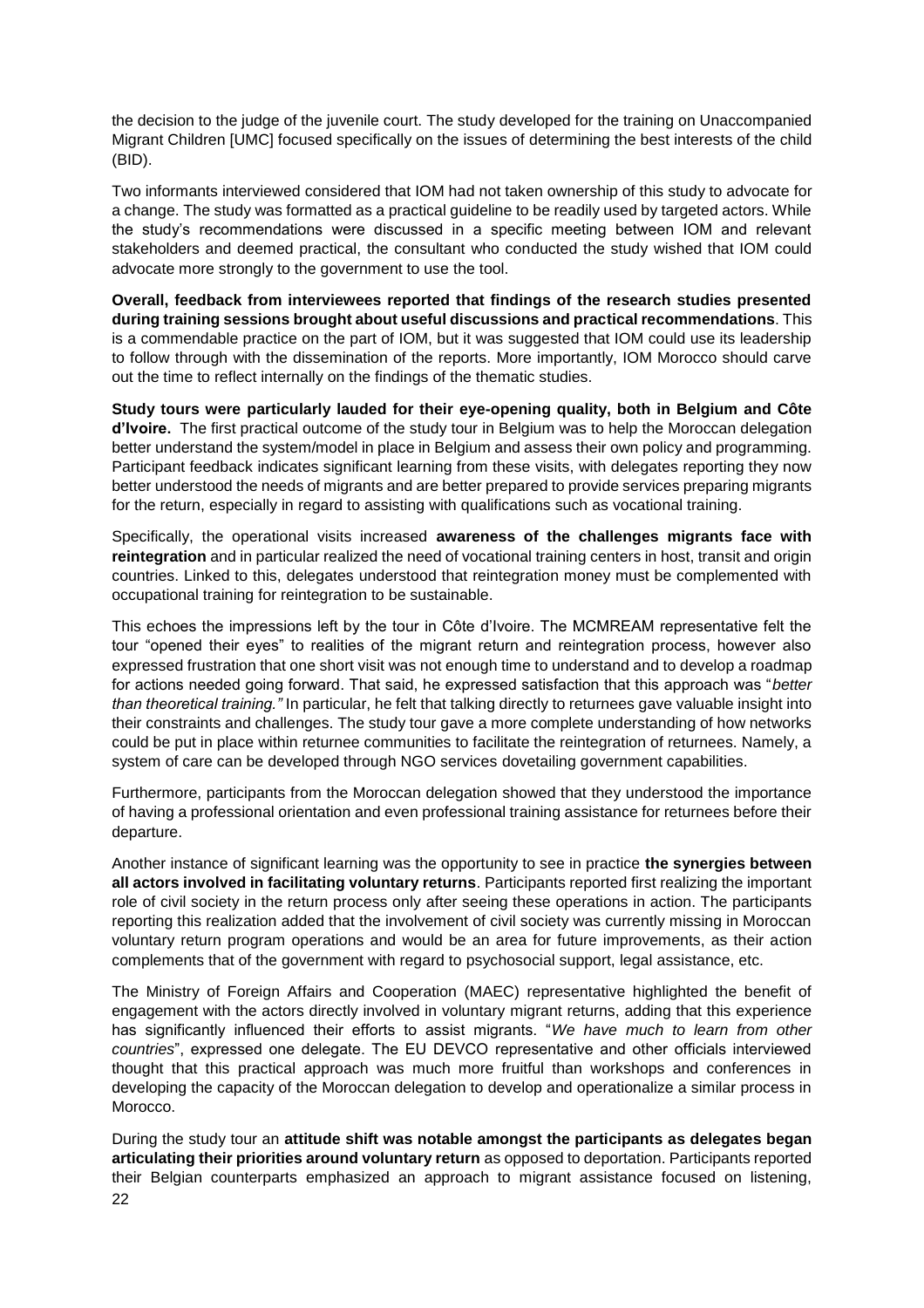orientation and accompanying with the aim of ensuring a migrant feels he/she is being assisted and not pushed out. As one delegate explained, "*I observed that the IOM agent at the airport is discreet and one gets the feeling that the process goes smoothly and respectfully*." Another added, "*This discretion is necessary because migrants have the feeling that they fail by returning*."

Relatedly, one participant interviewed about his experience expressed concern that the Moroccan authorities face competing priorities for resources that are much more limited than those of their Belgian counterparts, yet he concluded that this reality cannot impede effective policy around voluntary return.

**The media trainings also yielded high-levels of satisfaction.** 96% of participants to the Moroccan media training deemed it "excellent". Participant feedback demonstrated significant capacity and motivation to gain new perspective on the issue of migration in Morocco. Four participants were interviewed for the evaluation and all those interviewed found the training excellent, highlighting the quality and expertise of contributors. The participants appreciated that several experienced journalists also intervened. The facilitators' approach of the training was praised, as well as the facilitators' ability to manage groups. The training had a good balance between concepts and terminologies, exercises and testimonies. Conversely, the participants interviewed expressed disappointment in not receiving feedback on the articles they were asked to submit as part of the training. Trainers at no point were supposed to provide feedback on these projects, yet students interviewed strongly wished their work would have been reviewed and commented on. Although one student was selected for a scholarship on the basis of a written article, there was no feedback on the work provided by the trainees.

One of the trainers interviewed considered the participants motivated and able to ask relevant questions, but felt the training was too dense and packed too much information into a short time. The trainer also felt that there was a lack of continuity between teaching modules.

Regarding the usefulness of content, participants underlined that they **found a focus on terminology very helpful and appreciated having statistics on migration presented**. They repeatedly mentioned being touched by the testimonies given by migrants invited to the training, noting that these encounters were very helpful in **gaining an understanding of the real-life stories and challenges facing migrants**. Participants explained that knowing the lived reality facing migrants allowed them to be more rational and sensible in their analysis.

When reflecting on skills gained from the trainings, participants noted their new-found ability to be critical when **reading articles about migrants and to identify flaws in the reporting**. The participants demonstrated this shift in understanding by beginning to question the credibility of famous journalists and being critical of their lack of knowledge on migration issues. One student in particular who had previous experience as a journalist recognized through the trainings that he had used stereotypes in his past work.

As for the Tanzanian media training, respondents felt the trainings were well-organized, fulfilled their expectations and that the facilitators demonstrated considerable expertise. This is consistent with the positive feedback collected by IOM directly after the training.

**The trainings were considered highly relevant by interviewed participants who recognized that the media community in Tanzania does not have a good understanding of migration issues**. Attendees were encouraged to develop an inquisitive approach in reporting on migrant issues rather than simply repeating the slogans presented by law enforcement. The hope was that journalists would come to see the media as a potential critical voice, helping balance public discourse on migrant issues rather than acting as a "mouth piece" for law enforcement.

In line with the written feedback from participants, the journalists interviewed were pleased to state they realized how inaccurate previous reporting had been on migration. They highlighted the value in understanding the different categories of migrants and the right terminology to employ. Notably, participants developed their knowledge on migrants' rights and were in a better position to understand clearly the mandate and missions of IOM.

23 The project also aimed at addressing a lack of "ethical standards" common in media reports. Journalists were taught to seek out multiple sources rather than relying on a single source and adopt ethical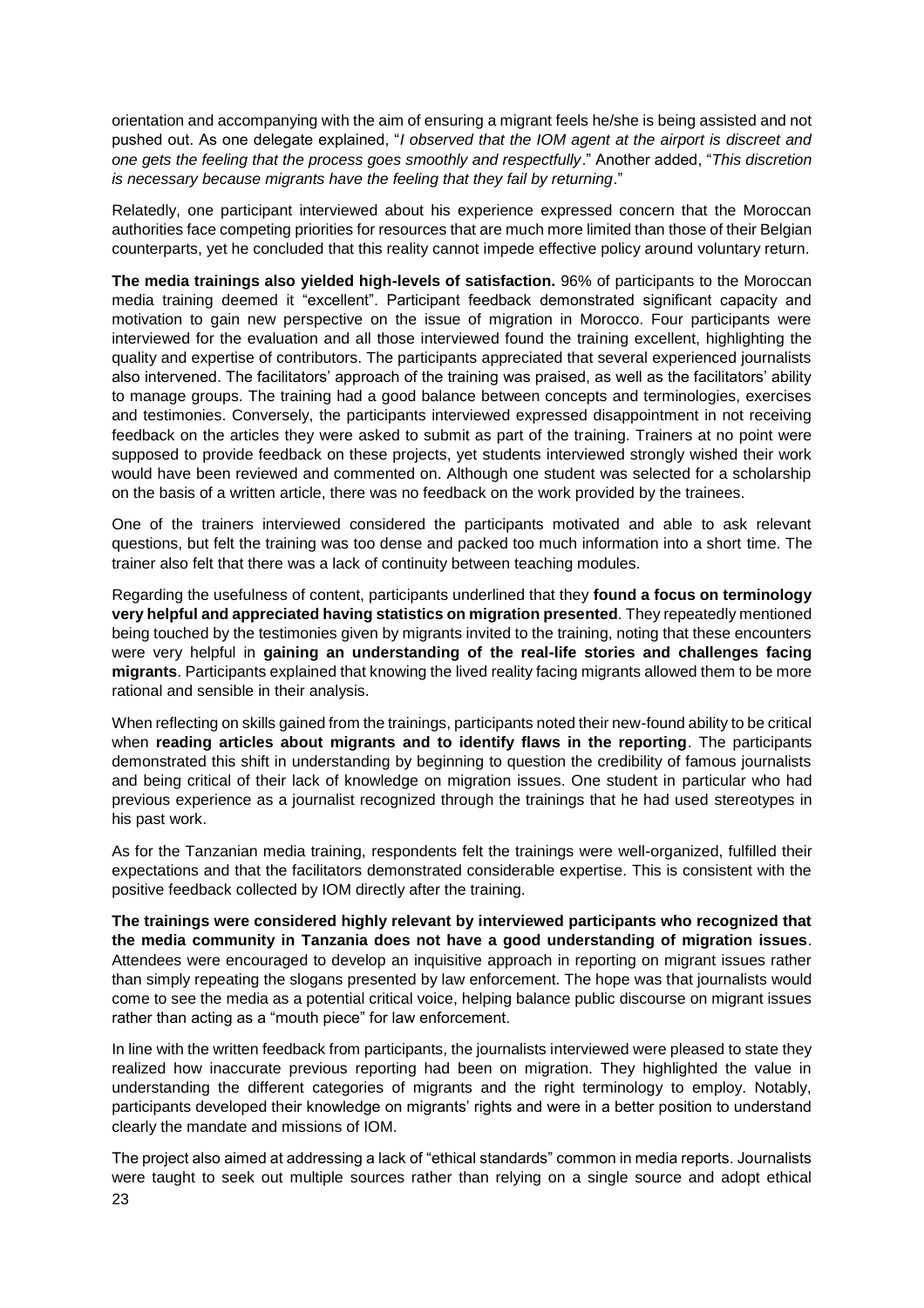standards when reporting on minors and other vulnerable groups. several Moroccan government representatives interviewed found usefulness in the framework of the SNIA and its sub-objective of migration laws reform. A number of thematic areas covered by the trainings were praised by Moroccan participants: Migration fluxes and routes (according to a participant, "*It was a good tool to capture the*  scope of the problem and understand the risks taken by migrants."), Legal frameworks, AVRR programs managed by IOM, Information related to the SNIA.

### <span id="page-23-0"></span>2.4 IMPACT & SUSTAINABILITY

**The project trainings aimed to provide an advanced understanding of the existing situation facing migrants and the needs of vulnerable ones, a look at relevant legal frameworks, systems of protection and migration management. As an outcome, participants in capacity building activities reported having an increased understanding of such issues.** 

The trainings in Morocco did yield some **critical awareness of what a more comprehensive assistance to vulnerable and stranded migrants** needs to include in terms of **significant initiatives**, from both Moroccan authorities and NGO participants. For instance, as an outcome of the Migration International Law training, the Ministry of Justice representatives formulated recommendations, as a part of their role in the law reforms planned under the SNIA is to better comply with international standards of migration management.

As far as Moroccan civil society is concerned, **NGO representatives report having increased their understanding of the role of the actors involved in migration management**; the training allowed them to better handle cases and refer migrants to the right actor. For example, as one NGO representative reported: "*[we now refer to]* ANAPEC [Agence Nationale de Promotion de l'Emploi et des Compétences/National Agency for the Promotion of Employment and Skills] *for migrants who desire to work. We didn't know that they were also working with migrants*." In particular, two NGO representatives interviewed also recounted that they now call IOM in order to get protection assistance whenever they identify cases of VoTs.

**Participation of Tanzanian officials** in the capacity-building activities of the project has brought about, across the three departments of MoHA, **a radical shift in the attitude of authorities towards irregular migrants**. Almost all officials interviewed repeatedly highlighted that they now understand the extent of the vulnerability of migrants: they no longer considered migrants as "*criminals"* or "*bad persons*", and realized that "*they are, in fact, victims*.". Many stakeholders also reported that they no longer use the terms "*illegal migrants*" and showed increased empathy for the situation of migrants. IOM officers confirmed that this in itself has been crucial progress from the circumstances prior to the project. An Immigration Department officer reports a "*big change*" in his approach, saying that now victims of trafficking are "*treated like human beings*" when identified by the authorities. Rather than pressing charges, the Department now attempts to contact relatives to help them return home. Similarly, a Department legal advisor explained she used to systematically recommend court proceedings, but now advises investigations when there is a suspicion of a trafficking case. Accordingly, an inspector from the Immigration Department who works with irregular immigrants on identification explained that, previously, all so-called "illegals" were taken to court, whereas now, she understands that trafficking victims are not criminals and must be differentiated.

#### **The knowledge gained from the capacity building activities has led to concrete outcomes in terms of policies and programming.**

At *Entraide Nationale*, the Head of Migration is now planning, with help from other donors to adapt the social services currently provided by *Entraide Nationale* based on knowledge gained from the training. Specifically, *Entraide Nationale* did not, as yet, have **emergency reception centers**, and is instead only offering social protection centers. The representative stated they are now considering opening reception centers, noting that before the trainings, "*we didn't know that there could be a need for such facilities*." Moreover, the *Entraide Nationale* has expressed a desire, within the future EU Regional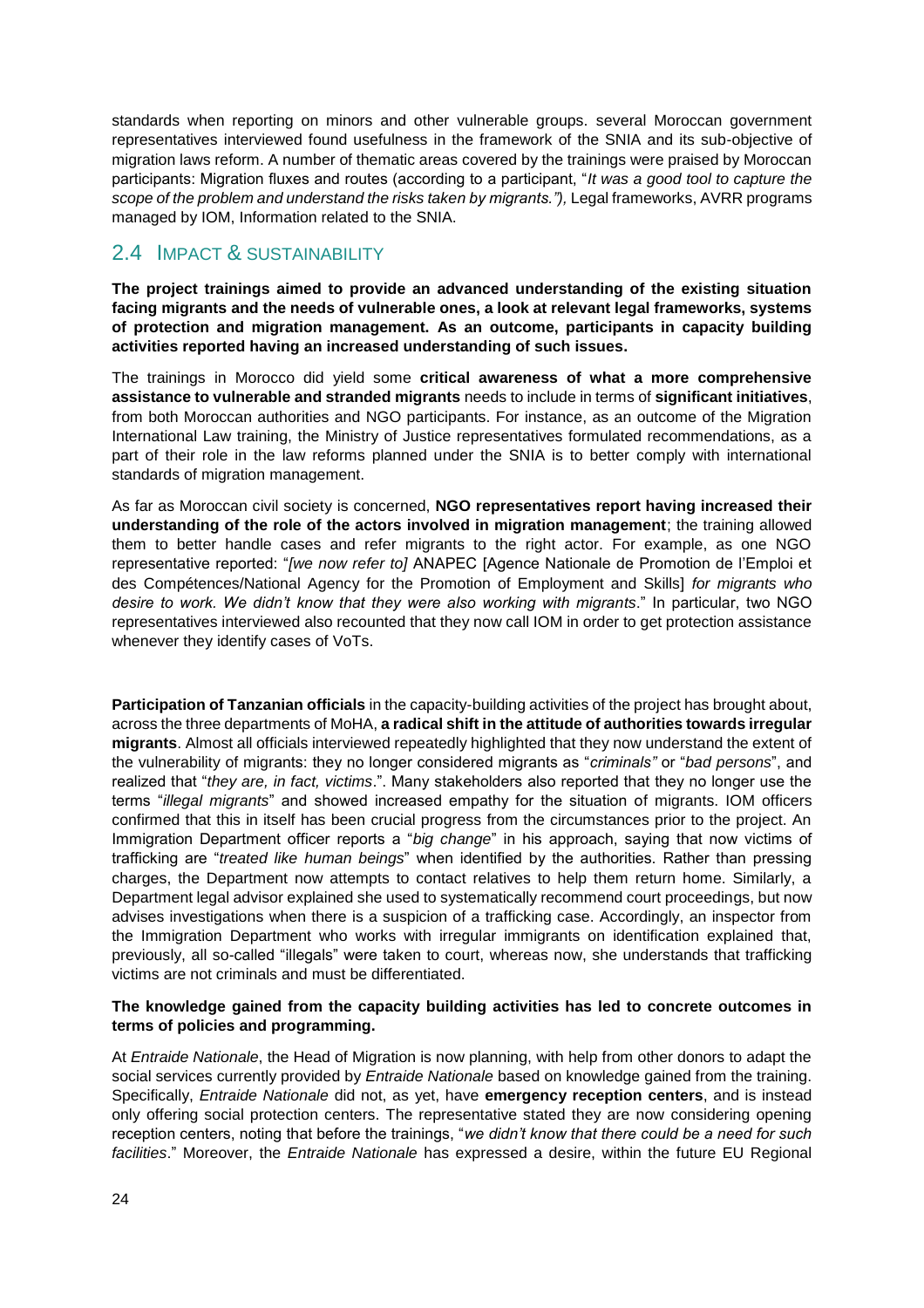Development and Protection Programme in the North of Africa project, to help **create professional training centers in Morocco for returning migrants**.

Furthermore, a major outcome of the training is that the Moroccan Ministry of Family, Solidarity, Equality and Social Development, which supervises *Entraide Nationale*, launched a study that aims to **mainstream migration assistance in** *Entraide Nationale***'s assistance strategy**. Hence, the head of the migration unit plans to adjust the assistance based on what they learned from the training.

However, it should be noted that social workers from *Entraide Nationale* who attended the trainings pointed out that they were not in a position to apply what they have learned from the training because they were either not working directly with migrants or because the topic of the training was not relevant for the needs of migrants they are dealing with on a daily basis in their centers.

Considering that major institutional actors who participated in the project (Ministry of Interior, MAEC, MoJ, MCMREAM, *Entraide Nationale*,) have prominent roles in the implementation of the SNIA, it is reasonable to expect that the impact of the capacity-building efforts of the project will improve the implementation of the SNIA, under its specific objective 15: "Manage the flux of immigration based on a Human Rights-based approach" .

While there is no tangible impact regarding this matter for the moment, it appears that the GoM is more willing to take measures to have a greater role in the assistance of return. They understand that voluntary return is a better strategy than expulsion. And, thanks to the project, some government officials are also more inclined to facilitate the reintegration of returnees by providing basic services to returnees before departure (such as vocational orientation or even training).

**The president of the Juvenile Tribunal in Guinea**, who took part in the trafficking training, reported that he applied the acquired knowledge in the framework of the reform of the Guinean child rights law that the government is currently engaged in. Thanks to the information gathered in the training, the president of the Juvenile Tribunal suggested additional amendments designed to enhance the protection of children migrants' rights, in the broader ongoing reform of Child Law that UNICEF is supporting in the country.

Among NGOs interviewed in Guinea, the association Sabou Guinée reported that they incorporated information on identification of VoTs they had gained from the training into their sensitization material used for caravans reaching out to families along the border with Senegal.

It appears that the trainings had a good impact on the referral of victims, as well as improved identification and care of VoTs. For example, as one NGO representative reported: "*For instance, [we refer to] ANAPEC for migrants who desire to work. We didn't' know that they were also working with migrants*." In particular, two NGO representatives interviewed also recounted that they now call IOM out to get protection assistance whenever they identify cases of victims of trafficking.

**In Tanzania, as a direct consequence of capacity building, the Head of the Immigration Department wrote a series of memos for immigration officers**, in central and regional offices, on how to handle migrants based on the principles that were taught in the trainings. Several officials reported that the Immigration Department had positively changed its approach to addressing migrant issues, and an immigration inspector gave examples of situations in which migrants had been referred to IOM or a social welfare agency rather than being sent to jail.

**The Tanzania Ministry of Home Affairs' Immigration Department reports handling migrant cases in a more humane way, based on a new understanding of migrant needs and vulnerabilities gained through the trainings**. An interview with an Immigration Department inspector illustrates this shift: "*I changed the way I interrogate."* She went on: *"…I am friendlier. I ask the same questions though, but before, I was doing it harshly*." The inspector noted the importance of learning about correct interrogation procedures, explaining that they had previously treated everyone the same way, even minors. Today, she claims, minors are placed under the assistance of the Ministry of Social Affairs where they wait until family tracing can be completed; that being said, the verity of this statement is in question. In fact, IOM was contacted by the Immigration Department following the trainings to explain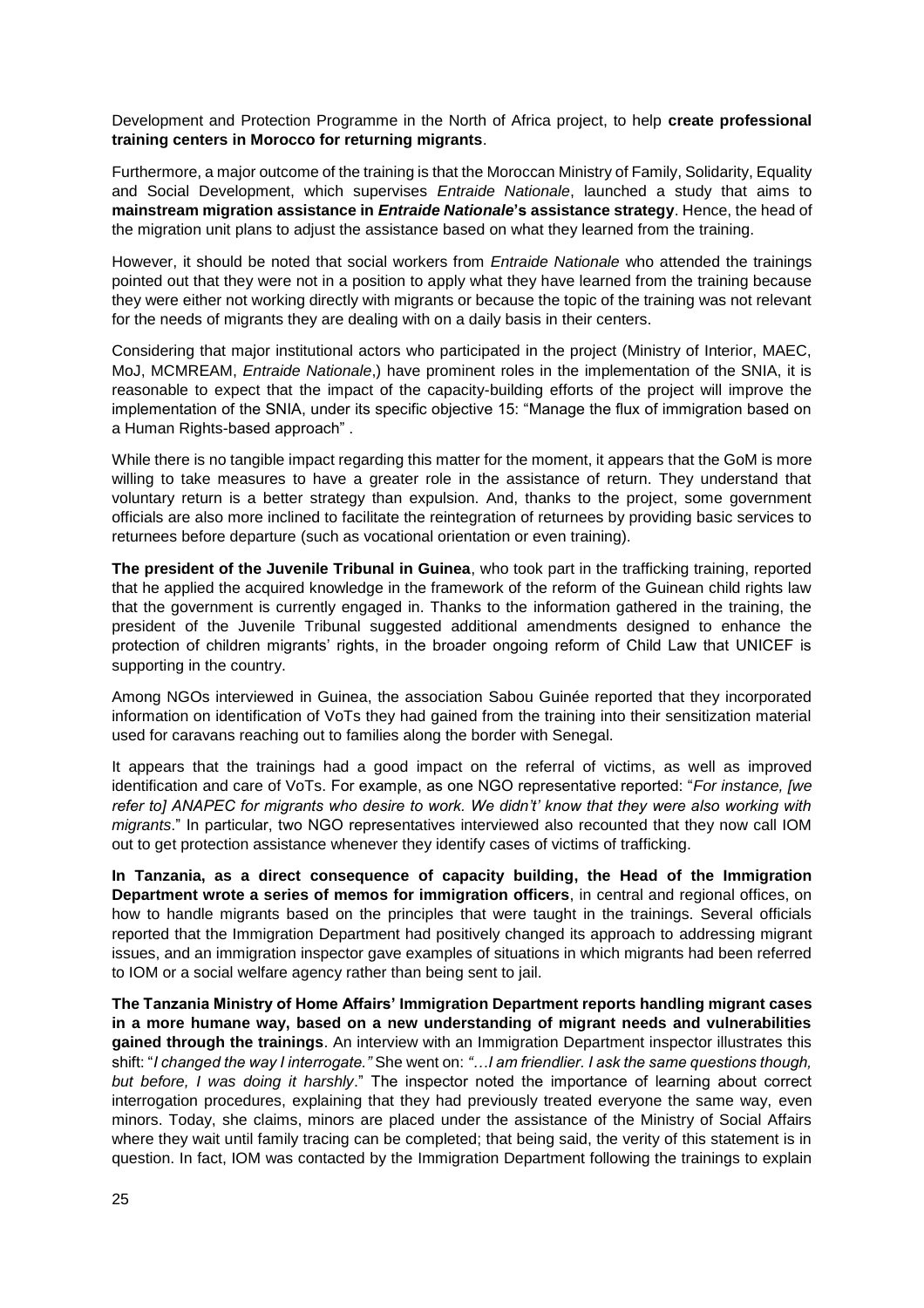that the migrants recently intercepted were provided with food, taken to hospital when needed, and that migrant minors were taken to a shelter run by the Ministry of Social Welfare.

The trainer of the Police Department also reported significant attitude change amongst the officers, who now learned to differentiate between various categories of migrants and their specific needs. When arrests of irregular migrants occur, they are now separated such that elders, the ill and minors can get special assistance from local authorities and/or the IOM. The officers are also now trained to not automatically deport asylum seekers and to better identify victims of trafficking.

**The Tanzania Ministry of Home Affairs' Prison Department also reported efforts to improve the treatment of migrants,** based on a new understanding of migrants' rights and needs. According to the Assistant Commissioner, the Department previously had little knowledge of Human Rights and learned about protecting the rights of migrants from the trainings. A practical outcome is the implementation of a new practice letting migrants organize themselves within detention centers and to select group representatives to speak to Ethiopian officials when they come to undertake nationality verification for voluntary return assistance.

**However, the new knowledge cannot resolve many remaining practical and financial concerns.**  Although Immigration Department officials' mind-set has evolved, and they know migrants need special care and facilities, these facilities simply seldom exist. The Police Department representative expressed his willingness to reform procedures; however, some of the recommended changes are difficult to apply. A private room in police stations would be necessary to properly interrogate trafficking victims in a confidential way; yet, such facilities do not exist in many cases. Also, trafficking victims are not meant to remain in custody for more than 24 hours before being sent to court, according to Tanzanian law. Yet, in many locations there are no court facilities nearby and migrants must stay longer in detention. With prisons over-crowded, Immigration tends to receive deportation orders and waivers on sentencing. Language is also a major issue, as the Department must pay for translators but lacks the funds.

**A direct outcome of the ToT in Tanzania was an adaptation of teaching methods.** The TCTA trainer produced a report after the ToT lessons learned and developed recommendations for their bureau based on that new knowledge. One of the key recommendations was to properly and sustainably include the entire training content into their curriculum. However, modifying the curriculum is an arduous procedure and is only undertaken every three to five years.

**In Ethiopia, the MoFA was grateful for the benefits of the training,** sharing that it had made the government's work more "swift" and "systematic" in addressing migrants' issues, citing the collaboration on document identification and with Ethiopian Airlines on transportation as examples.

As a parallel, the impact on the quality of services provided by the 48 trained Health Extension Workers was not directly measured through the evaluation; however, based on the statement of CVT who facilitated the training and the Ethiopian authorities interviewed, the psychosocial assistance will have a very important impact on the vulnerable returnees through increased quality of care and better coverage.

**Another positive outcome for participants in capacity-building activities was increased collaboration between stakeholders.** The key benefit for several Moroccan CSOs interviewed was the connection with government entities. Interviewees reported that they could forge bonds with people from the Ministry of Interior, MAEC, *Entraide Nationale* and ANAPEC. As one respondent shared, "*It was very rich (…) I can call [person from the ministry of interior] directly*". These interviewees pointed out that there are few opportunities to create connections like these and then be able to contact someone from the government on demand. Still, there were no examples collected or clear evidence provided on the outcomes resulting from the connections established or strengthened between the two categories of actors. Notwithstanding, **this is an important positive result in itself**, especially considering that, to some extent, the GoM tries to engage more with civil society within the framework of the implementation of the SNIA.

Trainings further provided new opportunities for **horizontal collaboration** between government ministries working on similar migration issues, with a notable impact on the ongoing efforts to implement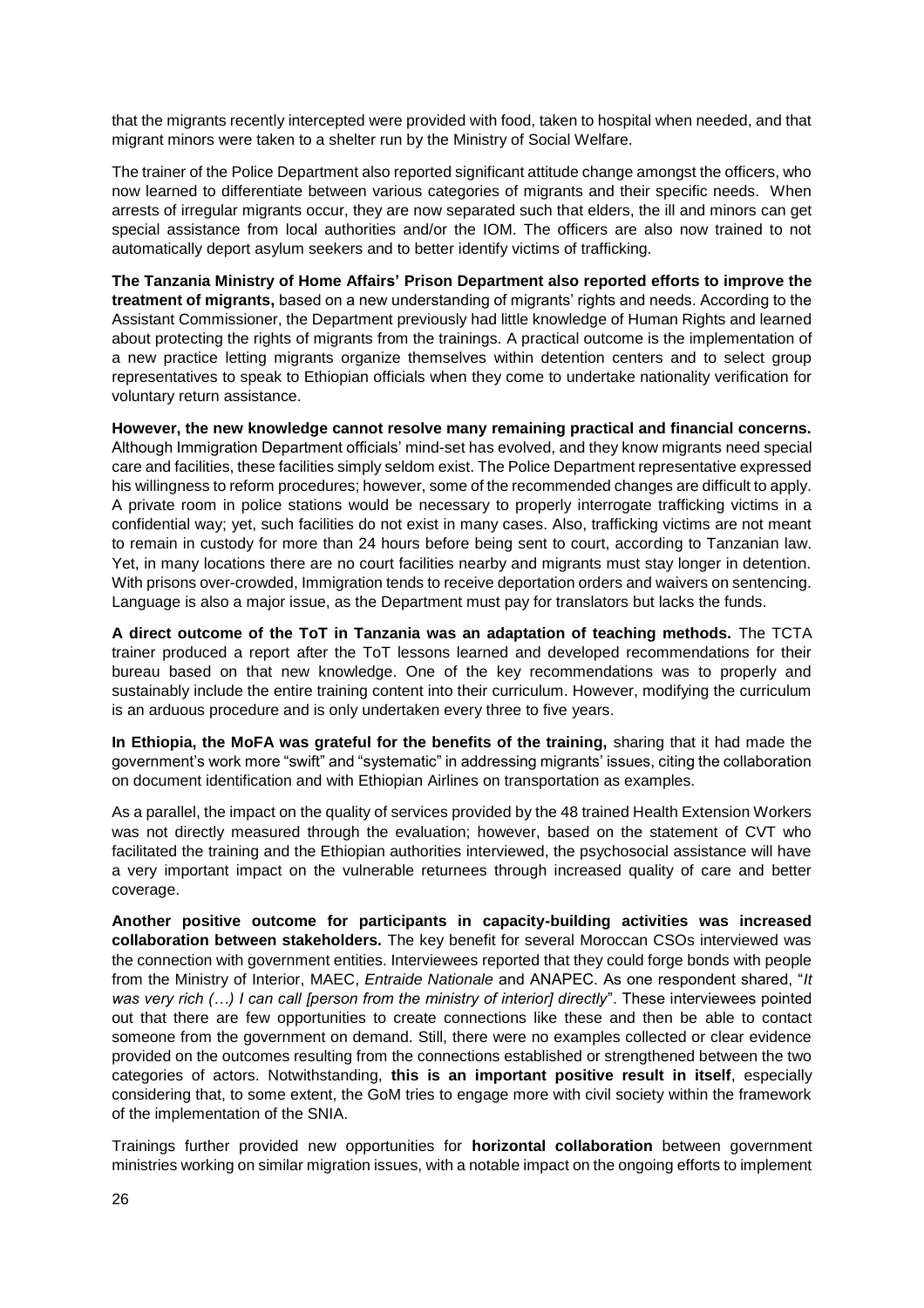the SNIA. The MoJ reported having reinforced relationships with the Ministry Delegate of the MCMREAM. Participants found that the training effectively builds on principles currently applied in the SNIA, helping ensure the Ministry of Justice, MCMREAM and IOM consolidate their efforts in the same direction and towards the same goals.

**Interagency coordination in Tanzania** also saw significant improvements stemming from the trainings. The representative of the Prison Department explained that the bureau now recognizes the importance of involving Immigration services in their work, especially when migrants need medical care. He notes that having joint trainings has allowed communication to improve, with lines of communication and focal points now much clearer. The Prison and Immigration Departments are even sharing resources, such as translators. The Prison Department expressed a similar finding, explaining that the police now consult directly with Immigration for advice on investigations or the handling of migrant cases. Apparently, this has been helpful in determining "*where to keep the people*".

**The impact of capacity building activities however is constrained by cultural and structural roadblocks within the governmental systems**. In Tanzania, irregular migration involves a number of agencies, and coordination is still a major problem for the actors involved, according to the Immigration Department. Moreover, even if the agencies change their policies and position, this may not be sufficient to trigger changes. Migrant rights issues involve the highest levels of policy-making. Policymakers, politicians and especially members of Parliament need to be made aware of migrant rights issues for a major and sustained impact on these matters.

Although significant efforts were made to target the best possible participants at high, middle and operational levels within each organization, this may not be sufficient for a sustained change of practice. Despite much reported attitude change amongst participants, **if the leadership and top decision makers are not implementing reforms based on this shift, there will be no real impact**. The IOM Project Manager in Tanzania also noted that the needs assessment had emphasized the requirement for additional training on registration, particularly on equipment needs, yet this was not effectively addressed during the training

The IOM team found that the background of the law enforcement institutions they worked with was an obstacle to a better treatment of migrants. Human Rights principles are not integrated into their legal training, making it a major challenge to change long-established procedures and behaviors. Besides law enforcement agents, the laws in Tanzania are themselves problematic. Asylum seekers and victims of trafficking are incorporated into the legal code, but the other cases of vulnerabilities endured by migrants are absent.

A number of activities could be further developed in future programs to address this specific point:

- Develop training modules to raise awareness on migrant, better explain the variety of migrants profiles in a mixed migration context and their specific needs, and present examples of legal framework adopted in other countries (benchmark).
- Join efforts with organization such as Asylum Access Tanzania and UNHCR to make an assessment of detention practices for asylum-seekers and vulnerable migrants - nation-wide, and the opportunity to create migrant reception facilities as alternatives to detention centres
- Propose technical assistance to the government to support this change on the legal front and coordinate with potential donor to support the required structural investments.
- Combine these efforts with advocacy groups

**The study tours organized as part of the capacity building activities in Morocco yielded substantial learning, yet dissemination of that new knowledge has followed a slow hierarchical process**. The MAEC participant did share observations with his Director, but beyond this meeting, briefings for other colleagues of the *Division des Affaires Consulaires et Sociales* were informal. A written report was sent to the Secretary General of MAEC Ministry, though no concrete actions have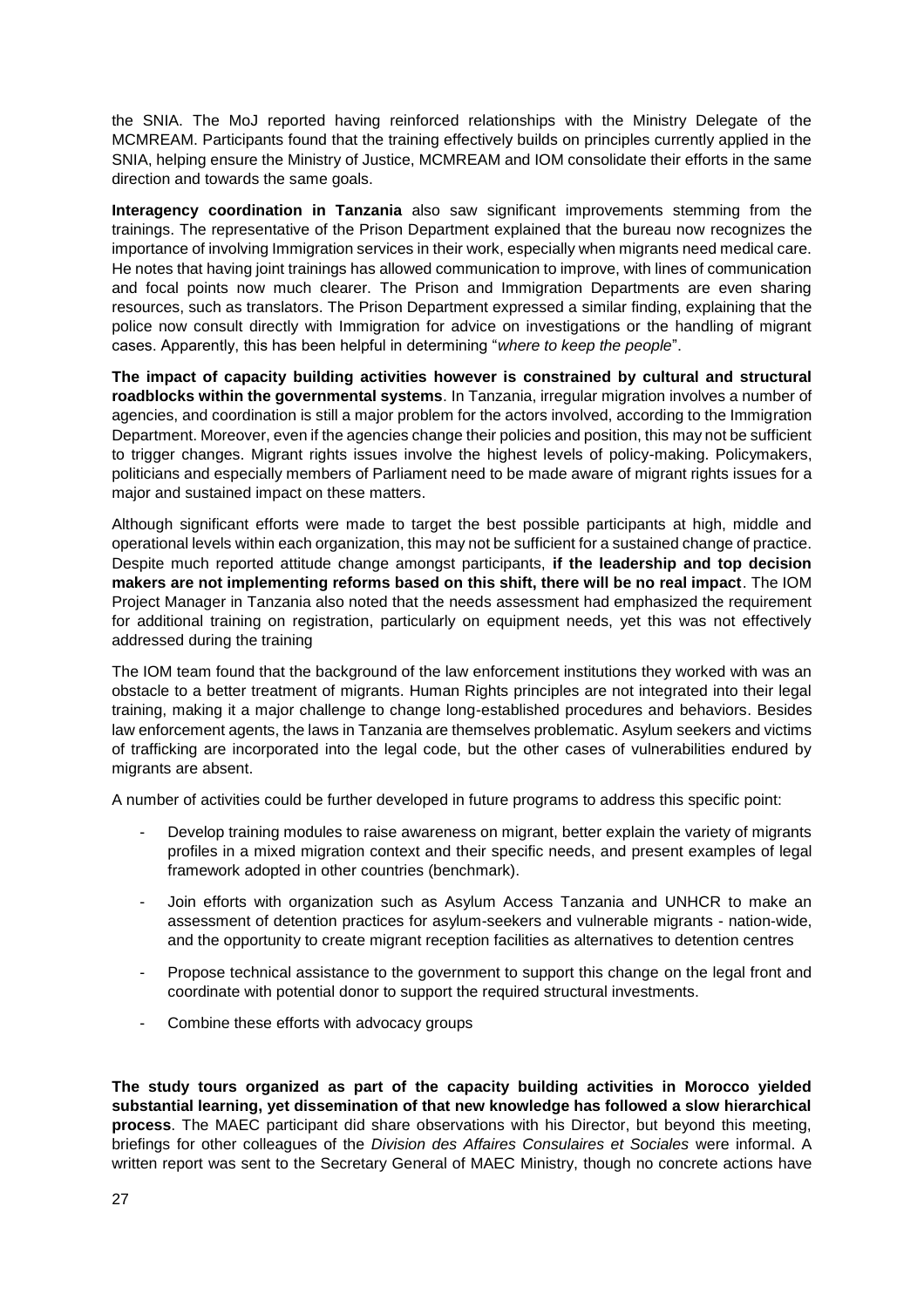been taken so far. Nevertheless, the MAEC expressed interest in reforming aspects of their programming, particularly regarding vocational training and civil society collaboration. That said, the MAEC representative is concerned that little substantive change is possible without an increased cooperation of other ministries.

Lack of cooperation between ministries does not, however, appear to be the only obstacle to applying lessons learned. While the MAEC delegate agrees that the Moroccan government needs to develop partnerships with civil society, the MAEC delegate think that various government officials are reluctant to further involve civil society actors based on the assumption that organizations are "politicized". Civil society organizations appear spontaneously, and while they can be helped and developed with government or donor support, they are born from grassroots movements. The MAEC delegate acknowledges there are some 'reliable' organizations in place (in terms of efficiency) - for example, *Fondation Orient-Occident* -, and has expressed a commitment to "*help the ones that are emerging*".

**A further limitation was the lack of post-training progress monitoring and assessment, as pointed out by the Ethiopian MoFA.** This made it difficult to identify the impact of the trainings. The CVT suggested this should be done by local resources in the future and proposed offering psychosocial services for vulnerable returnees at IOM's Addis Ababa transit center. On its end, the association Good Samaritan acknowledged that they have learned how to improve their service and standard.

**The sustainability of the capacity-building activities in Morocco is difficult to capture within the boundaries of this evaluation, since most activities were conducted recently**. However, several aspects regarding sustainability can be highlighted, and IOM offices in Rabat will be in a position to follow-up on some of these aspects in the future, in order to better measure the sustainability of the changes generated and design complementary activities to build on the very concrete gains of this program.

When it comes to the details of the training, various Moroccan stakeholders interviewed often had little recollection of the content of the trainings of the project, as they attend many trainings from other projects; it is likely that refresher trainings might be necessary for targeted stakeholders. However, key concepts of migration management and vulnerability seem to have been acquired and a general level of knowledge gained by all participants, providing them with a common ground to better collaborate on future activities.

**The challenge of turnover** has been particularly blatant at *Entraide Nationale* in Morocco and there is a risk, in all organizations involved, that a part of the knowledge gained will disappear with staff moving to other jobs or organizations. **The challenges of staff turnover could partly be mitigated by the development of a strong institutional knowledge around migration management within each target organization.** However, as observed in the Effectiveness section above, this was not identified as an area of strength of the program, as few participants were in a position to disseminate knowledge within their organization following the training.

**More than the development of a corpus of knowledge within each organization, the most sustainable effect of the program is certainly the development of concrete activities and policies,** such as the mainstreaming of migration assistance in *Entraide Nationale* assistance's strategy and the dynamic of collaboration and consultation created between the different actors in the training workshop.

This dynamic might have to be maintained through regular meetings and relayed by a number of programs in the future, but it is certainly the most sustainable part of the capacity-building activities developed in Morocco.

**In Tanzania, turnover among trainees also challenged the sustainability of activities.** Rapid turnover in the Immigration Department has weakened the impact of trainings. More than half of the participants interviewed had since changed positions, making it difficult to put lessons learned into application. This is a problem that has been particularly acute within the Immigration Department. It will continue to affect all levels of government with a change in Cabinet soon resulting in new MoHA Heads of Division. It seems that continuous trainings would be necessary to ensure the correct officials are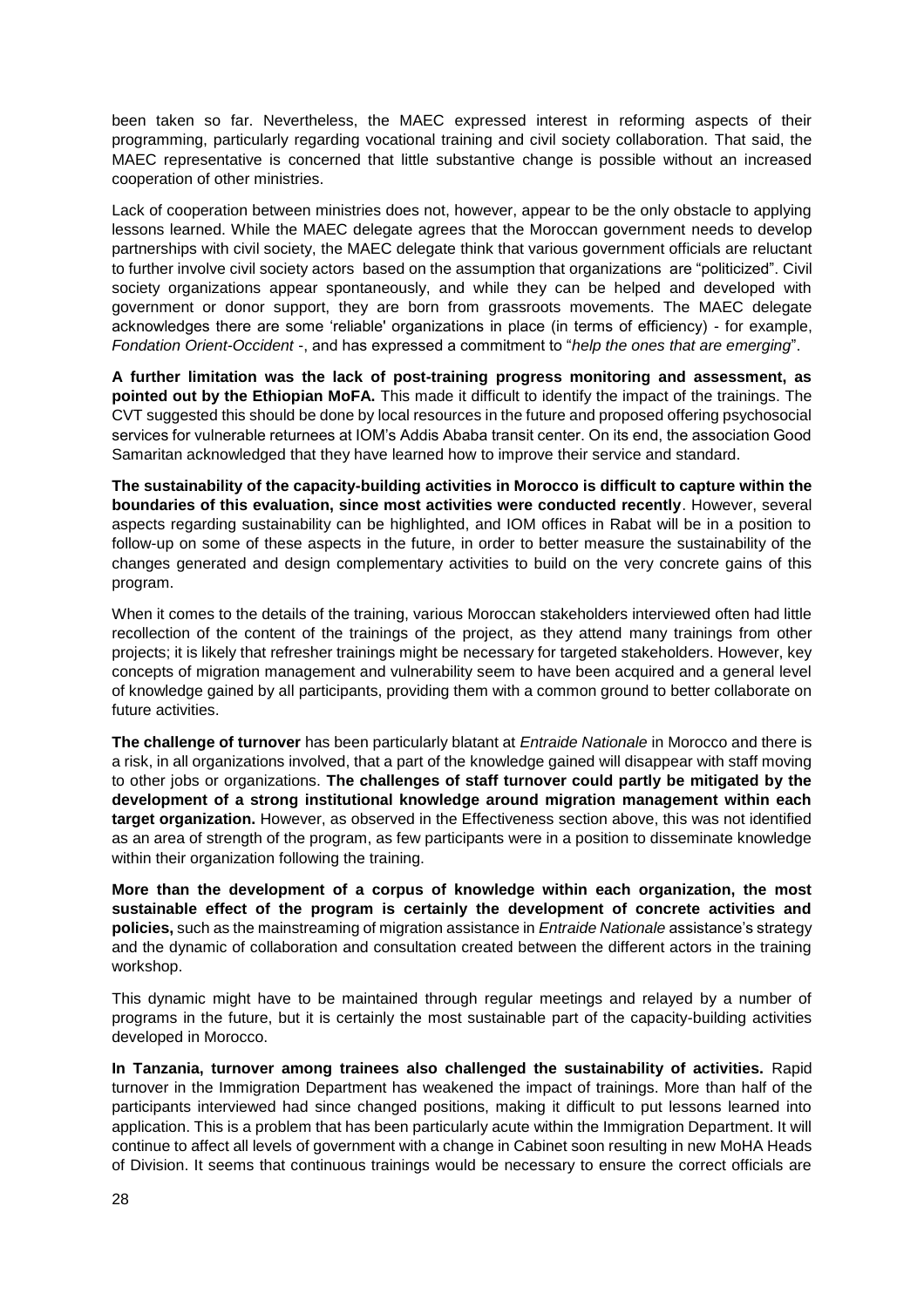receiving the necessary trainings. This is especially true given a current new recruitment plan amongst law enforcement and a growing influx of Ethiopian migrants. It was also noted that between the two ToTs, some participants had changed, which jeopardized the impact of the exercise. The challenge of turnover has been particularly blatant at the Immigration Department in Tanzania (among middleranking officers). Nevertheless, there is no information about turnover of the Tanzanian officers in the regions

The ToT approach developed in Tanzania is supposed to naturally generate further internal trainings and the development of a sustainable local capacity, but those ensuing internal trainings in target institutions have so far been limited in terms of duration and content. The TCTA hopes to incorporate training content in its curriculum. The dissemination of the knowledge gained will also depend on the willingness of higher ranking officers, including Commissioners General, who remain to be trained and involved in the dynamic generated.

**The first impact of the media trainings was an increased interest in the issue of migration, along with a new understanding of how to identify and deconstruct stereotypes**. Moroccan participants reported that, following the trainings, they have read research papers and otherwise deepened their knowledge on migration issues, with one student electing to make migration the topic of her thesis. Another participant noted gaining the knowledge and skills to report on migration as a factor of positive impact and source of wealth for society. All participants reported increased self-efficacy in their ability to write in an objective and rigorous way.

Targeting students in Morocco was a strategic and wise tactic by IOM. It is obvious that working with students in journalism would change the views and attitudes of the industry more sustainably and possibly create good reporting habits. Considering recent and ongoing efforts with journalists in place, it was sensible to target students. The future impact, however, may be mitigated because of factors that are not within IOM's control:

- First, based on the response from the students interviewed, a significant portion of ISIC students wish to pursue a career in communications or public relations, either in the private sector or within international organizations.
- **EXECOM**, even though some students wish to pursue careers as journalists, there are very few job opportunities available in Morocco for young journalists. Recognizing the market for journalism is very narrow, only one in four of the participants interviewed plan to pursue a career as a journalist and another one stated that her choice would be determined by arising opportunities. These two students had already moved abroad when interviewed and explained that many of their peers would try to find jobs abroad, as European countries and the USA offer better work prospects.
- Finally, it is important to note that IOM staff and EU representatives were aware that even though this activity would be relevant to the objectives of the project, it would not show impact in the timeframe of the project.

Overall, however, from the perspective of continuity of IOM presence and its core programming, this component is still appropriate and will contribute to IOM's and donor's priority of migration in Morocco.

In Tanzania, before the training migrants were depicted as nefarious people, often harming the country. Journalists left the training with an understanding that migration can be beneficial. As one participant explains, "*I realized that some can come with knowledge or ideas that can be positive for our society*", following-up that he now writes more accurately on migration issues. Another respondent reported significant change in his approach to reporting on migration, expressing: "*After the training, I changed the way I write about migration. First of all, I use the right terminology. I don't use the word 'illegal' anymore. I understand better the situation of the migrants and learned about trafficking*."

Based on a regular media review routinely done by the IOM communications unit, **the IOM project officer noted a significant improvement in the quality of reporting on migration since the training**. The officer highlights, for example, a change in the terminology used when describing migrantrelated issues.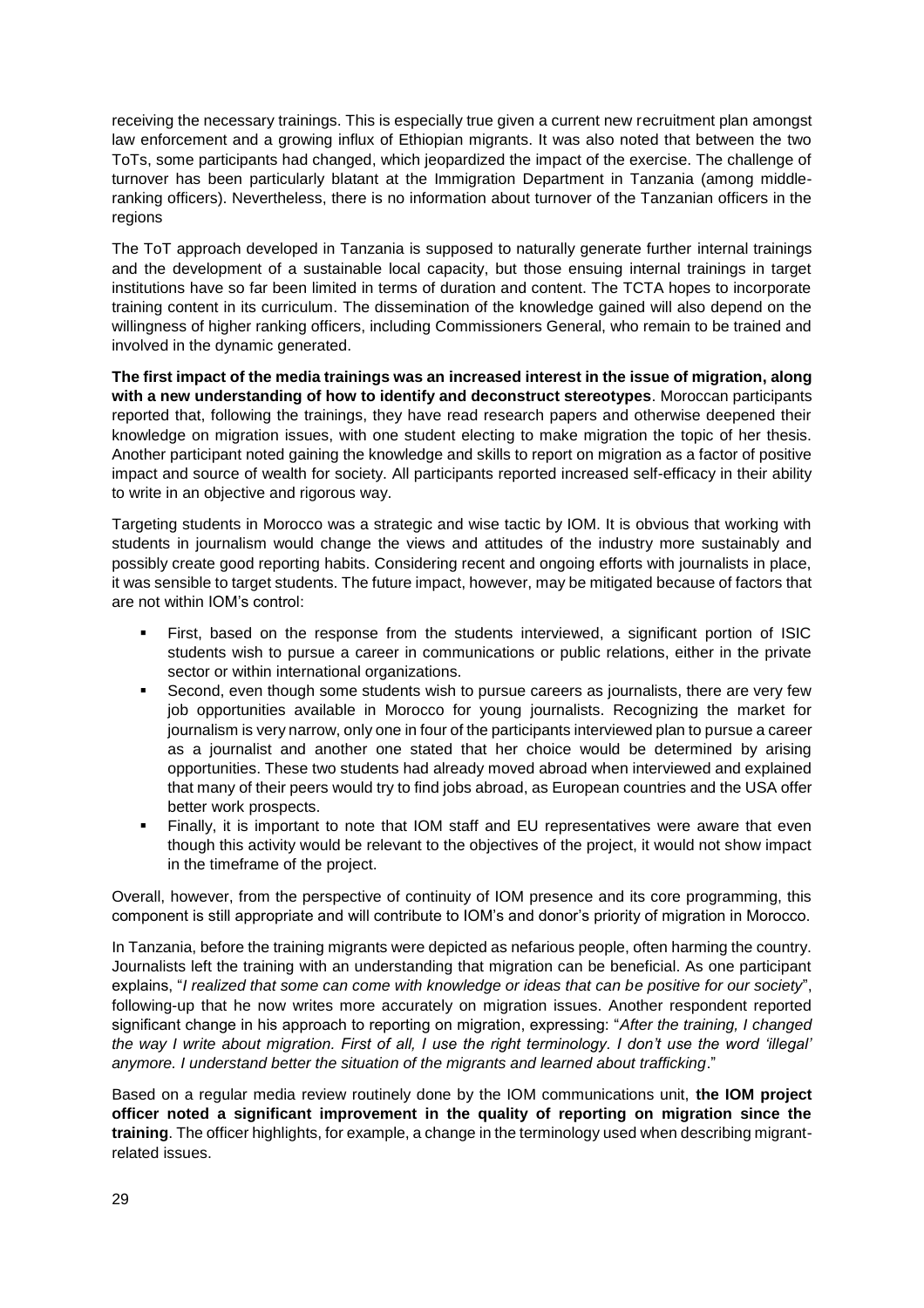IOM also noticed **more collaboration efforts on the part of journalists**: the organization received an increasing number of phone calls from journalists and was invited for more interviews or consulted more systematically on migrant issues. For instance, an IOM official recently appeared on a radio program to discuss trafficking, while another IOM staff helped a journalist write an article on migration.

In sum, an immediate and critical outcome of the training is that IOM could establish or reinforce a collaborative relationship with a network of national and local media outlets who are likely to contact IOM for additional information or assistance before publishing articles on migrations. Although journalists acknowledge the helpfulness of IOM in their research, they noted that government agencies remain an obstacle to accurate reporting. This is particularly important given that, as a journalist explained, "*When you want to write about migration, the Immigration Department does not give you the data you need*."

In terms of the sustainability of the training, it hinges on bringing editors onboard. As the majority of participants explained during the training, it may be possible to change the content and quality of articles with media trainings, but real impact will only be sustainable once newspaper editors are also on board. As the "gatekeepers" on publishing articles, they will ultimately decide on the tone and content of reporting or whether an article is published or not. Based on this need for the congruence of perspective between editors and journalists on the nature of migration, IOM organized a half-day meeting with editors following the training. Although not all newspapers represented from the training were present, a fair proportion of them did attend. IOM presented a condensed version of the key messages from the media training for the editors.

According to IOM and two journalist participants, the main outcome of this meeting was that editors expressed openness to a collaborative approach to their work and seemed to have shifted their attitudes in favor of a more balanced coverage on migrants.

### <span id="page-29-0"></span>2.5 SUMMARY OF FINDINGS & RECOMMENDATIONS

Overall, the trainings led to positive and concrete outcomes.

**The overall perception of the training program was positive, and its impact considered as very concrete** by a majority of trainees and stakeholders interviewed, with a number of concrete examples given of changes already generated by the training program. Trainers were judged as very professional and accurate in their approach.

**Thematic areas covered were relevant and directly applicable:** they helped participants develop a stronger knowledge of targeted themes on which they had weaknesses and how to use this knowledge in their daily missions. **The content was judged relevant** by governmental and non-governmental actors and contributed to increasing the participant awareness. The Ministry of Foreign Affairs in Ethiopia in particular praised the training approach and thematic coverage and confirmed that their staff had highly benefitted from it. **Thematic studies were very strongly appreciated** by the trainees who read them and who were presented preliminary findings during the trainings

**In Tanzania, very concrete changes in perception and attitude** of officers from several ministries and agencies were reported: in general, the training helped officers shift their understanding of migrant needs and rights and generated concrete changes in attitude among many of them. The training allowed many participants to develop **a better knowledge of IOM as a partner** and a stronger understanding of IOM activities.

The right organizations seem to have been targeted, on topics that were relevant to them. In Tanzania in particular, the right actors from the Prison and Immigration Departments seem to have been targeted for the training. **In general, the training sessions were also an opportunity for trainees to collaborate with other individuals and learn from each other.** Participants were able to share informally between themselves through work sessions.

**Some limitations were identified that could easily be addressed.** Several interviewees noted they would like a **longer training duration** – as noted in Morocco, for most trainees the subject matters were technical and deserved a longer training period.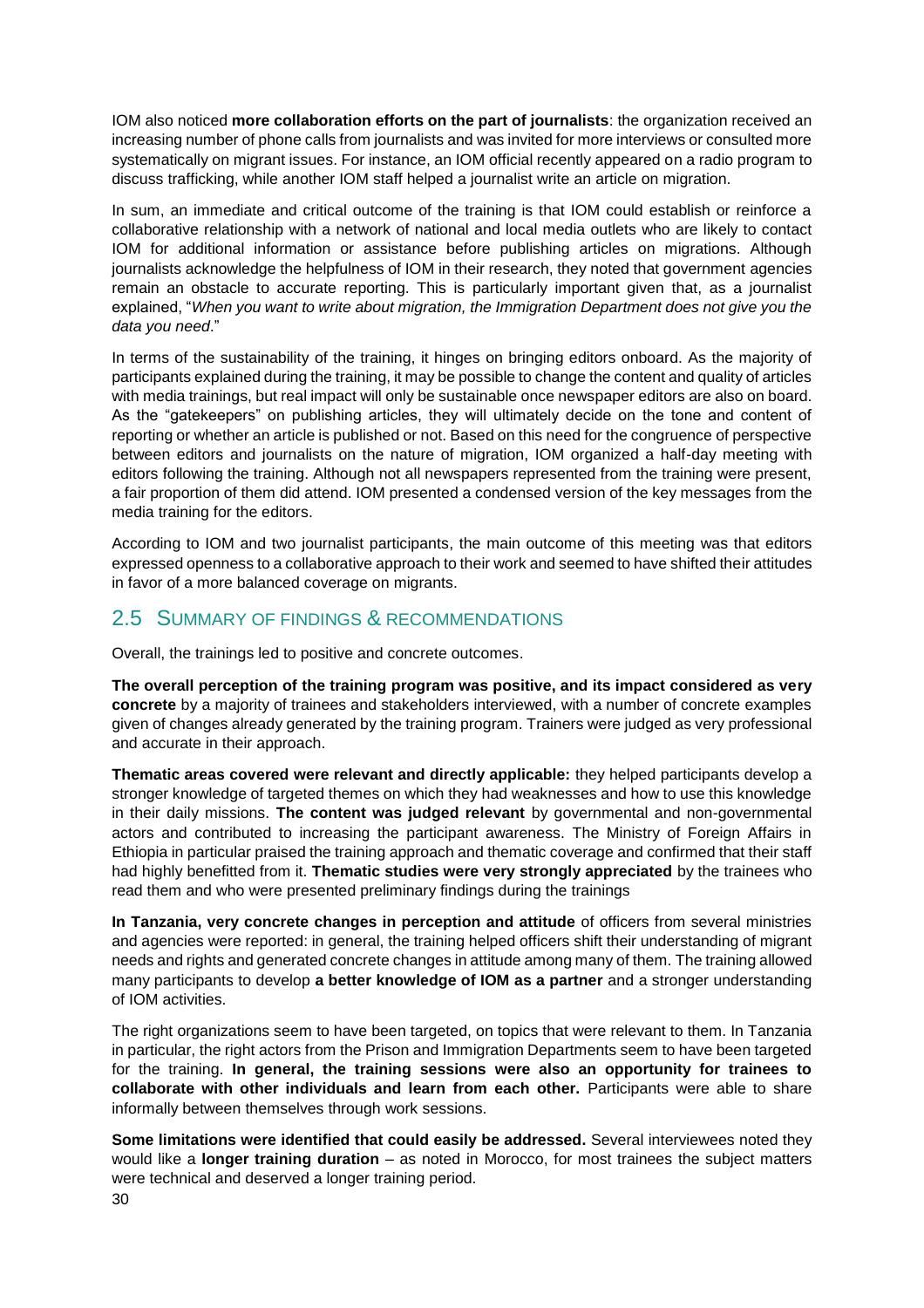**The selection of individuals was not always strategic**. The selection of participants was judged insufficient by some organizations, where middle-management or assistants could have benefitted from the training or some parts of it. Tanzanian judges should have participated in the training more systematically, as well as some local community leaders and border management officers. Higher-level leaders and Commissioners General need to be reached out to by the training since the real changes can only be implemented with their support.

**In Morocco, complementary thematic areas were suggested** to align future training sessions to participants' priorities, such as legal assistance to migrants, Integrated system of assistance, assistance to find jobs for migrants in the host country, and economic impact of HT. The needs assessment could also have better factored in other actors' interventions—and redundancy was reported by some Moroccan stakeholders, although they could not give examples.

The **design of the capacity-building program in Morocco** could have provided more space for helping Moroccan authorities to develop their own "model" of management of irregular migrants, with longer-term support to policy-making.

In **Tanzania, the ToT approach, while relevant, was challenged** by the fact that not all trainers were able to deploy proper training plans following the workshops. Furthermore, prison staff continue to require more training, according to stakeholders interviewed. Other gaps in the local capacities were highlighted, such as the lack of equipment, lack of capacity in investigation and HR shortcomings, or the need for some officers to speak the language of migrants. While none of these could be addressed by the training components, some follow-up could be ensured by IOM as a partner to these organizations.

**It would be beneficial that IOM provide further guidance for selecting participants and for disseminating knowledge, so trainings can have a multiplying effect within institutions**. This is all the more important since the selection process of participants in the training is not necessarily effective. In Tanzania, the positive changes must be consolidated with the involvement of higher-level decision makers, and a concurrent reinforcement of basic care capabilities and infrastructure for vulnerable migrants, especially shelter solutions, is needed.

In Morocco, the workshops could have included some of the emerging migrant associations<sup>13</sup>. It is a sensitive matter, as Moroccan government officials are reportedly reluctant to work with these associations because they consider them too political<sup>14</sup>. Nevertheless, it could have been relevant to facilitate connections between carefully selected migrant associations and participating government officials to create trust and give these migrant associations a chance to gain some legitimacy. Moreover, it would have been beneficial for these associations to have the opportunity to improve their services to migrants.

**There is also a need for follow-up on trainings**. IOM should make sure to systematically send the training material to participants: three interviewees from Morocco complained that they were not given the material nor the training reports<sup>15</sup>, and two interviewees pointed out that it would have helped to organize proper sessions within their organization to share some of the key learnings from the trainings.

The lack of subsequent follow-up in capacity-building and monitoring and evaluation in Ethiopia was seen as detrimental to the sustainability of the project. The Federal Task Force notably called for an assessment to study progress and acquisition of skills and knowledge from the training. In addition, there were calls to operationalize the case management and referral system, notably by developing the PWG's capacity, given the lack of a comprehensive case management system for reintegration. Finally,

-

<sup>13</sup> For example: ARCOM, ALECMA, Collectif Communautés sub-sahariennes au Maroc, etc.

<sup>&</sup>lt;sup>14</sup> As noted in [2.2,](#page-14-0) the GoM had made an appeal to include NGOs in the implementation of the NIA, but few civil society organizations (CSOs) responded.

<sup>&</sup>lt;sup>15</sup> IOM systematically shared material with participants via the email address they communicated during the training. There may have been a wrong email address submitted, entered, or some recipients forgotten.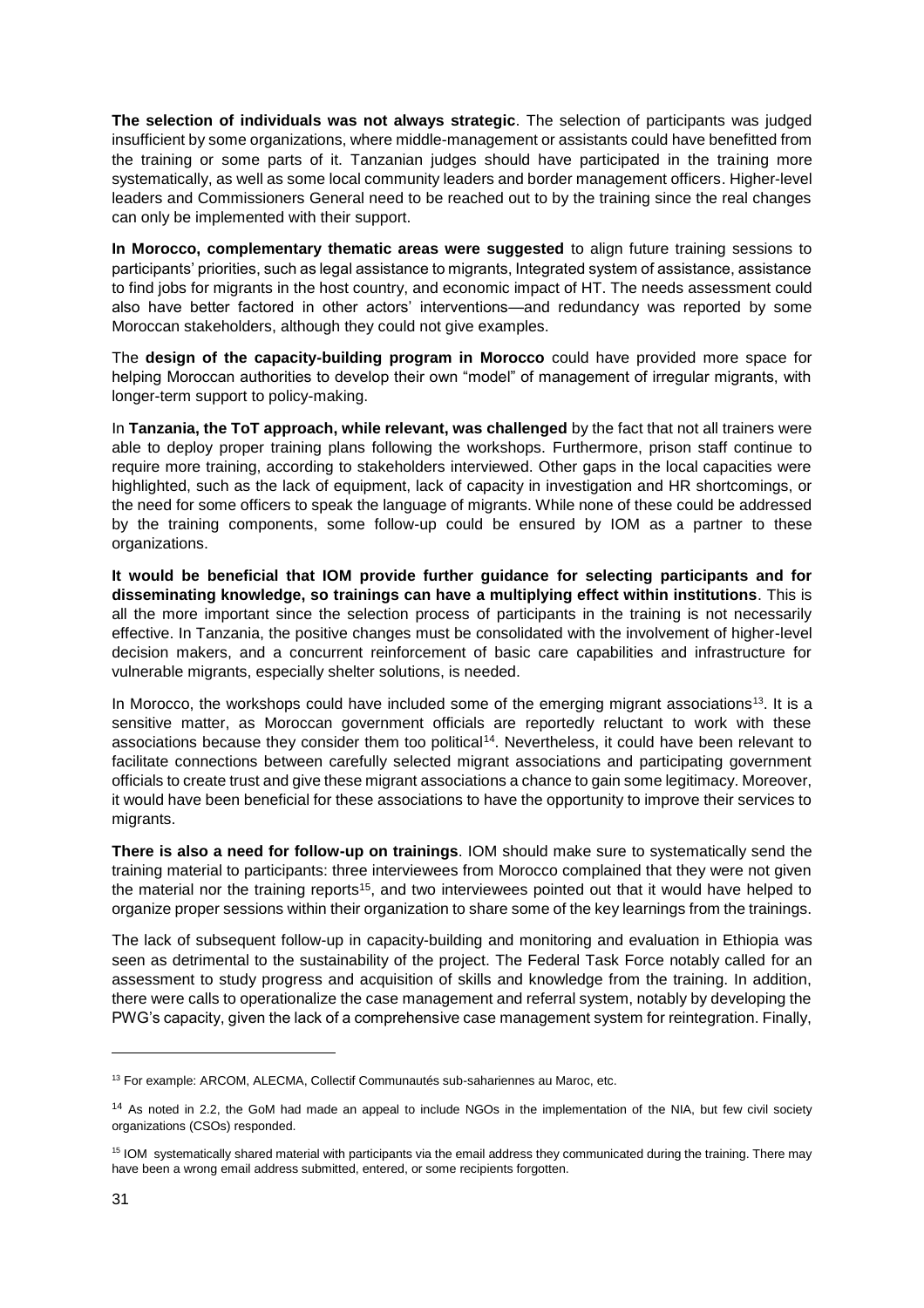CVT also advised IOM to leverage local resources more effectively, such as by providing capacitybuilding to universities and those involved in direct service provision.

**The two media training components** generally received a **very positive feedback from participants** and were seen as addressing a critical gap for both students in Morocco and professional journalists in Tanzania.

The **quality of the training materials and trainers was ranked high**, and the training was reported to have a **direct and immediate impact** on the way journalists were able to report on migration-related issues following the training sessions. In Tanzania, the training opened a channel of communication between journalists and IOM to get accurate information from IOM or engage with IOM. A follow-up session with media editors could further ensure that they are committed to improving the way their journalists report on migration.

However, a few areas of improvement were highlighted in both Morocco and Tanzania. Although the general thinking behind targeting journalist students in Morocco is a sound approach – given the motivation and high levels of interest demonstrated by the students - targeting journalists directly, and ultimately their editors, as was done in Tanzania, would likely have a more rapid and sustained impact. IOM has signed a memorandum of understanding with ISIC to help improve sustainability.

The media training in Morocco was negatively impacted by the limited time available. Both facilitators and students reflected that the trainings must either reduce content or be extended beyond the threeday window.

Regarding content of the media trainings in Morocco, students interviewed felt that additional assistance developing an audiovisual product would be an interesting and highly relevant output from the trainings. This point was highlighted by two of the four Moroccan student respondents.

In Tanzania, additional follow-up trainings might benefit from targeting the editors as well as journalists. Reinforcing cooperation between IOM and editors could have a significant impact on the quality and content of reporting.

In the long-run, the impact of the media training of journalists might be limited if a significant number of trained students from ISIC do not stay in Morocco working as journalists, as many will pursue a career in communications or work as journalists abroad.

Regarding the impact of the training of Tanzanian journalists: as forewarned in the limitations of the evaluation scope, while it is too early to assess the real impact of this component on public opinion, a noticeable increase of reporting on migration issues among Tanzanian outlets represented in the training was measured by IOM communication department through their daily media monitoring. A follow-up study integrating a public opinion survey component could be commissioned by IOM to assess the evolution of perceptions and support future collaboration with the local media, as well as complementary training modules where needed.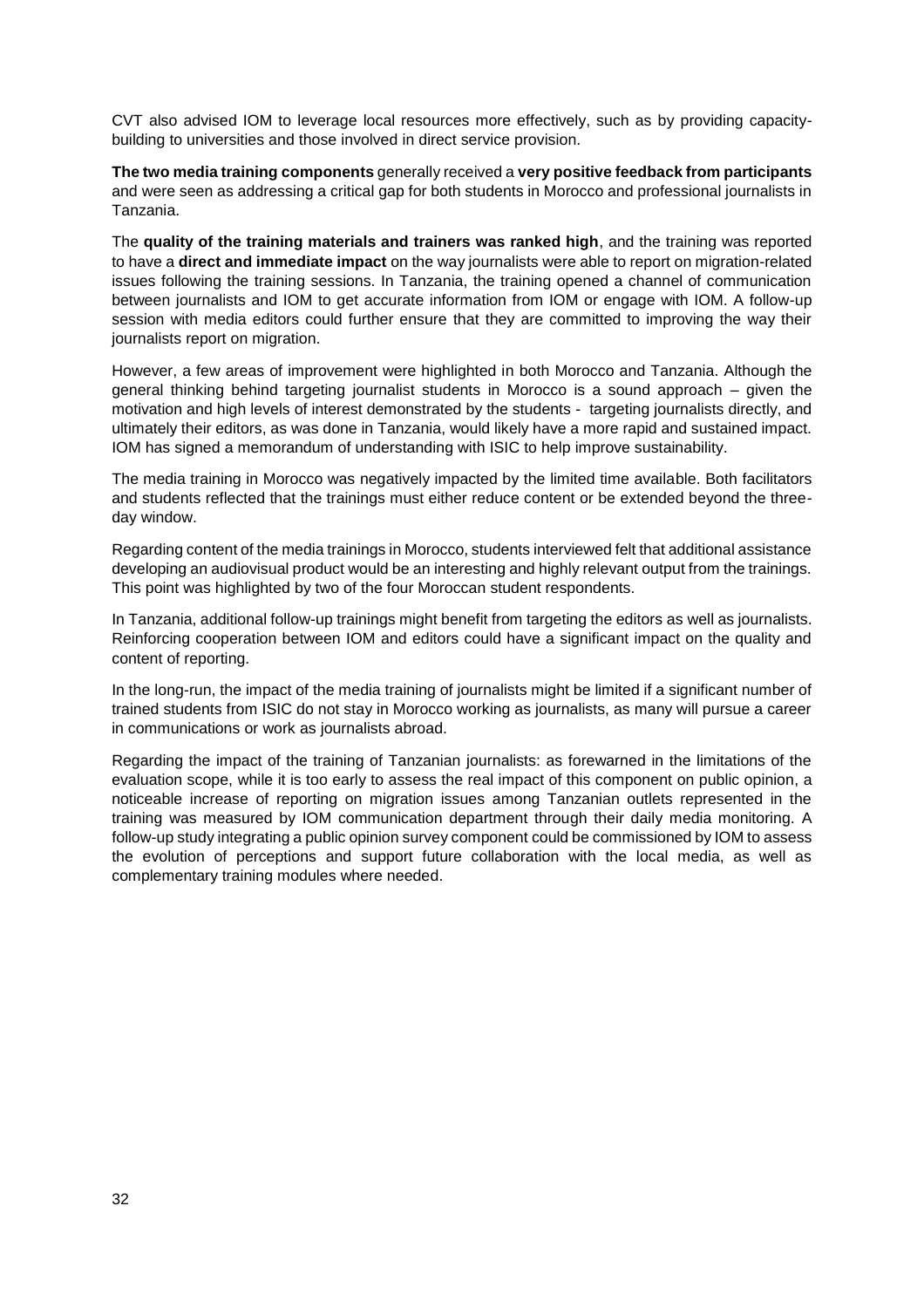# <span id="page-32-0"></span>**3 AVRR COMPONENT**

*Overall, AVRR components of the project were successful in reaching out to migrants in vulnerable situations willing to return to their country of origin, yet reintegration of returnees continues to be challenging. Reintegration assistance were deemed inadequate, but more crucially, there was insufficient follow-up once returnees had returned to their communities. Reintegration was not considered a long-term process; consequently, AVRR did not include regular follow-up over time. Nevertheless, AVRR staff were consistently noted and appreciated for their dedication and attention. In order to allow governments of the countries of origin to incrementally take over responsibilities regarding reintegration of returnees, case management committees were put in place in Guinea and Ethiopia. However, committees did not fully appropriate their new mandates.*

### <span id="page-32-1"></span>3.1 BACKGROUND & ACTIVITIES

### 3.1.1 BACKGROUND

The component was designed with an overall objective in line with traditional Assisted Voluntary Return & Reintegration Activities developed by IOM: "*To provide safe and voluntary return to and assistance in countries of origin to stranded migrants in Morocco, Tanzania and Yemen in close cooperation and coordination with involved governments, allowing the latter to gradually take on increased responsibility and build up their operational and development capacities to implement these programs".*

### 3.1.2 ACTIVITIES

The assistance provided covered both the return process to migrants' CoO and their reintegration. IOM provided return assistance, covering registration of beneficiary returnees, medical check-ups, travel assistance (obtaining travel documents and arranging transportation).

While IOM usually conducts outreach and information and counselling, it must be noted that **in the case of Morocco, the number of volunteers presenting themselves to IOM for return were so high that outreach was not necessary.** The beneficiaries went through registration at the IOM office and availed of medical checks with an external doctor. In Morocco, IOM staff accompanied the returnees to the airport and provided them with hygiene kits and a small amount of money to cover nominal fees upon arrival and being assisted by the IOM office in the CoO. In this project, however, the "pocket money" was disbursed through another budget.

As per its usual voluntary return process, IOM coordinated with the embassies of the countries of origin, who then proceed to verify the nationality of the applicants for return and issue temporary travel documents for the undocumented ones. Most of those applying for voluntary return do not have passports, visas or other official documentation and often do not wish to give their real names. IOM nurtures excellent relationships with the embassies of CoOs and was effective in executing the return process by arranging preparation meetings with each embassy individually. The Guinean Embassy also continues to refer migrants who contemplate returning to their country to IOM.

**IOM Morocco assisted a total of 874 migrants to return to their CoOs, slightly above its initial objective of 850 beneficiaries.** The majority of returnees supported were male migrants (86% male and 14% female), and most of them were irregular migrants stranded in Morocco. Very few cases of victims of trafficking were identified (six in total). The beneficiaries of the project were selected by giving priority to vulnerable migrants according to a list of vulnerability criteria that IOM adjusted specifically for the project, based on its global guidelines. A total of 56% of project beneficiaries qualified as vulnerable. In terms of nationality, the breakdown was as follows: 57.3% of the returnees were Guinean, 22.7% from Côte d'Ivoire, 14.6% from Cameroon and 5.4% from Nigeria.

33 **In Tanzania, IOM return assistance focused on Ethiopian detainees in Tanzanian prisons.** IOM conducted missions in prisons, during which a high number of applicants for voluntary return were identified. Information was given verbally by IOM to migrants in detention, inviting those who were interested in voluntary return to come forward. As a good practice demonstrated by immigration officers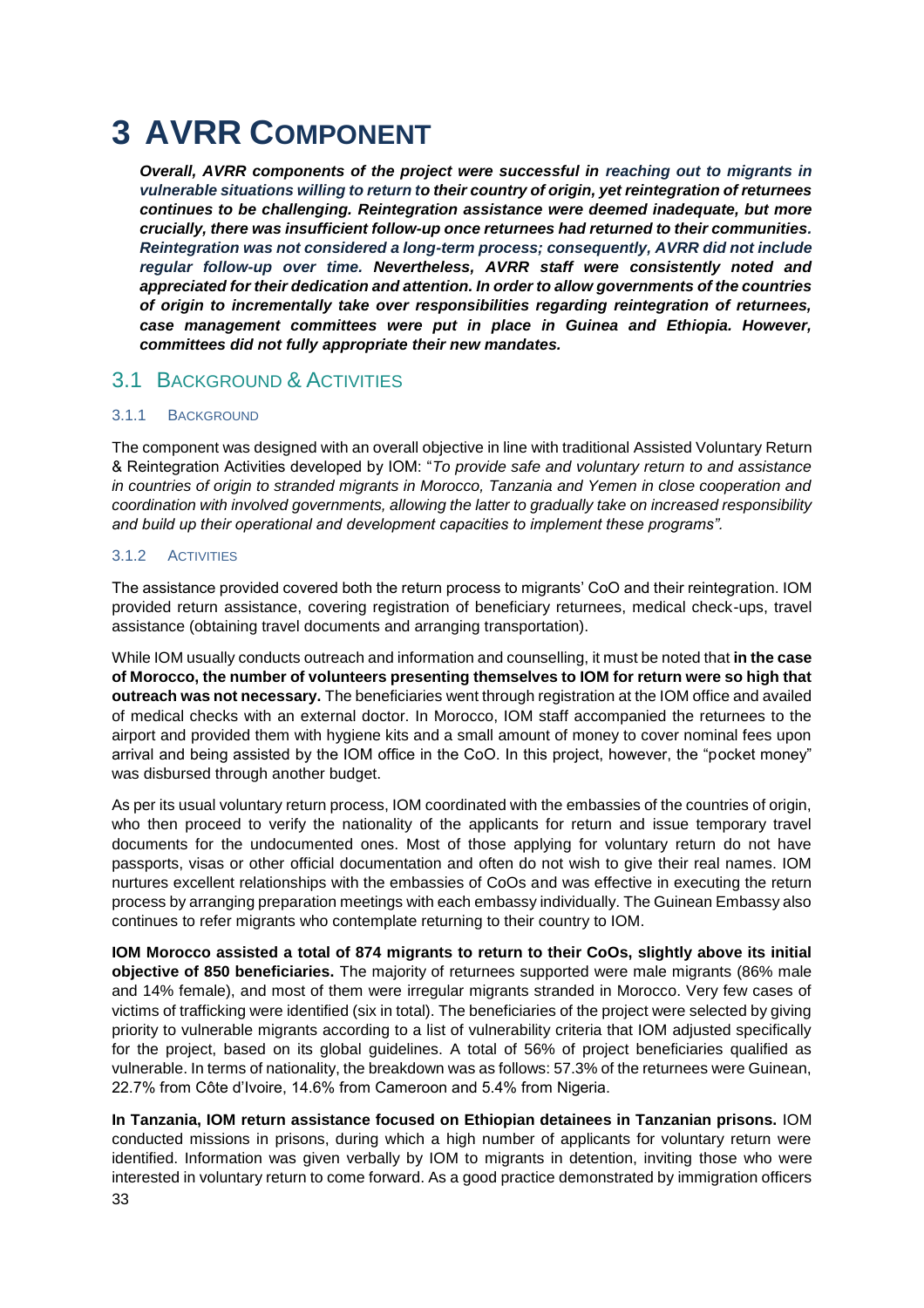in Tanzania, officials had designated English-speaking "leaders" among migrants to facilitate the communication regarding concerns affecting those in detention.

In coordination with local judicial authorities, imprisoned migrants were proposed a return option: IOM provided a first orientation to migrants volunteering before their return and ensured basic needs were met as well as possible. Medical screenings were conducted, and IOM offered some medical care to those in need. Serious cases were admitted to hospital upon return to Ethiopia through coordination with the IOM office in Ethiopia.

For minors, family-tracing was conducted in coordination with the IOM team in Ethiopia, and UNICEF, together with the Ministry of Social Welfare, conducted a family assessment on the ground. In some cases (for instance, if family-tracing was incomplete) minors were placed in rehabilitation centers by the Ministry of Social Welfare upon return.

Immediately before departure, migrants attended a session to review the return process and share information on reintegration. Migrants received clothes, food, hygiene kits and a medical check-up. Migrants were then assisted with transport to the airport, accompanied by a prison officer and IOM staff.

Over the course of the project, IOM provided return assistance to a total of **426 Ethiopian migrants stranded in Tanzania**, a number slightly under the intended project objective of 440. Within this caseload, 103 migrants were unaccompanied male minors; the remainder (323) were all adult males. 36% of the beneficiaries qualified as vulnerable migrants.

**Organization of return assistance in Yemen was disrupted and challenged by the outbreak of the war in Yemen at the end of March 2015.The** AVRR information and registration in Yemen was undertaken within the Yemeni migrant detention center. The detention center for migrants has minimal spaces (with a capacity of 500) and, although the Yemeni authority plans to increase the center's capacity, at the present time, additional people are put in central prisons. Women are detained in a separate section. The Yemeni government provides no assistance to the migrants. In some cases, prison guards were sharing their own food with migrants in detention. The Immigration, Passports and Naturalization Authority (IPNA) confirms that IOM staff provided for all the medical assistance, food and other basic needs within the holding center.

IOM prioritized the use of DEVCO funds for the most urgent cases, first assisting migrants facing combined vulnerabilities. The vulnerability criteria used in Yemen were slightly adapted from the list of criteria established for the project by IOM: age (prioritizing children), circumstances of migration, experience of migration process. IOM provided returnees with food at the detention center and nonfood items, such as hygiene kits, upon departure.

Medical assistance was available during the voyage thanks to the medical staff of the boat crew, and some minors were assigned foster families post-arrival. The sea lanes were controlled by the Kingdom of Saudi Arabia as part of the conflict and therefore Yemeni nationals were prohibited from accompanying migrants on the boat; consequently, while there could be no IOM escorts, IOM requested medical escorts from boat operator (such IOM escorts were not possible until March 2017 when the conflict context started to change again)Through the project, IOM Yemen organized the return of a total of **414 Ethiopian migrants**. At the inception of the project, IOM was able to assist 117 Ethiopian migrants in emergency, organizing return to their CoO by plane. After the crisis turned parts of the country into a war zone, IOM had to adjust the voluntary return assistance under dire circumstances and critical constraints. Dealing with substantial logistical challenges and waiting for the authorization from DEVCO to validate the first amendment of the contract, the voluntary return assistance resumed in 2016. From then on, IOM facilitated transport of stranded migrants by boat through Djibouti. Two convoys left Yemen for Ethiopia in July 2016, carrying 150 migrants each.

Almost the entire caseload of 414 Ethiopian returnees were irregular migrants. 65% of them were unaccompanied male minors, and only a small fraction of them were female minors (1.7%, or 7 cases). The rest of the caseload was comprised of 19.9% of female adults and 13.4% of male adults. Among the 417 beneficiaries, 11 serious medical cases were found and 10 cases of victims of trafficking. Yemen is mostly a country of transit, with the majority of migrants hoping to find lucrative work in Saudi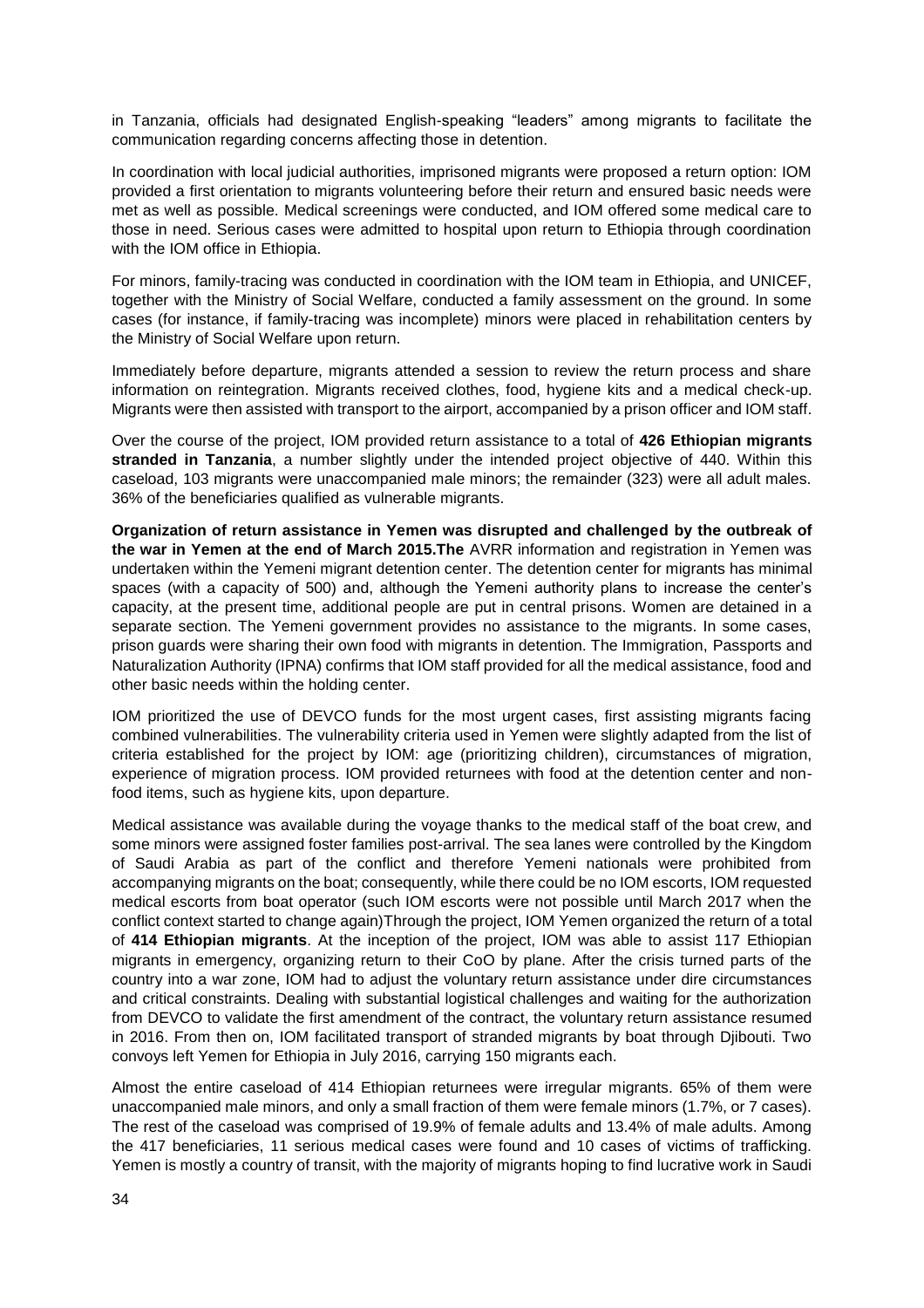Arabia. In spite of the crisis, migrants are still coming in, deceived by smugglers who keep them clueless about the ongoing war, despite the development of recent programs<sup>16</sup> developed by IOM and the Danish Refugee Council (DRC) to better inform migrants along the route and support them along the way.

**IOM was also responsible for organizing reintegration assistance to beneficiaries upon their return to their CoO. The design of reintegration assistance in Guinea and Ethiopia included a number of specificities.**

**Reintegration assistance designed for the project was limited to in-kind assistance amount while other AVRR IOM projects include more comprehensive assistance.** Stakeholders noted the amount of individual assistance budgeted for the project was small compared to other AVRR projects. The design only included limited human and financial resources for the follow-up of returnees' reintegration. **The AVRR beneficiaries of the project in Morocco received an individual in-kind assistance of 500 Euros to help them reintegrate their community. An enhanced assistance of 605 Euros was provided to returnees who qualified as vulnerable along the criteria determined for the project<sup>17</sup>.** As per IOM's broad practice<sup>18</sup>, this financial assistance covers the costs of the equipment or assets necessary to set-up an income-generating activity for a value up to the amount of assistance allocated for the project. This financial assistance can also be used for medical treatment for sick returnees or to cover the costs of education or vocational trainings, which is commonly the reintegration plan for minors. Based on pro-forma invoices, IOM pays the assets directly through a network of partner suppliers or covers the costs of education or medical assistance. In the case of vulnerable returnees, a portion of the financial assistance is given in cash to start their activity, before receiving their business set-up assets.

The IOM staff in Guinea maintained close communication with the team in Morocco to develop the life project of AVRR beneficiaries during a counselling session of returnees upon arrival: the AVRR staff determines past employment and completes a reintegration plan.

- Out of 501 Guinean returnees supported by the project 61% chose to start a **moto-taxi business**. Reintegration assistance also provided moto-taxi drivers with insurance and registration as well as fluorescent safety jackets.
- Another 17% chose to **sell phone credit refill cards, 3% to open a small trade** business (3%).
- 2,6% preferred to use the cash assistance for education, with a year of education fees covered.
- A final group use their reintegration assistance to seek **medical treatment**, leaving little funds for developing an income generating activity. IOM assists the sick ones by referring returnees to medical institutions for treatment.

**In Ethiopia, the reintegration assistance approach differed slightly compared to other participating countries**. Among the Ethiopian returnees, the vulnerable ones (410 out of 840 returnees) benefited from a more comprehensive reintegration assistance. IOM Ethiopia established partnerships with microfinance institutions and job placement agencies it signed agreements with, in order to help set-up businesses or facilitate occupational integration. Moreover, 150 vulnerable returnees from Tanzania could benefit from vocational trainings at Hosanna Polytechnic College, which IOM had also signed an agreement with. The migrants were given between 5,000 and 6,040 ETB for immediate assistance with their reintegration.

**Along with reintegration assistance, Case Management Committees were created in participating CoOs so local authorities and civil society actors could take some ownership of the reintegration process** and engage in activities, based on the assessment that, in most cases, IOM

<sup>&</sup>lt;sup>16</sup> The DEVCO-funded Addressing Mixed Migrations in Eastern Africa

<sup>&</sup>lt;sup>17</sup> This financial assistance was co-funded by this project and the AVRR Morocco programme.

<sup>&</sup>lt;sup>18</sup> According to the IOM AVRR Handbook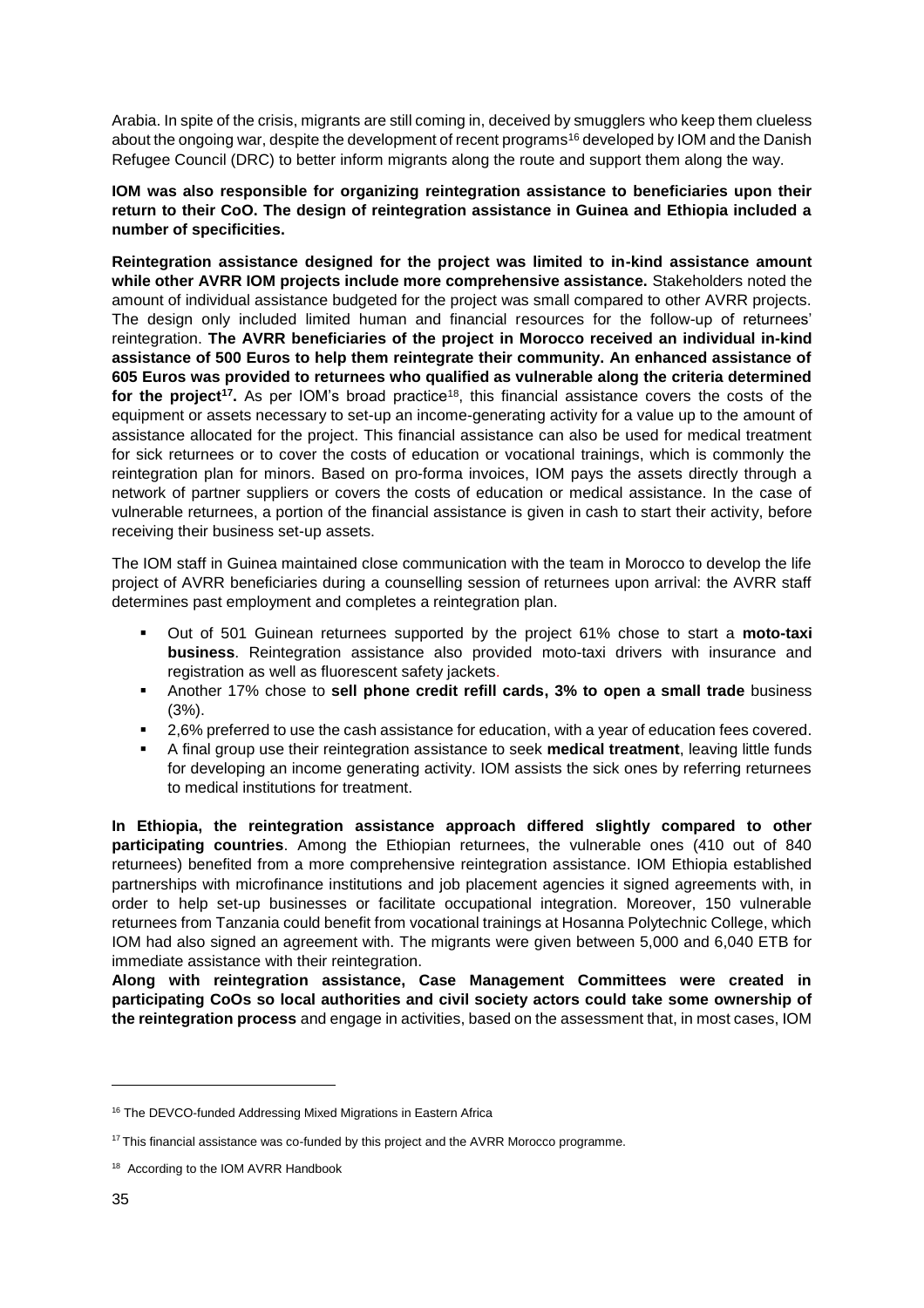was the only organization involved in a process that could benefit from a better mobilization of local relevant actors.

The intention was that the CMCs would help coordinate the access to services for migrants. Each country was given the chance to develop terms of reference for their CMC in order to be relevant in the local context and avoid redundancies, and took into account the mapping of actors involved in reintegration and services to migrants which was conducted.

In Ethiopia, the project built on the existing structure that would fulfil the same role: a government entity called the Protection Working Group (PWG). It is the PWGs<sup>19</sup> mandate to assist the reintegration of returnees; however, prior to the project, they focused on the economic aspect with microfinance and technical vocational training. The psychosocial aspect of reintegration was missing. The project extended their partnership with the Center for Victims of Trauma, which provided training to health practitioners in health institutions in the four priority regions where IOM concentrates its actions. This partnership was well-received by the PWG. As part of the project, IOM developed partnership with the PWG to train them and involve the members in regional discussions within the Regional Technical Meeting.

In Guinea, the CMC was established late in the project. It was decided that the CMC would be presided over by a representative of the government and that the vice president would come from civil society. While IOM had developed guidelines for the creation of the CMC, members interviewed seemed in actuality to have different levels of understandings of the guidelines, as some found them confusing while other felt they were straightforward. The Guinean CMC has not initiated any activity per se, but instead took part in AVRR activities carried out by IOM:

- Reception assistance at the airport whenever this was organized (the welcoming of returnees was not systematically organized);
- **•** Briefing of returnees on the reintegration process before they returned to their communities;
- Monitoring visits to follow-up on returnees assisted by the project (visits organized in Conakry and in Mamou, the province the majority of returnees come from). The visit aimed at assessing how some returnees were doing with their business and reintegration.

### <span id="page-35-0"></span>3.2 RELEVANCE OF AVRR

**Return assistance was found to be overwhelmingly relevant. The high demand for voluntary return in Morocco was striking** - while the IOM Morocco program has to manage a caseload of approximately 1,500 voluntary returns per year, the project brought assistance to half of them. However, according to IOM Morocco, the demand remains at 3,000 per year, twice as high as resources currently mobilized, and referrals from partners continue to bring hundreds of new candidates for voluntary return to their CoOs every quarter.

As far as the voluntary return of Guineans in Morocco is concerned, a large number of Guinean returnees are currently stranded in Morocco and willing to return home. Most become stranded as they face a cash constraint at this point in their journey and must work in order to gather the funds to be able to continue their journey. However, in most of the testimonies gathered from returnees, unbearable living conditions in Morocco pushed them to seek help from IOM.

<sup>&</sup>lt;sup>19</sup> Description of PWG: According to proclamation no. 909/2007 the Federal Anti-Smuggling and Trafficking Secretariat was established for prevention and suppression of trafficking in persons and smuggling of migrants. As stated by this proclamation the justice state minister oversees the Anti-Smuggling and Trafficking Task Force. The Task Force consists of more than 30 institutions including government institutes, NGOs, international organizations, women and youth associations' representatives, and religious institutes. The Task Force is divided into four sub-groups; prevention, protection, prosecution and research and development. The prevention sub-group is mainly responsible for preventing such illegal act through working on awareness creation. It is led by Ministry of Labour and Social Affairs (MoLSA). MoLSA has the legal mandate to work on this prevention work. The protection and reintegration group mainly focuses on reintegration works (that include both economical and psychosocial support) for returnees. Among others, the Ministry of Health, IOM, ILO and other religious organizations are member of this sub-group.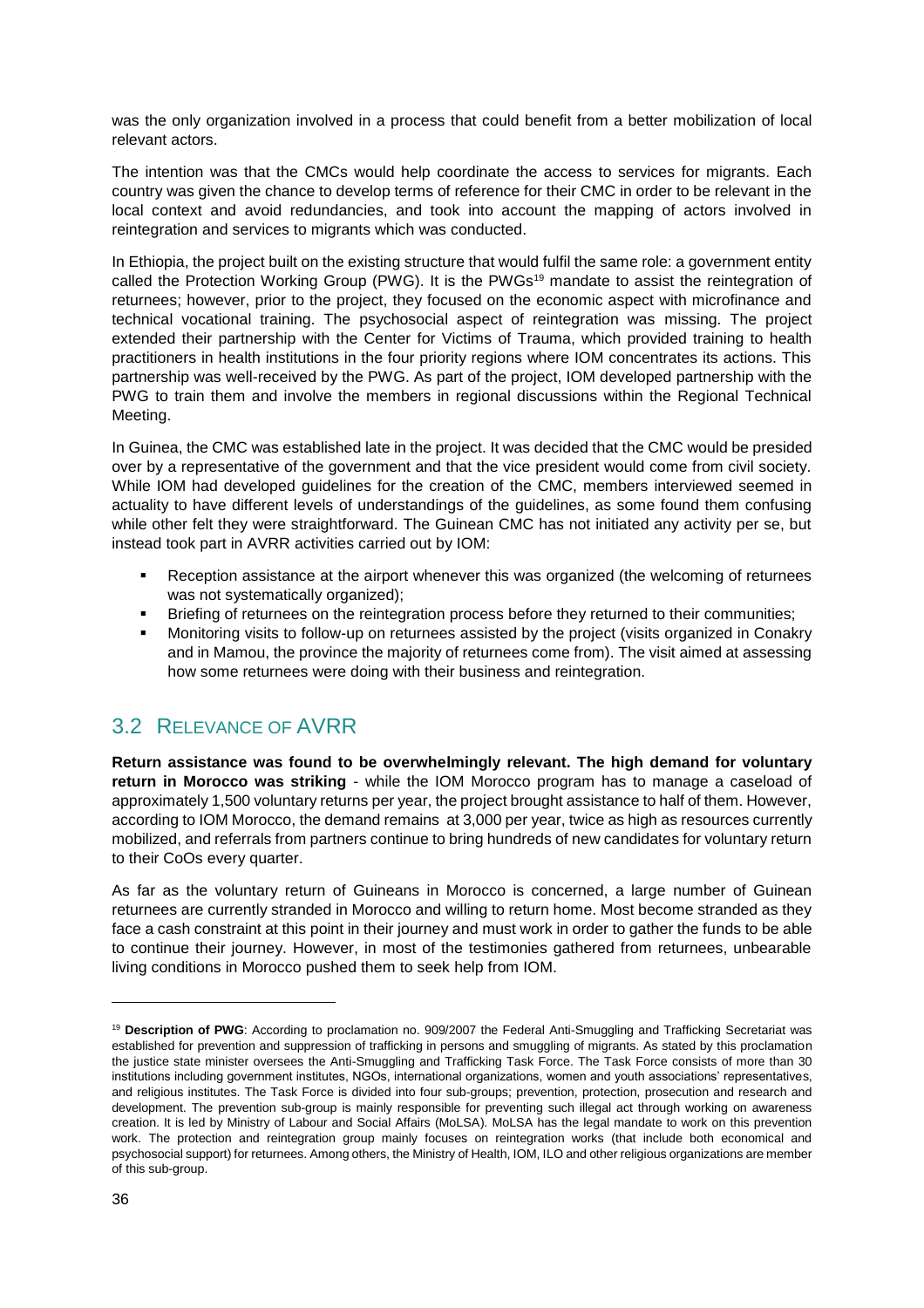IOM helped other migrants being scammed by smugglers who took all their savings and disappeared. Another decided to return because of medical needs: "*I got sick and had no money*", he explained, *"[there were] social workers there, but I was not registered*." He heard IOM offered medical assistance and received care from IOM in Morocco before returning.

In general, the returnees heard from friends that IOM would be able to assist them. Two returnees were referred by Caritas who had provided them with assistance in Morocco. In one instance, a returnee travelled to Morocco from Libya in hopes of receiving IOM assistance to return to Guinea. As he explained, he was unable to reach out to IOM in Libya and had friends in Morocco who could help him contact IOM.

In Yemen, **the caseload of stranded migrants also largely outnumbers the human resources' capacity of AVRR**, and organizing **voluntary returns from Yemen has become a major humanitarian stake**, as IOM reported that approximately 10,000 migrants were still entering the country each month, most of which headed to Saudi Arabia to look for opportunities, and many were not even aware of the war in Yemen. The entire IOM operation assisted close to 2,000 Ethiopians between the beginning of the crisis and the summer of 2016. In this context, the program was more specifically meant to focus on Ethiopian migrants who were detained, living in harsh conditions (notably, dealing with health and sanitation issues) and needed urgent assistance to return.

**A large number of Ethiopian migrants are stranded in Tanzania** after being arrested while traveling to reach South Africa. They generally have no passport, or their passport is not stamped. There are **no government-run reception centers for irregular migrants in Tanzania,** who ultimately end up in prison or detained in police stations until they can be deported. According to Tanzania's 1995 Immigration Act, irregular migrants, especially minors, may also be maintained in custody in remand houses while waiting to be brought to court, which will rule on their irregular status.

Therefore, the structural need for voluntary returns from **Tanzania** was very high in the first place, and following the crisis in Burundi, and upon the request of the Tanzanian government, IOM started targeting Ethiopian migrants stranded in Tanzania to help facilitate their return.

**Reintegration assistance was important as migrants returning to their CoO found themselves with limited economic resources after their irregular migration and traumatic experiences.** The large caseload of vulnerable Ethiopian migrants stranded in Tanzania and Yemen, and Guineans in Morocco justifies a well-established reintegration program in Ethiopia,

Finally, the establishment of CMCs was a very relevant initiative. The CMC was an innovation in IOM AVRR programming and an opportunity to test the involvement of some key government authorities and CSOs who could assist migrants, including actors able to provide assistance in economic insertion, in reintegration assistance to returnees.

### <span id="page-36-0"></span>3.3 EFFECTIVENESS OF AVRR

**Return assistance in Tanzania, Yemen and Morocco was highly effective at adapting itself to changing contexts.** In Tanzania, the decision was made to adjust the AVRR component to another group of migrants after the crisis in Burundi, and the Tanzanian government suggested IOM support Ethiopian stranded migrants. In Yemen, the ability of the program to adapt itself to a rapidly worsening context is striking and commendable.

**The success of return assistance hinged on effective collaboration with governments. The relationships between IOM and Moroccan authorities were excellent**, as supported by most interviews. IOM also had preparation meetings with relevant ministries to present and discuss its AVRR plans. The government, as per a previous agreement with IOM, funds the air transportation of voluntary returns. In parallel, the MCMREAM Voluntary Return Unit ensures that migrants' rights are respected and that they are not put at risk of exploitation during the return process. However, the MCMREAM does not actually supervise the voluntary return, as this is the responsibility of the Ministry of Interior.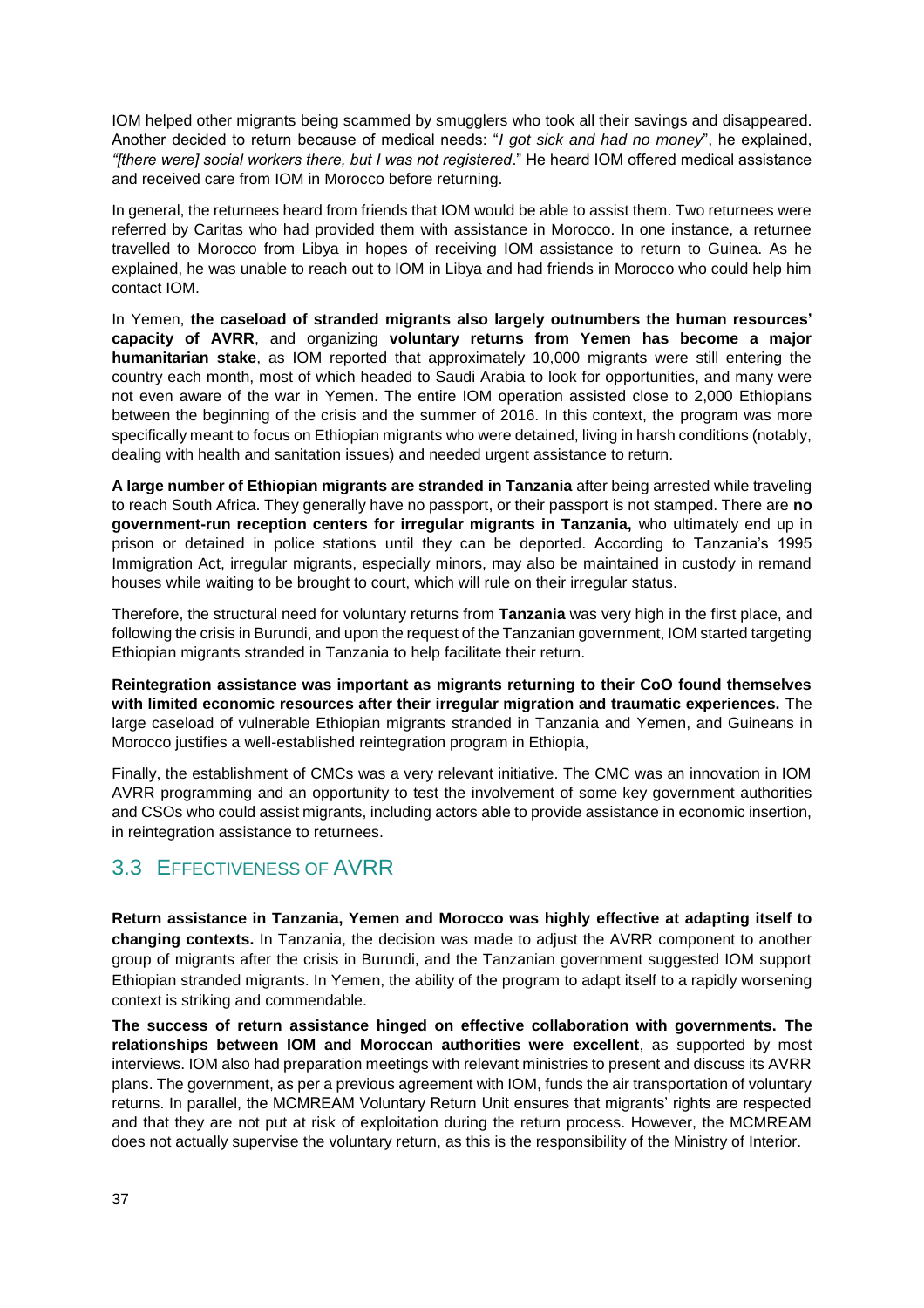**In Tanzania, IOM also availed of the close collaboration of the Ministry of Home Affairs'** (MoHA) Prison Department, who shared the list of irregular Ethiopian migrants detained. IOM carried out registration and identity verification missions in a dozen prisons in Tanzania. The IOM staff was accompanied by Ethiopian officers from Kenya, as there is no Ethiopian embassy in Tanzania, in charge of authenticating nationalities and issuing temporary travel documents. The verification missions also included Tanzanian immigration officers and prison officers (the presence of the latter is mandatory by law). **This illustrates the close ties between IOM and the two government's administrations, and their role in carrying out assistance services.**

**During the crisis, the AVRR in Yemen presented significant obstacles to safe and successful voluntary returns,** requiring obtaining the authorization of Djiboutian authorities to use their port and coordinating between Ethiopian, Djibouti and Yemeni authorities. Embassies were evacuated and, as most migrants have no official documentation, the lack of embassy staff to assist on identification significantly slowed returns. IOM secured the assistance of immigration authorities to authorize their exit from Yemen, and informal screenings were done to assess whether returnees were indeed Ethiopian nationals. The Ministry of Interior implemented special leniencies to facilitate returns, exempting Ethiopians who had overstayed their visas and providing them with exit visas, but waiting for travel clearance from the Saudi-led coalition caused further delays.

Identity verification by Ethiopian authorities of migrants now takes place in Djibouti. Since not all migrants applying for return to Ethiopia are truly nationals, new tensions are arising with the Djiboutian authorities. These migrants are barred from returning to Yemen and cannot travel to Ethiopia. The Ethiopian Embassy in Djibouti has added new identification requirements, now demanding birth certificates for children and official ID for adults. As noted, the majority of migrants have lost or destroyed personal documentations. **The situation has created impediments at numerous points in the return process for Ethiopians.**

**While return assistance adapted itself in the face of changing contexts, there were significant delays caused by a mixture of important workloads, administrative delays and logistical challenges.**

**In some cases, in Morocco, it took up to three months for some returnees to return to their CoO.**  The reasons mentioned were a combination of burdensome workload on a limited staff —all in the context of a growing demand for returns along the past few years. This was all compounded by the delays in gaining approval for the no-cost extensions. At some point, migrants ended up sleeping outside the IOM office, which generated disturbances and even fights among frustrated migrants. As it is not in IOM's mandate to directly provide voluntary return applicants with housing, IOM initially funded Caritas to provide housing and other direct assistance services, which were then taken over by the *Centre Culturel Africain*.

**The primary obstacle effecting the return process in Tanzania was that Tanzanian legal procedures are burdensome**. For instance, only the Minister of Home Affairs himself is able to sign release orders, often delaying the return process when he is not available. One interviewee notes that the IOM staff said they could help but then took over a month to start organizing the return. Although the IOM presence in prison was limited, it seems the organization did provide much-needed informal emotional support.

**In Yemen, administrative challenges (as outlined above) and logistical challenges slowed down the return process.** From April 2015, no flights could operate in the Saudi-coalition controlled airspace. While IOM considers air travel the most appropriate means of return transport, alternative options were necessary. IOM arranged return by boat through the port city of Hodeida to return Ethiopian migrants via Djibouti, with bus transport from Djibouti to Ethiopia.

A Yemeni boat was rented to evacuate returnees; however, it was found small and not fit to carry passengers on a 24-hour voyage to Djibouti. Additional safety measures were taken, adding the appropriate number of life boats and life jackets. IOM has long held a good relationship with the IPNA and, despite difficulties for maritime authorities to guarantee the safety of the boat, coordination between IOM and Yemeni authorities was very good.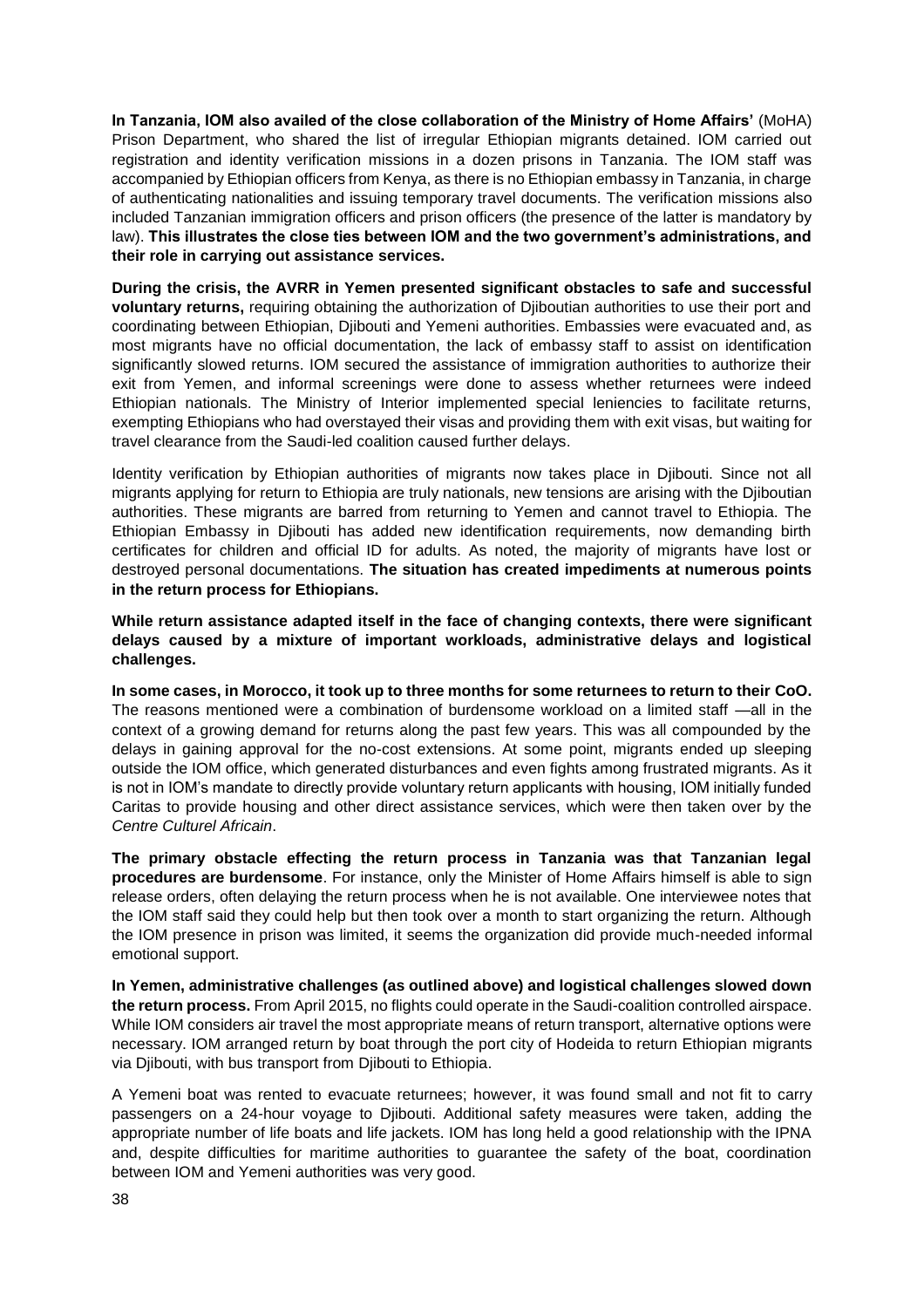**The were some additional challenges in organizing returns to CoOs**. IOM AVRR staff reported that when Tanzanian officers identified and registered Ethiopian migrants in prisons, they often improperly transcribed the names of migrants. As a result, IOM experienced problems matching the names of beneficiaries in their own lists for return. Nevertheless, IOM has since countered this issue in directly checking names with prison warrants.

The Yemeni government would have liked IOM to organize all returns but provided virtually no assistance in this regard. In part, this was a matter of lacking resources; however, there was also a considerable lack of political will to assist migrants.

**Overall the delivery of return assistance was effective in the face of high-demand, changing contexts and limited human resources. The competency of the staff was instrumental in delivering assistance.** The key factor of success identified by stakeholders interviewed was the competence and the dedication of IOM staff in Morocco, even though the office is, in all likelihood, understaffed. IOM Morocco paved the way for the return process and provided the right instructions for the arrival of the returnees and the reintegration assistance to be properly handled by counterparts in the CoOs. A significant number of Guinean returnees who were interviewed were satisfied with the care they received before departure and felt heard.

**The return from Yemen was successfully organized by the IOM team under the most challenging circumstances,** as the war in Yemen erupted during the initial phases of the project. IOM Yemen has been very effective in arranging in a timely fashion emergency returns, putting in place a complex return process in a context of conflict. IOM ensured that the return was as safe as possible by providing all the assistance that could be mobilized under extraordinarily difficult constraints.

**Whilst return assistance was successful, provision of reintegration assistance was more challenging in part due to the limitations of the assistance available and in part because of the lack of community level and structural interventions.** 

**Reintegration assistance starts prior to beneficiaries' return with pre-departure information and counselling** – as they are to be counselled before their departure. Guinean returnees had been precounselled in Morocco on their "life project" (term used by IOM staff that denotes business, education or other plans). It appears that pre-departure, IOM proposes only few possible business options. In the context of Guinea, returnees with a business set-up plan were offered only three options: selling phone credit refill cards, moto-taxi, or a trade.<sup>20</sup> This may be contributing to confusion for returnees who have inadequate business plans or have unrealistic ideas about the flexibility of the reintegration assistance fund. **While each returnee signs a form saying they were informed on reintegration assistance**, it should be noted that some returnees claimed they had received no information on assistance $2^1$ . 40 US dollars of pre-departure pocket money was provided at the airport to each returnee to cover small costs (note, however, that this money was not funded by the project grant).

**Reception upon arrival was well-managed in Ethiopia.** The IOM program in Ethiopia has a large reception center in Addis Ababa and is able to provide quality upon-arrival assistance for returnees. The reception center could provide returnees from Yemen and Tanzania with accommodation, food, standard non-food item kits, and address immediate medical needs. The few cases with severe health issues were referred to hospitals. In total, IOM Ethiopia assisted 840 returnees<sup>22</sup>.

Minors stayed at the transit center for seven to ten days, while UNICEF and the Ministry of Social Affairs coordinated family tracing. At the center, they received psychosocial support and participated in recreational activities. IOM arranged the transportation of the minors, accompanied by social workers,

<sup>&</sup>lt;sup>20</sup> The choice of business set-up plan was reported by multiple sources: IOM staff, CMC members, and returnees.

<sup>&</sup>lt;sup>21</sup> Presumably returnees did not fully understand the information shared or did not remember it.

<sup>&</sup>lt;sup>22</sup> There is a slight difference between the total of returnees assisted in Ethiopia compared to the sum of caseload of returnees leaving Tanzania and Yemen as a small number of them did not seek assistance or get in touch with IOM after their arrival in the country.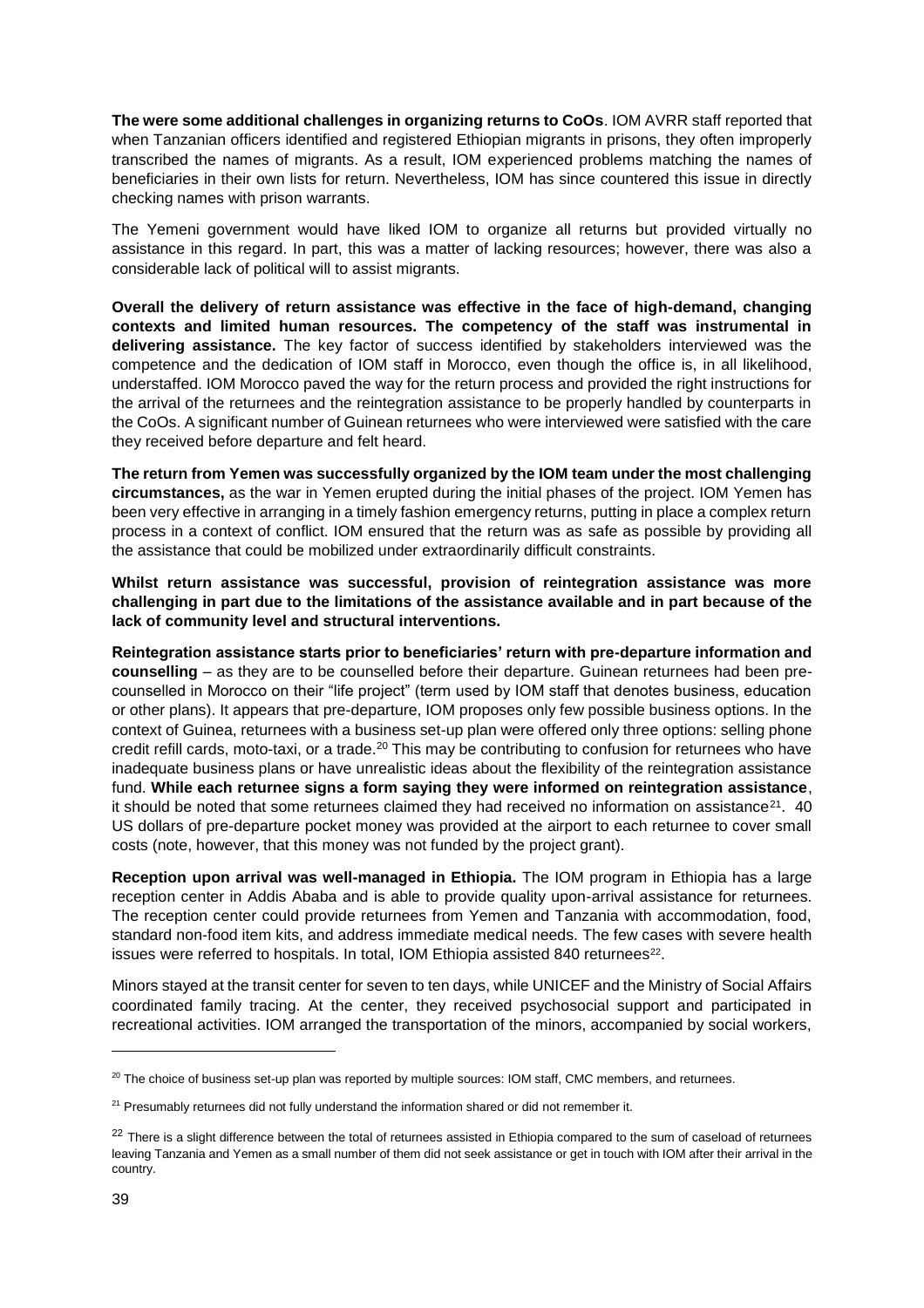to be reunited with their family. A total of 144 minors returning from Yemen and 103 from Tanzania were assisted. On their side, adult returnees received a transportation allowance to go back to their place of origin.

#### **IOM Guinea recommends meeting the most vulnerable cases at the airport**, which was done appropriately.

#### **The ensuing provision of reintegration assistance was liable to delays and was found inadequate by beneficiaries in Guinea.**

The interviewees overwhelmingly deemed reintegration funds insufficient. As a returnee explained, when you must "start from scratch", it is very difficult with such a small amount. Those interviewed felt they could not open a proper business and were constrained to the smallest possible options as the business they initially wanted to set up would require additional equipment. For instance, some wished to drive a taxi because they felt moto-taxis were dangerous and difficult to drive. However, IOM Morocco is aware of this shortcoming and has raised this issue in the past following past AVRR evaluations.

Nonetheless, three interviewees explained they managed to earn a small income selling simple products (i.e. fruit, fried food and paint). Another explains that, although he can manage to cover his basic needs for his moto-taxi business, it is a very basic income and he cannot save enough to expand his business. A number of interviewees explained that **some investment assistance to expand their projects would make a difference** in this regard.

Other interviewees expressed frustration with the lack of choices available: "*They did not base the help on what we want or according to our capacity*", one interviewee explained. This is further reflected in the fact that several of the returnees sold their assets to pursue another project. In one case, the young man paid for education for his younger brother, while another began work on a plantation. Others rent their motorbikes to others as they do not want to drive them. This can happen at times in countries where IOM works and, though it is not necessarily negative, it does indicate that the **reintegration assistance is often not relevant or appropriate** for the individual beneficiary. Upon their return, it took many returnees approximately three months to receive their equipment from suppliers to begin their work projects. IOM Morocco sometimes lacked time to validate reintegration business plans of the returnees in Guinea, which has resulted in delays in delivering the reintegration aid. Although those who waited found it difficult to cope during the interim, no major issues were reported as they could rely on family or friends.

**IOM AVRR staff in Guinea provided some orientation and guidance on returnee business plans**, but themselves recognized not having the skills or sufficient staff to do this in a systematic way. As much as possible, they offer additional work options, such as opening a small restaurant, and discourage business ideas that are they know to be unprofitable, such as cyber cafés. IOM AVRR staff felt these vocational orientations went beyond their normal responsibilities, and the AVRR team leader acknowledged that this required qualification and relevant experience in order to better offer assistance on developing small businesses. As one staffer explained, "*We learned by doing that we have the duty to advise them. We would like to document our practices in this matter*". This service should be developed, especially given there are no public structures available to properly advise returnees on their economic opportunities.

**In Ethiopia,** the financial allocation of between 5,000 and 6,040 ETB for immediate assistance was used by the returnees to purchase food, transport and some clothes. In some cases, the returnees used their money to stay in the zonal areas and avoid the stress of confronting family and building a new life. More than one returnee explained that the funds made it much easier to go home and face their families: "*It gave a boost of confidence*", one man explained. "*It meant we didn't return home with nothing in our hands."*

Support did not stop with immediate assistance. The group of migrants interviewed were involved in a construction work certificate program on some aspect of building (for example, finishing) through the Oromia Polytechnic Institutions. During the two-month program, the participants received 3,000 ETB to cover the cost of the training and another 2,000 ETB as a subsistence allowance. The funds, according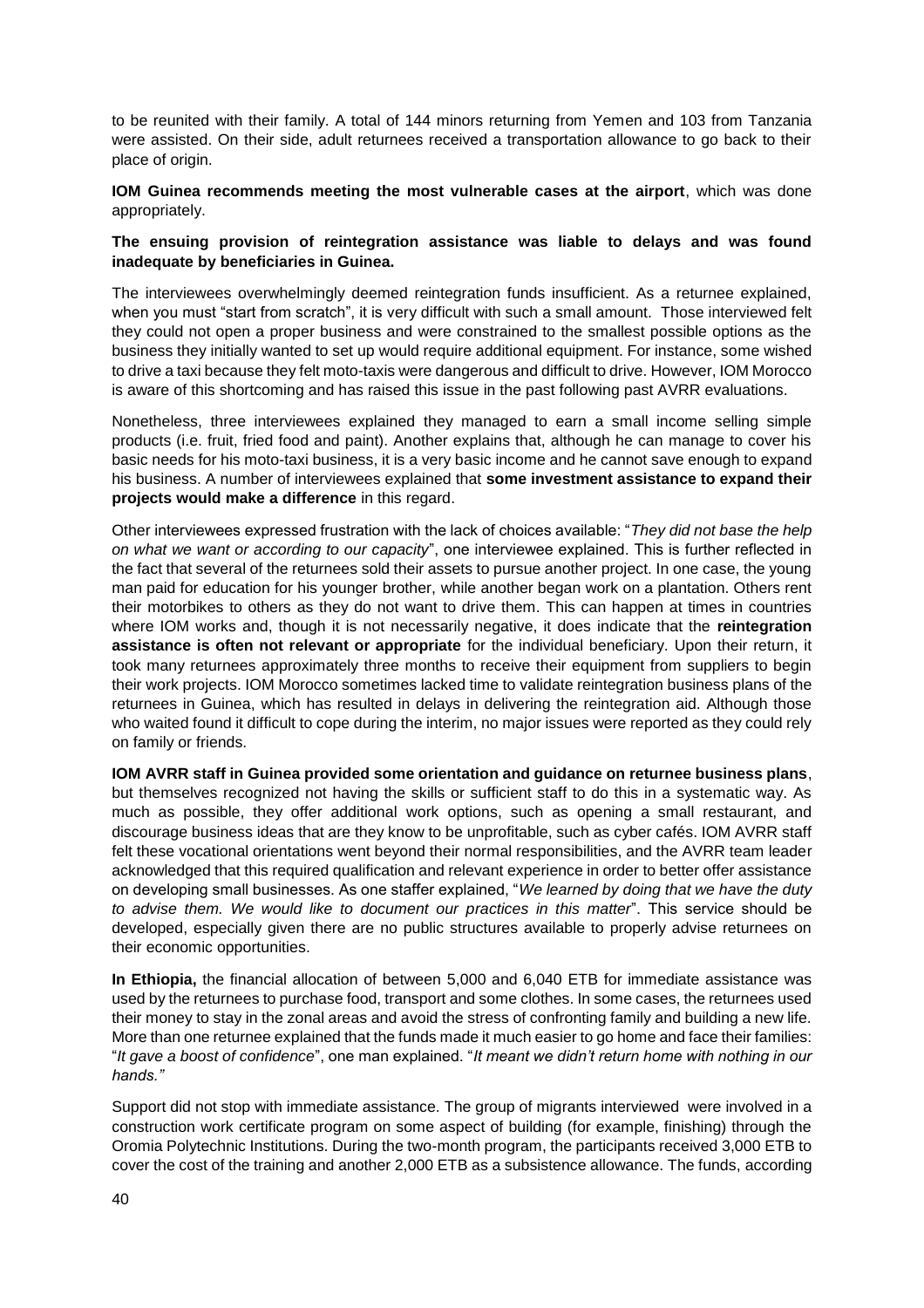to some beneficiaries, were not sufficient for life in the district capital, and some migrants explained that the training caused new tensions with their relatives as they were forced to borrow additional money just to complete the course.

**Although the respondents report that the quality of the training was good, it was not extensive enough to help them get a job.** When applying for work in the field, the trainees found they still lacked basic knowledge and could not purchase enough materials to begin work in earnest. There are already many Ethiopian builders with experience and equipment according to respondents, making it nearly impossible for the trainees to get hired in this line of work with the limited skills acquired.

The program did not give due consideration for a person's existing skills or interests, offering almost no choice in trainings. A number of interviewees felt that support in building their own start-up businesses would be a better form of assistance and more likely to help them over the long term. To this end, IOM Ethiopia signed agreements with microfinance institutions. IOM has also developed a database to match returnees with companies in the industrial park of SNNP, where park agents identified employment possibilities. The interviewees suggest that IOM coordinate with local government, NGOs and the private sector to facilitate employment. Unfortunately, there is no monitoring data on employment after the training was completed.

**It seems that Ethiopian returnees had high hopes that IOM would assist them starting a business or finding employment.** It is not clear from the testimony whether these forms of support were promised by IOM agents, or merely a perception that detained migrants had gleaned elsewhere. **Regardless, there is a clear gap between high expectations and disappointment with the support actually received.**

**Although respondents reported being able to earn some income with reintegration assistance, these funds do not cover basic needs. Most returnees interviewed reported that they seek support from relatives with reintegration.** Returnees who could collaborate with other businesses run by family or friends were better off than those who had no such options. For example, the returnee who now sells fruit was able to use his parents' existing shop to set up his small business. That said, most interviewees explained that they were able to cope, and that business worked to some extent.

**The success of reintegration varies according to reactions and attitudes from families and communities**. <sup>23</sup> For all those interviewed in Guinea, the most difficult part of returning was facing families. Once there, however, the returnees had differing experiences. Approximately half of the group found the reunion with family shameful. "*My mother was discouraged because I returned*", said one respondent. "*My mother cried and shouted at me because she had given me 5 million GNF [about 500 euros)] to go*," explained another. Three returnees report reproachful looks and even insults from family, friends and neighbors. A family might understand the difficulties faced but still pass judgment, having heard accounts of others who succeeded abroad. As one respondent explained, family relationships have changed since his return; although his family can forgive the perceived failure, "*it is not the same as before*."

In contrast, the other half of interviewees received support from their families. As one man explained, "*After so much suffering in Morocco, I was happy to come back but I was ashamed of having failed… My wife was supportive*." For these returnees, parents expressed relief or happiness at the return. "*It didn't feel hard for me*", expressed one, "*because I was staying with my brothers and they supported me. My family understood*."

In Ethiopia, amongst those interviewed, almost all respondents reported being warmly welcomed home by their families. Nonetheless, reintegration was not easy. Most of the migrants had sold every asset

<sup>&</sup>lt;sup>23</sup> A variety of factors are behind families' reactions. It is difficult to discern what factors separate those welcomed home and those made to feel ashamed by their return. Certainly, the degree of investment or sacrifice made to send a family member abroad make returnees more difficult to reaccept. Another possible explanation is related to how a community perceives migration stories, especially if there are local examples of other young people who "made it" abroad. The age of the returnee also seems to be a factor with younger returnees receiving more family support. As an avenue for further research, it may be useful to explore whether there are specific factors that render families more or less supportive of returnees.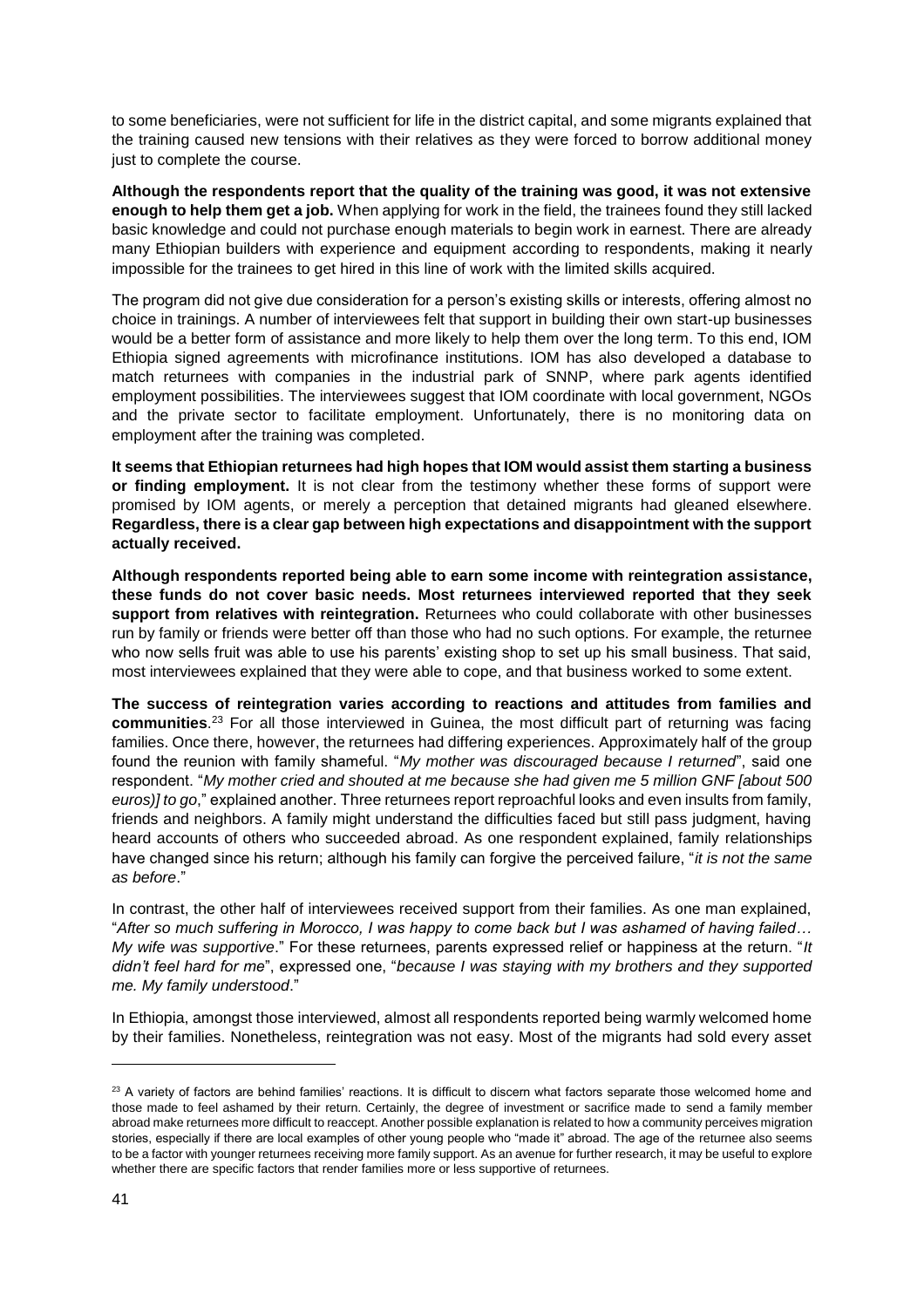they had, and, in many cases, their family also had to pay brokers. When asked if the assistance received by IOM created any tensions linked with differentiated treatment, all respondents said no, and noted specifically that the funds were too small to have a significant impact on relationships.

**The vulnerability criteria applied to reintegration assistance was difficult to implement according to IOM staff.** IOM does not usually adapt reintegration assistance to the vulnerability status of returnees<sup>24</sup>, but the focus on vulnerable returnees was added to AVRR approach in this project. However, interviews of IOM staff revealed that the difference in reintegration grant amounts (a variation of 105 euros) was not necessarily relevant as there are limited differences between vulnerable and "non-vulnerable" migrants as most migrant assisted in the context of this project were already in vulnerable situations. On that point, IOM teams found it challenging to determine the vulnerability status of migrants as many are not necessarily open to giving details about their past experience and trauma, despite this, IOM Morocco developed vulnerability criteria to better screen for vulnerabilities. Furthermore, it could be argued that the difference in the reintegration assistance (both financial and counselling) was too symbolic to make a real difference in the ability of vulnerable migrants to reintegrate.

**Reintegration assistance was also challenged by the constrained resources for follow-up. While Case Management Committees held monitoring visits, a midline evaluation was conducted, and follow-up sessions were organized by IOM staff with beneficiaries,** the lack of a systematic database on returnees undercuts any improvement of reintegration initiatives.

Some returnees explained that the follow-up sessions felt more like the IOM staff were checking on compliance with the proposed work project rather than an opportunity for support. Others, however, noted that it was comforting to still be in touch with IOM. One respondent expressed his belief that life would be much worse if the help was not available, and that returnees should be happy to receive it. Several interviewees highlighted that despite the constraints still faced, "*it was the right decision to come back*".

During the field work in Conakry, the evaluator could directly observe that the AVRR staff member there following-up with returnees is very dedicated and nurtures a close and requited relationship, even on a personal level, with the ones she is in touch with. However, these follow-ups are sporadic and not indepth. "*I do follow up in groups or by phone. We talk about their income from their business,*" explained the AVRR staff member. Beyond informal "checking-in", it seems follow-up was limited to ensuring equipment and assets were received.

Monitoring visits of the Case Management Committee were undertaken during this project, along PMU monitoring visits. However, monitoring is an area that could be improved on as most returnees interviewed asked for more follow-up from AVRR staff.

**Unfortunately, the project had only planned three CMC meetings in Guinea**, to the displeasure of the CMC members interviewed. They felt not much could be done in three meetings, especially since the first one was focused on the purpose, role and actions of the committee. Additionally, as the terms of reference and the mandate of the CMC were not clear for everyone, the first meeting was spent trying to get everybody on the same page. Nevertheless, a key member of the CMC concluded that, "*We haven't defined what was necessary to do for the migrants*."

Through their involvement in the different stages of the return process via IOM activities, the CMC members<sup>25</sup> developed a good knowledge and participation in return and reintegration assistance that could be the basis of future activities and a more systematic role to be further developed. The CMC had no plan of action for activities of its own – although there was a discussion during the third meeting in

<sup>&</sup>lt;sup>24</sup> According to the former IOM regional director interviewed

<sup>&</sup>lt;sup>25</sup> The CMC members include 7 representatives of the government (Ministère des Guinéens de l'Etranger, Ministère de la Sécurité, Direction Nationale de l'Enfance, Ministère de la Jeunesse, Ministère Affaires Sociales, Ministère de la Justice, Service National des Affaires Humanitaires (SENAH)), 4 NGO representatives including AFODE and Sabou Guinée, and 3 IOM representatives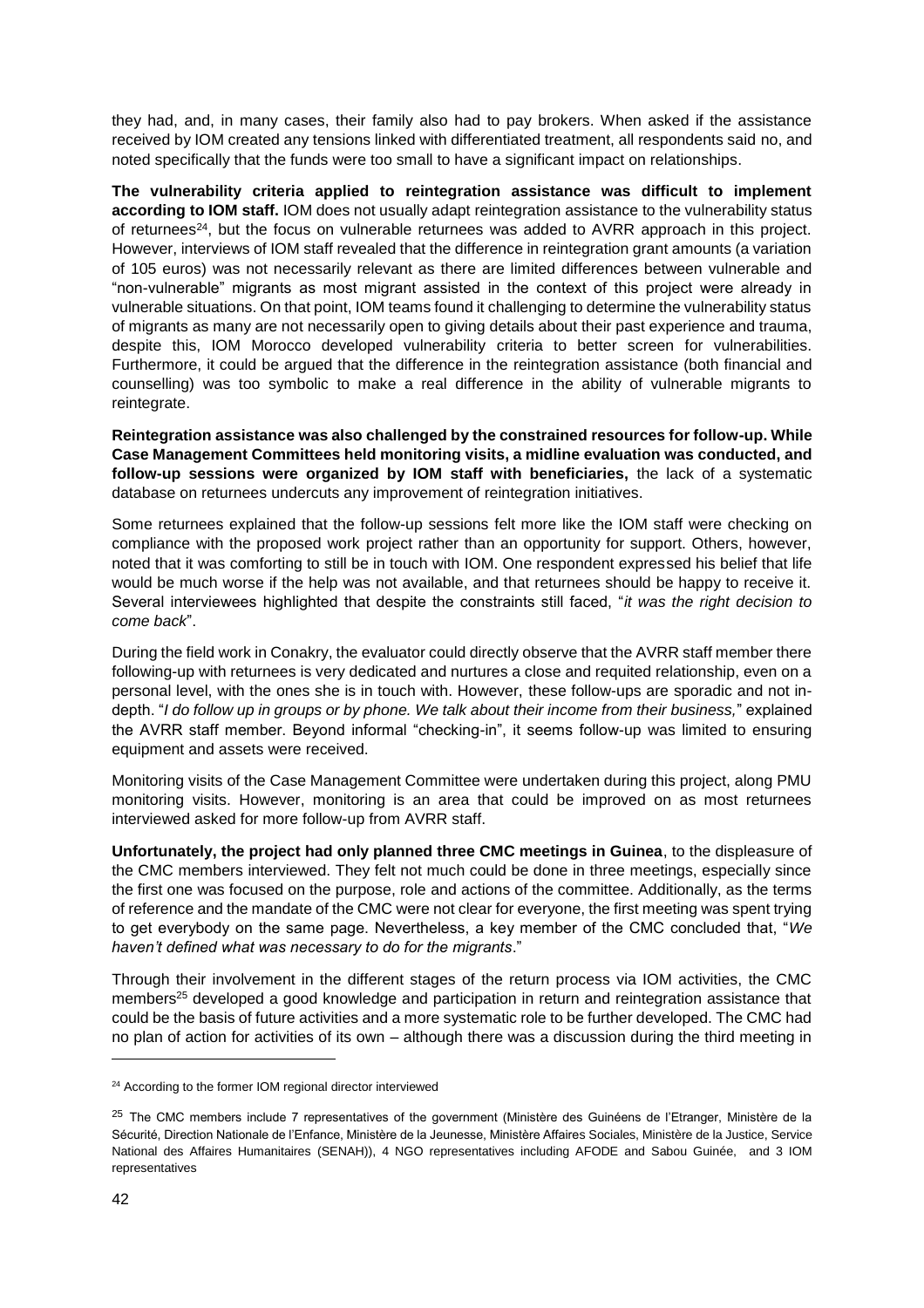the form of recommendations. The CMC followed activities planned with IOM through the project, such as monitoring visits and reception assistance. Implication of CMC members was rather low, and they didn't have the financial means or the availability to further CMC objectives.

The CMC expressed (at least from two members) the desire to be able to do activities on their own without IOM. Reflecting on the role of the CMC, one member went so far as saying that the activities of the CMC were piloted from IOM and felt this restricted the CMC in accomplishing its objectives: "*This top-down way of running an entity like this cannot bring results. We need control over budget and calendar*". However, **there seemed to have been a lack of initiative from CMC members to conduct autonomous activities and it should be reminded that IOM was responsible for the set-up the CMC, which was then supposed to be led by the government.**

### <span id="page-42-0"></span>3.4 IMPACT & SUSTAINABILITY

**The primary outcome of AVRR across countries has been to assist migrants in difficult situations,** ranging from economic hardship and isolation to detention, and to assist them to return to their communities. Especially for Ethiopian beneficiaries, interviewees reported that the return of irregular migrants detained in prisons under harsh conditions has saved many lives and very likely prevented abuses, notably against minors. Furthermore, testimonies of many returnees demonstrated that the availability of assistance itself had restored hope.

That being said, while reintegration support on the three key dimensions (economic, psychosocial and social) is necessary, all stakeholders – including IOM - agreed that the individual financial assistance provided was not enough, either in Ethiopia or Guinea. The interviewees felt they needed an occupation, but the small business projects available with reintegration funds were difficult to make work. In some cases, this difficulty was compounded by delays in receiving their business assets.

Returnees face considerable **challenges developing small businesses,** after return and better orientation on job planning is needed to help migrants succeed. The reintegration assistance funds were too low, according to the CMC members interviewed. Moreover, the **labor market offers few opportunities,** and many returnees find that their **reintegration projects are incompatible with lived realities**. There are also practical challenges reported. Moto-taxis are dangerous and have caused many accidents and injuries. In other instances, some returnees have **sold their business assets** (this is particularly true for those who received motorbikes).

Some official structures exist to assist following up with returnees on reintegration, such as the Guinean Ministry of Youth's *Centres d'Ecoute et d'Orientation des Jeunes* (Youth Occupational Orientation Centers – CECOJ). The CECOJ have a wide-ranging presence nationally; unfortunately, the Ministry has very few resources and little capacity to change that. "*In theory, decentralization is there, but in practice it is a very different story*" said the Ministry's representative. Nevertheless, he considered that these structures are underused. Despite their numerous centers over the country and their willingness to provide services, the CECOJ had little capacity to do so **– relying on existing structures is a sound approach but in practice those structures cannot take over new services easily, especially without additional resources.**

**Upon returning to their communities, beneficiaries experienced either isolation from the community and frustration, or encountered support. The community's reaction to their return is a key factor in returnees' successful reintegration.** Some returnees explained their frustration with coming home, saying it felt like going back to "*the same misery*." Several reported that the main obstacle facing returnees is the judgement of parents, friends and neighbors. As one respondent expressed: "*What does a 'normal life' mean? If you go back to the same habits, same reasons to emigrate—this is not a normal life… {it is the} same obstacles as before.*" During reintegration, it seems that returnees did not seek the company of other returnees unless they were friends before leaving. It appears they have not created a common bond despite encountering the same challenges and now facing the same reintegration difficulties, furthering some returnees' isolation.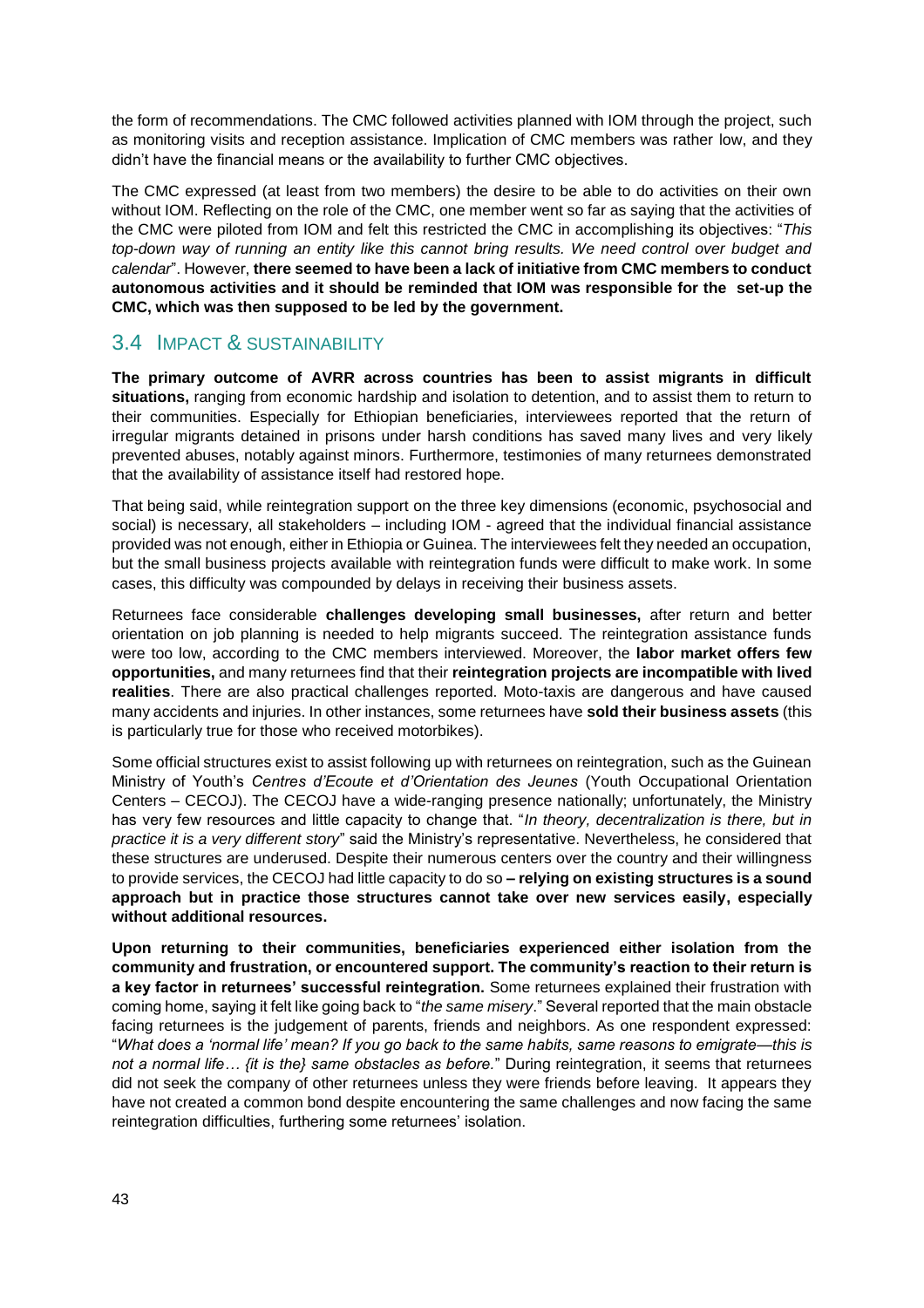As an area for future work, the IOM might consider working with communities to help ensure life projects succeed. This may, however, be a major challenge, given respondent comments explaining it was "*difficult to convince"* people and communities to change their minds.

**Respondents felt they made a community contribution by sharing their stories**, with five Guinean interviewees reporting that they have **dissuaded others to attempt irregular migration to Europe**. Through their experience, the community can see that those who remained at home are doing better financially than those who attempted migration. As one interviewee expressed, "*I explained that there are difficulties outside, too—that there are not a lot of job opportunities.*" Among the younger group, returnees explained that some of those they spoke with plan to leave anyway, believing they will have better luck. One interviewee explained that friends who tried to emigrate wrote to him when they themselves became stranded to say he was right after all.

One group of Ethiopian migrants was also involved in making a documentary with the Ethiopian Broadcast Corporation about irregular migration and, through that film, say their community can see the suffering they endured.

**Thanks to this project, the EU started the process of changing views internally on the return and reintegration agenda**: DEVCO intends to steer away from cash-only grants in order to try to connect the dots with existing services, developing capacity and involve communities. The EU Trust Fund supports several of return and reintegration projects, and long-term monitoring on R&R is needed; but project length does not allow it. DEVCO reports that they have the same view as IOM on R&R: individual assistance should be complemented by community-level interventions.

**According to Ethiopian officials, the AVRR project has improved collaboration with destination countries**. The representatives of the project in destination countries now have the capacity and knowledge to provide the required assistance for returnees, including medical care, facilitating return process, etc. IOM facilitated bilateral cooperation through the project.

**It appears the CMC in Guinea has not directly yielded tangible positive changes for the returnees themselves** — CMC members interviewed acknowledged that the CMC achieved very little. The CMC was created in the middle of the project, so it didn't yield the outcomes expected. A member explains: "*We didn't fully understand the process of the project. Several points were not clear among the members. In the end, given the time needed for the set up, we haven't accomplished much*." In fact, only three meetings were held, and their main activities were welcoming returnees and monitoring missions.

Yet, the CMC's welcoming committee for returnees could contribute to shift relations between the government and returnees. According to the CNLCT (Comité National de Lutte Contre la Traite des Personnes/National Committee for the Fight against Human Trafficking) president: "*The bare fact that we welcome returnees, our fellow citizens, at the airport is important because it comforts them. This only justifies the existence of the CMC.*" Families recognized that it drew the attention of local authorities on the issue of returnees. CMC could be a structure that contributes to restoring trust between population and government authorities. CMC had also created an action plan to prevent irregular migration through community sensitization.

**The CMC in Guinea fell short of activities of its own and of a work plan for reintegration assistance** but managed to formulate a few interesting leads, such as sending caravans in the areas of high sources of migrants to do sensitization activities or opening a lab of ideas and partners to generate collective projects.

**Ethiopians stakeholders interviewed believed that one of the main achievements of the PWG is the increased involvement of the PWG in mainstreaming the assistance and protection of migrants** into the national development agenda, through information-sharing with the Federal Task Force Secretariat, which is overseen and evaluated by the National Council (led by the deputy Prime Minister of Ethiopia).

44 Most members of the Federal Task Force do not pay much attention to the protection of migrants themselves. This was mainly because they have their own mandate. Even the Ministry of Health,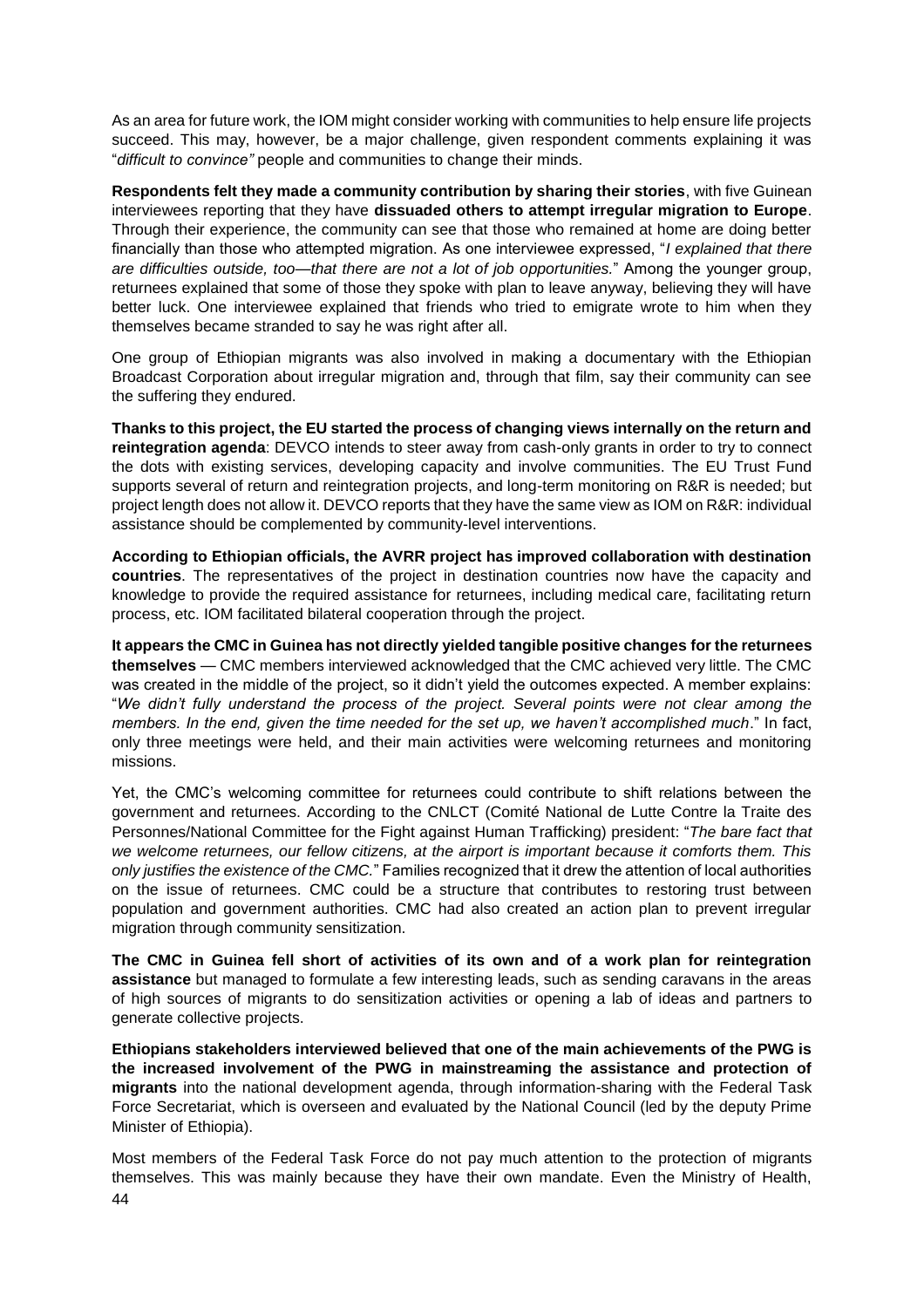member of the PWG, focuses on other priorities, especially the ongoing implementation of the National Health Policy.

IOM has made the right decision to build on an existing government entity to increase the capacity of the Government of Ethiopia (GoE) to improve its capacity to assist returnees, instead of creating a similar committee.<sup>26</sup> It is worth noting that one Ethiopian NGO interviewed was not aware of any action from the PWG so far. As it seems, there is a lack of visibility on the action of the PWG. On its side, the PWG members claim that they are better able to assist returnees thanks to IOM support. Moreover, in this matter, the PWG intends to strengthen its relationship with IOM.

**Sustainability of economic, social and psychosocial reintegration will obviously depend on existing services (access to loans, social services, occupational training) available in their community areas and the level of support the community offers.** As a matter of fact, many returnees experiencing challenges in their businesses **seemed to have found coping mechanisms thanks to their families and/or friends.** 

Under the budget allocated to reintegration for the project, limited actions were designed to ensure sustainability of reintegration aid, in particular to help the business projects be durable.

Although there is no systematic follow-up in place at the moment and the evaluation did not gather quantitative data on beneficiaries, it appears that, from the testimonies of returnees and the monitoring visits done by IOM, there are various cases of businesses that are still running or even thriving.

Although the CMCs does not seem to be sustainable under its form, it has paved the way for a new structure in Guinea within the EUTF (European Union Emergency Trust Fund for Africa) and counts almost the same members. Under this new structure, many more activities and achievements will be carried out from the list of activities above. The CMC, as it was set up under the project, will be, in the opinion of its members, more of a consultative body to:

- Identify the needs of returnees
- Map the services available
- Monitor the IGA undertaken thanks to reintegration assistance.

According to the President of CMC, the EUTF project comes at a good time. The problems met in the first phase are addressed by EUTF: for instance, on the vocational orientation and in-kind reintegration assistance. A structure like the CMC should be able to design or influence the design of the reintegration assistance and patterns.

### <span id="page-44-0"></span>3.5 SUMMARY OF FINDINGS & RECOMMENDATIONS

#### **AVRR in the contexts of the countries of this evaluation was consistently highly relevant, yet reintegration efforts in particular provided mixed results.**

AVRR is a highly relevant program that has immediate positive impacts for the returnees who are able to leave difficult conditions behind and find that assistance is available. The return process is effective in all countries despite challenging contexts, including high workloads of staff in Morocco and Tanzania, and war in Yemen. The effectiveness of returns relies on the dedication and involvement of staff, as well as the smooth cooperation between embassies, governments and IOM.

Reintegration assistance is perceived as being inadequate, not only in terms of the size of the grant amount available through the project, but also in the assistance provided. The important workload of AVRR project staff has caused delays in unblocking reintegration assistance. Communities are key to the success of reintegration – their acceptance can clinch the success of a reintegration project.

<sup>&</sup>lt;sup>26</sup> Unfortunately, no information on the progress and actions of the PWG could be collected to allow the evaluator to have a clear assessment of the improvement of the PWG's ability to fulfil that goal.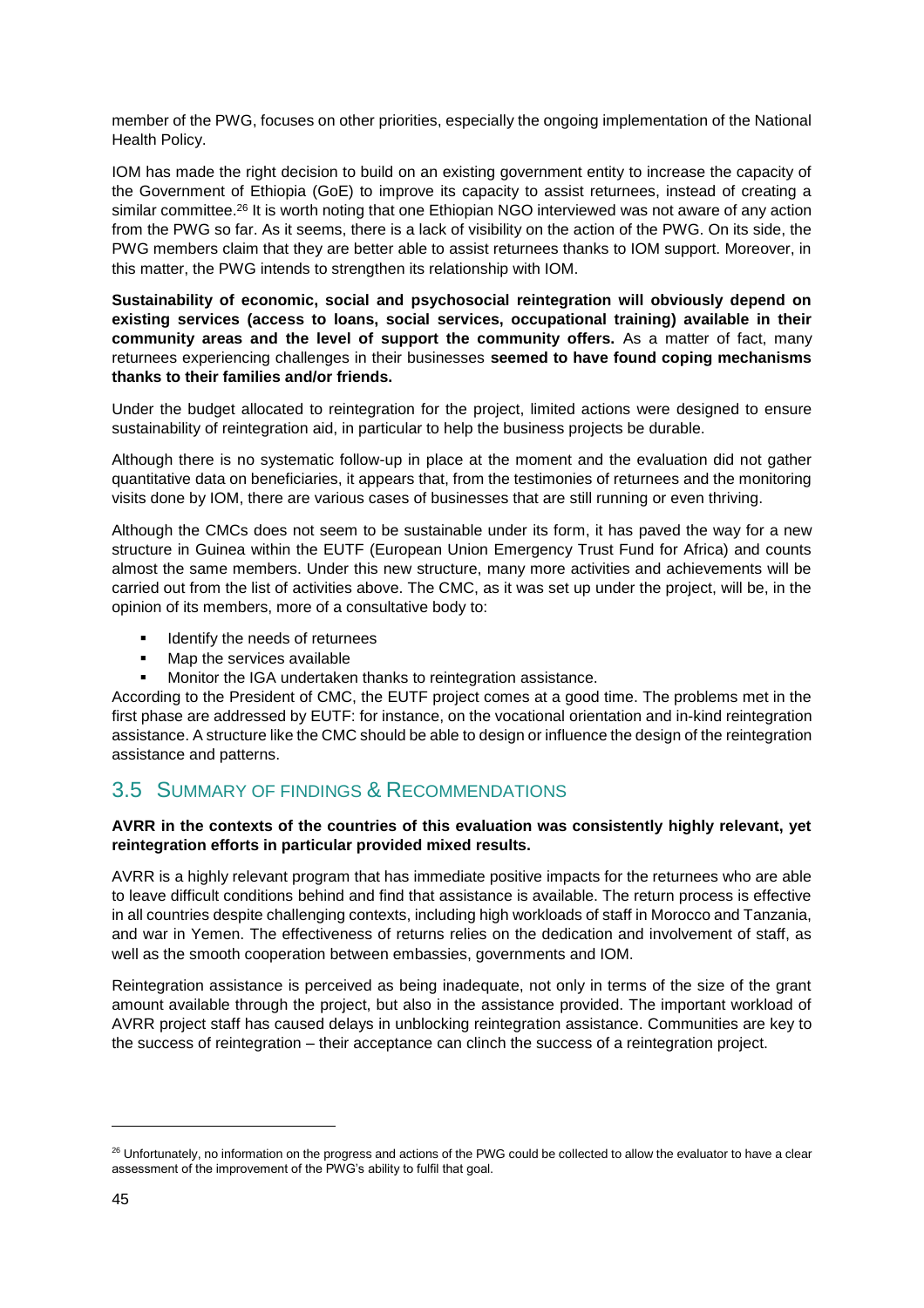There are some unexpected impacts of AVRR, notably returnees spontaneously relate their experiences among their communities and dissuade others from undertaking illegal migration.

However, AVRR can be a cost-intensive component when it meets unexpected challenges and on a large scale like in Yemen. and the lack of monitoring and follow-up on reintegration has been repeatedly pointed out.

The case management component was relatively less impactful than other components. Although it is a highly relevant component, the pre-existing PWG in Ethiopia did not fully appropriate its new mandate immediately, while the CMC in Guinea was put in place late in the project.

There are positive highlights of the CMC and PWG, which justify their relevance, as CMC members gained a better understanding of the activities necessary to facilitate reintegration. CMCs were impactful notably by welcoming returnees in their CoO - CMC members interviewed noted the importance of showing the involvement of government officials in the assistance provided to returnees.

However, their impact was limited as the CMC in Guinea had very few meetings and activities, and there was considerable confusion about guidelines and their role. Furthermore, CMC members participated on a voluntary basis and complained of not being paid, resulting in a lack of motivation to dedicate time to the project. Even the transportation fees were not reimbursed. It appears that the opportunities of trainings given to the members (as IOM included CMC members in the trainings in Morocco) was not a sufficient incentive to secure the motivation or the attendance of members, especially the ones with high professional responsibilities. Some members felt that IOM Morocco did not give the CMC enough responsibilities. One member even claimed that the CMC was "*piloted from Morocco*". In the same vein, members would have liked to be able to manage grants or use funds to carry out projects they had discussed during their meetings.

#### **A number of recommendations suggested by IOM, EU and national government staff could be considered to improve the AVRR processes and increase the success of reintegration**.

- Reintegration assistance could be determined according to vulnerability and existing services in the country of origin. But this is not easy to put in place, as the living conditions and public amenities of migrants' local place of origin should be considered.
- IOM must undertake a process to assemble best practices from all the reintegration projects, similar to what the EU undertakes (they have overviews of reintegration projects by thematic e.g. small business creation-, geographic areas, etc.). The issue of reintegration has gained much more attention in the past three years within EU institutions.
- Reintegration assistance should be grouped to create collective projects to increase motivation and community support– and become less individual-based and more community-based. The CMC in Guinea, for example, suggests creating a forum to facilitate discussions between returnees and entrepreneurs. It was also suggested to have returnees be grouped in cooperatives to increase their motivation.
- There is a need to ensure communities accept returnees and not stigmatize them. Work with school teachers and local businesses (sensitization and increased efforts to involve businesses in recruitement of returnees) could facilitate community acceptance by raising awareness on returnees' experience.
- More follow-up on reintegration is necessary, with guidance available to help returnees successfully design their business plans. Furthermore, returnees should be guided in the sectors that are the most promising and aligned on their skills. There is a lack of monitoring and evaluation of reintegration initiatives. Ideally, AVRR projects should have a budget dedicated to follow up on the reintegration process of returnees. This will be done for the EUTF project in Guinea. For example, a proper database of returnees could be set up, regular visits and assessments after 3 months, 6 months and one year for instance could be implemented, an evaluation of returnees' remaining needs and challenges could be conducted. Such M&E efforts could be combined with assistance programming.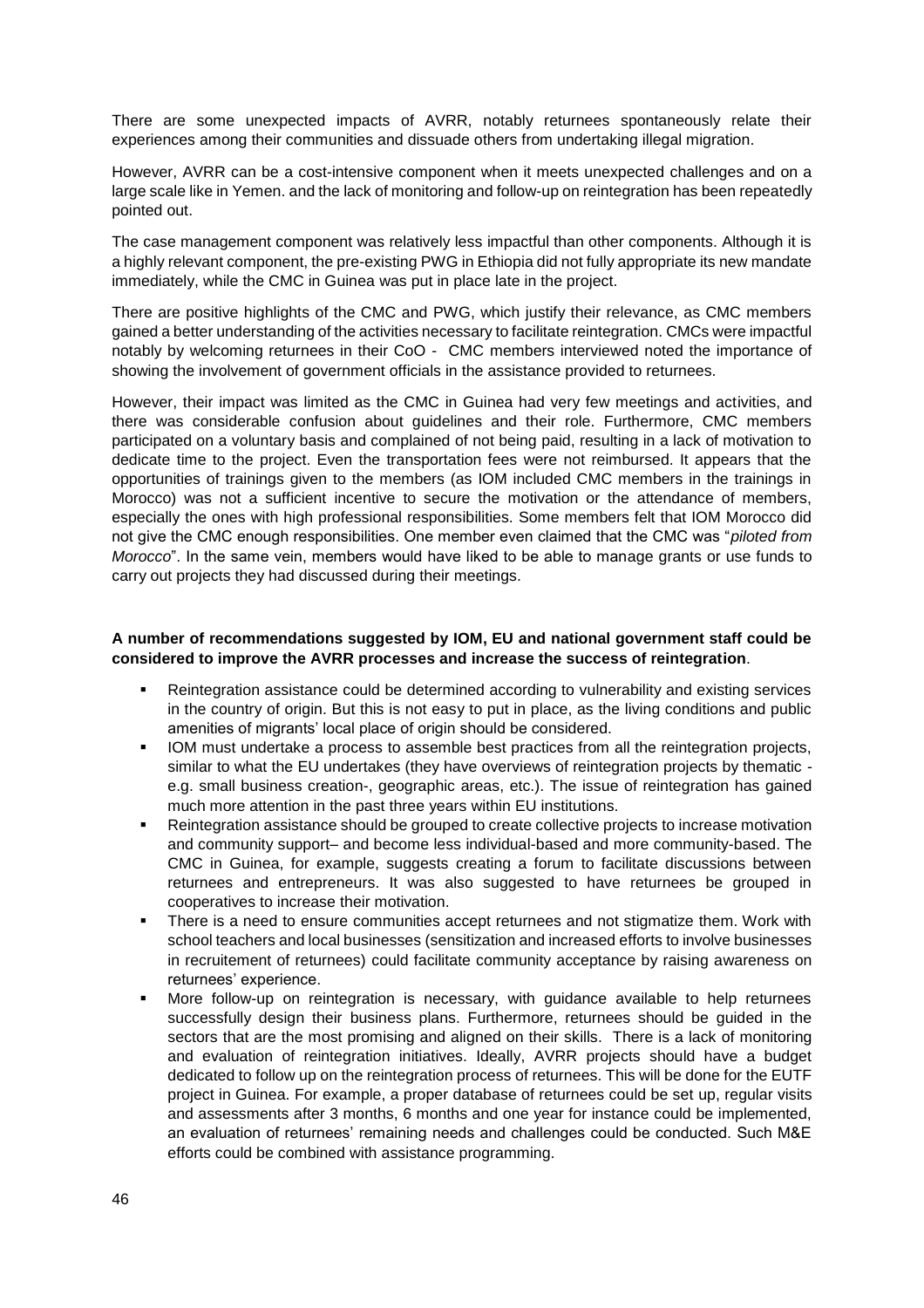- Vocational training would be relevant both pre- and post-return, and in general beneficiaries should be better prepared to return.
- More time should be allocated to calculating the most relevant amount needed for reintegration according to living conditions and purchasing power locally, as it depends on plans and on discussions with community leaders.
- **•** In Guinea, it was suggested to link reintegration assistance with microfinance opportunities.

Some key recommendations regarding the CMC in Guinea would be to give it more responsibilities and a greater autonomy in carrying out activities. The structure could be sustained through the government budget, as migration remains a priority for the government, through a common fund within the government which is targeted at irregular migration.

Furthermore, a greater level of access between CMC and IOM would be beneficial. In that respect, inviting members of the CMC to attend monitoring missions that IOM staff conduct on reintegration is a fruitful initiative.

The capacity of CMC members varies greatly and, as such, specific trainings tailored to the needs of CMC members and their attribution within the CMC are necessary. Specifically, CMC members should be on equal footing in terms of knowledge of AVRR and other basic migration management terminology.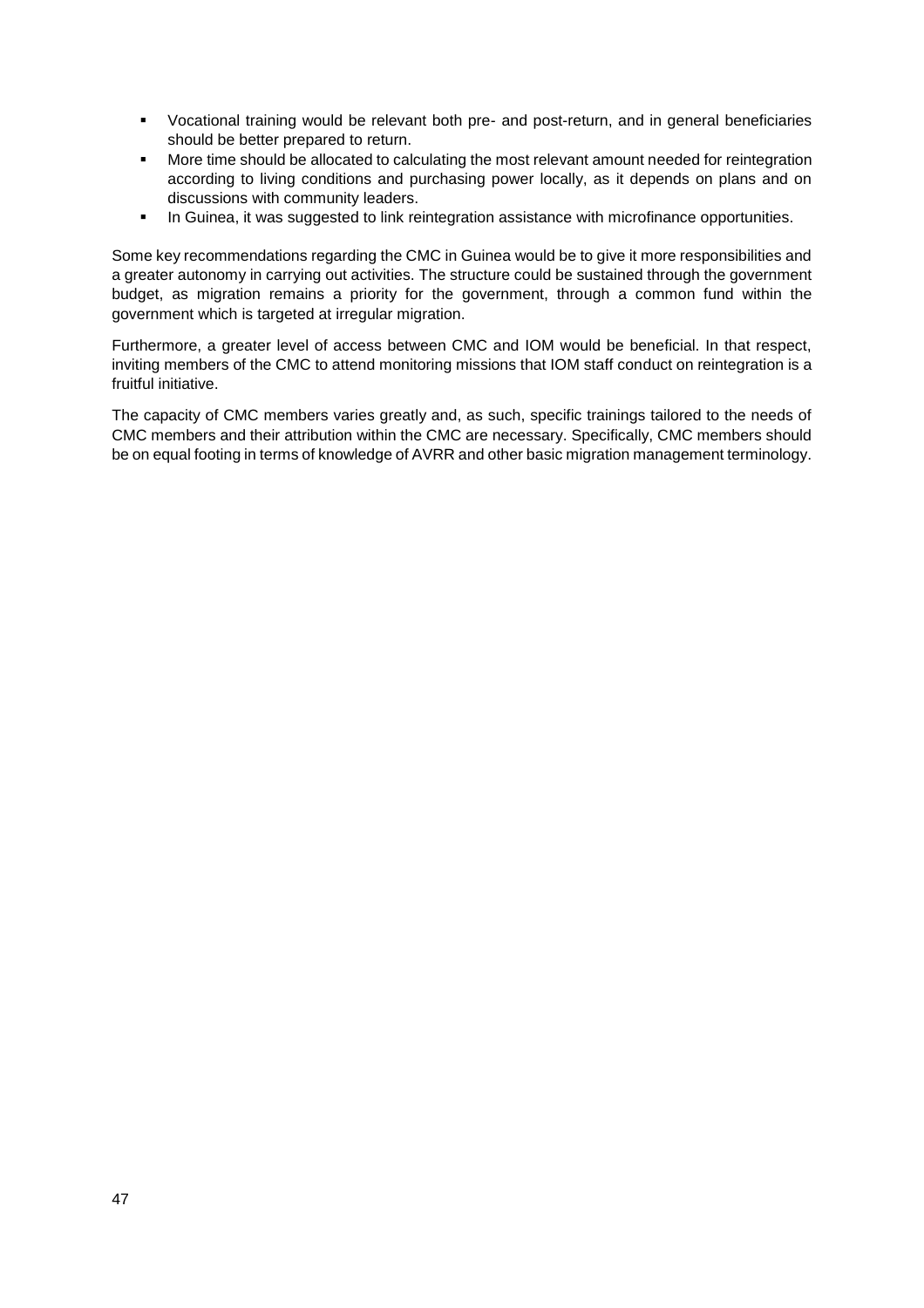# <span id="page-47-0"></span>**4 REGIONAL COORDINATION & LEARNING COMPONENT**

*The regional coordination and learning component consisted in regional technical meetings between representatives of countries of origins and countries of destinations, wherein peerto-peer exchanges would lead to a better understanding of both common and countryspecific challenges and best practices. Participants found those meetings relevant, useful in getting a big-picture understanding of migration issues, and insightful with regard to other countries' specific contexts. Yet, coordination sustainability hinges on a cooperation framework, a plan of action or long-term political will.*

### <span id="page-47-1"></span>4.1 BACKGROUND & ACTIVITIES

One of the key principles of the project design, as intended by IOM and the EU, was to establish a closer collaboration between countries of origin and countries of destinations and to pave the road for governments to better manage return and reintegration independently from international actors in the future. The project aimed to give the opportunity for host and origin countries to share experiences and good practices on return and reintegration. This peer-to-peer encounter also intended to promote further cooperation and draw lessons for future actions of countries involved.

Two regional technical meetings (RTM) were organized in Rabat in November 2015 and in July 2017 for actors from all the countries involved in the project. Apart from representatives of all IOM offices involved in the project, the majority of participants belonged to government ministries or agencies and embassies. The first RTM in Rabat focused on information and practices on return and reintegration in each country. During the second RTM in Rabat, the project accomplishments were presented. Discussions ensued to identify actions or formulate recommendations on the way forward to better assist migrants.

Two regional workshops gathered government actors from Kenya, Ethiopia and Tanzania (in August 2016 and July 2017) involved in migration-related policies to exchange experience and practices on return management of irregular migrants on their way to South Africa. During the second workshops, participants gave an account of progress made since the first workshop and reflected on the way each country has been addressing irregular migration.

### <span id="page-47-2"></span>4.2 RELEVANCE

**This approach addressed a clear need to exchange information across countries** about future flows of returnees to anticipate impending reception and assistance needs and build reintegration programs upfront. Collaboration is also required to facilitate the family tracing for minors, as well as the process of verifying nationality. In other instances, representatives of CoOs feel that CoDs tend to lecture or patronize CoOs, with limited trust built in the exercise. Therefore, activities geared towards generating cooperation were justified to diffuse, in the first place, the prevailing mistrust between CoDs and CoOs – as mentioned by some Ethiopian and Guinean officials interviewed.. The project helped CoD and CoO representatives feel on an equal footing.

Furthermore, **this collaboration is needed as CoOs are increasingly making efforts to mitigate irregular migration and are putting in place development plans that contribute to reducing irregular movements.** An effort which is often ignored in Tanzania where many officials still assume that CoOs are not taking their responsibility to prevent irregular migration.

Overall, **the inter-country nature of the program was praised** by a number of key-informants and is in line with a growing trend. Indeed, international donors, partner countries and implementers are realizing that migration programming cannot be developed in silos by small groups of actors at countrylevel and need to involve a broad consultation at the regional level in the design phase.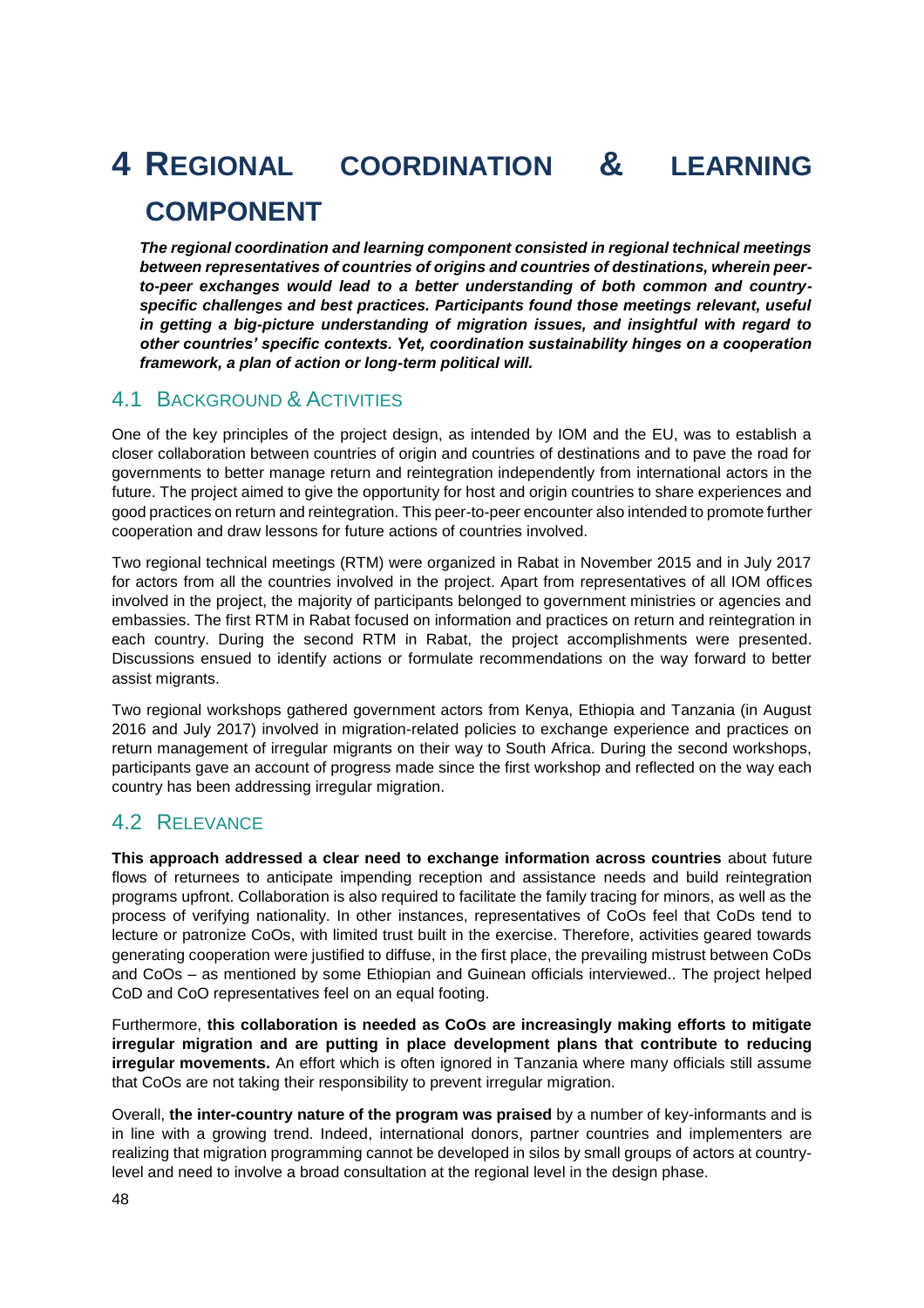In summary, the project design was relevant although unbalanced as more cooperation-enabling activities could have been planned. Importantly, according to most interviewees, the project design was quite relevant to each country's context. According to key informants working for the EU, it was relevant to have chosen Morocco to pilot such a project that implies "South-South" cooperation and the perspective of sharing responsibility regarding assistance. It was all the more relevant as Morocco had taken the presidency of the Migration Commission at the African Union. Finally, EU representatives emphasized that the project was in line with the broader EU priorities on migration.

### <span id="page-48-0"></span>4.3 EFFECTIVENESS

**Overall, participants in RTMs in both Morocco and Tanzania had positive feedback**. They found the events well-organized and pointed out that it was a great learning opportunity and a space for open discussion between CoDs and CoOs. Most interviewees stated that "*they had learned a lot*".

**The RTMs yielded some fruitful interactions between participants.** Tanzanian government representatives reported that they found the interaction with Ethiopian officials very useful; the questions and answers session notably let them ask directly about the initiatives they are undertaking to prevent migration and address the root causes of migration. Tanzanian representatives had previously not been aware of the Ethiopian economic development plan: "*This kind of meeting is very important to share experiences and understand what efforts they are carrying out.*"

According to the Ethiopian stakeholders interviewed, there was also a good level of experience-sharing between countries, especially on the success and challenges countries faced. For example, they learned good lessons from Tanzania on how to reduce illegal migration, namely developing agreements with countries to facilitate regular economic migration or easing access to work permits, or better processes in ID verification processes.

Participants to the RTM in Morocco found it to be the opportunity for EU representatives to inform and discuss ongoing efforts within the EUTF programs with national authorities; the RTM also amounted to a dedicated time and space to take stock of ongoing initiatives and progress made in the different countries involved in the project. This provided **visibility and recognition for government officials** and gave them an incentive to pursue efforts towards better migration management systems.

**Most attendees praised the ability to exchange between countries, which fostered interesting discussions, and this was catalyzed by the diversity of CoDs present. However, according to several participants interviewed, the exchanges between CoOs and relevant CoDs were more critical.** As a Guinean representative put it: "*I realized the necessity to have a good information system between Morocco and Guinea and share information on returnees' profiles. I would like to receive information on the returnees before they return, and I could provide information on the available opportunities for youth. We could monitor regularly the evolution of trends and make sure returnees won't leave again*."

Even though the CoDs have very different migration contexts, sharing cases of reintegration was particularly useful, as countries realized that they had a lot more challenges in common than expected. In particular, documentation and sustainability of reintegration are issues across geographies. In this respect, RTMs allowed participants to share innovative practices in terms of monitoring returnees and reflecting on practices related to occupational training and labor market integration. The access to services through IT platforms was also discussed with common interest.

Participants also shared an ongoing concern relating to returnees trying to emigrate irregularly a second time. Even though there is no data available to show the extent of the phenomenon, such cases are encountered by authorities. Interviewees who mention this second emigration recognize that it is not frequent, but its very existence should call the effectiveness of reintegration into question—one assumption being that instead of returnees going back to the same precariousness in their places of origin, some prefer to take another chance. Therefore, efforts in occupational trainings are necessary.

**Across government participants, the idea emerged during RTMs of developing a common policy to enforce mutual cooperation between CoOs, CoDs and transit countries**. Many participants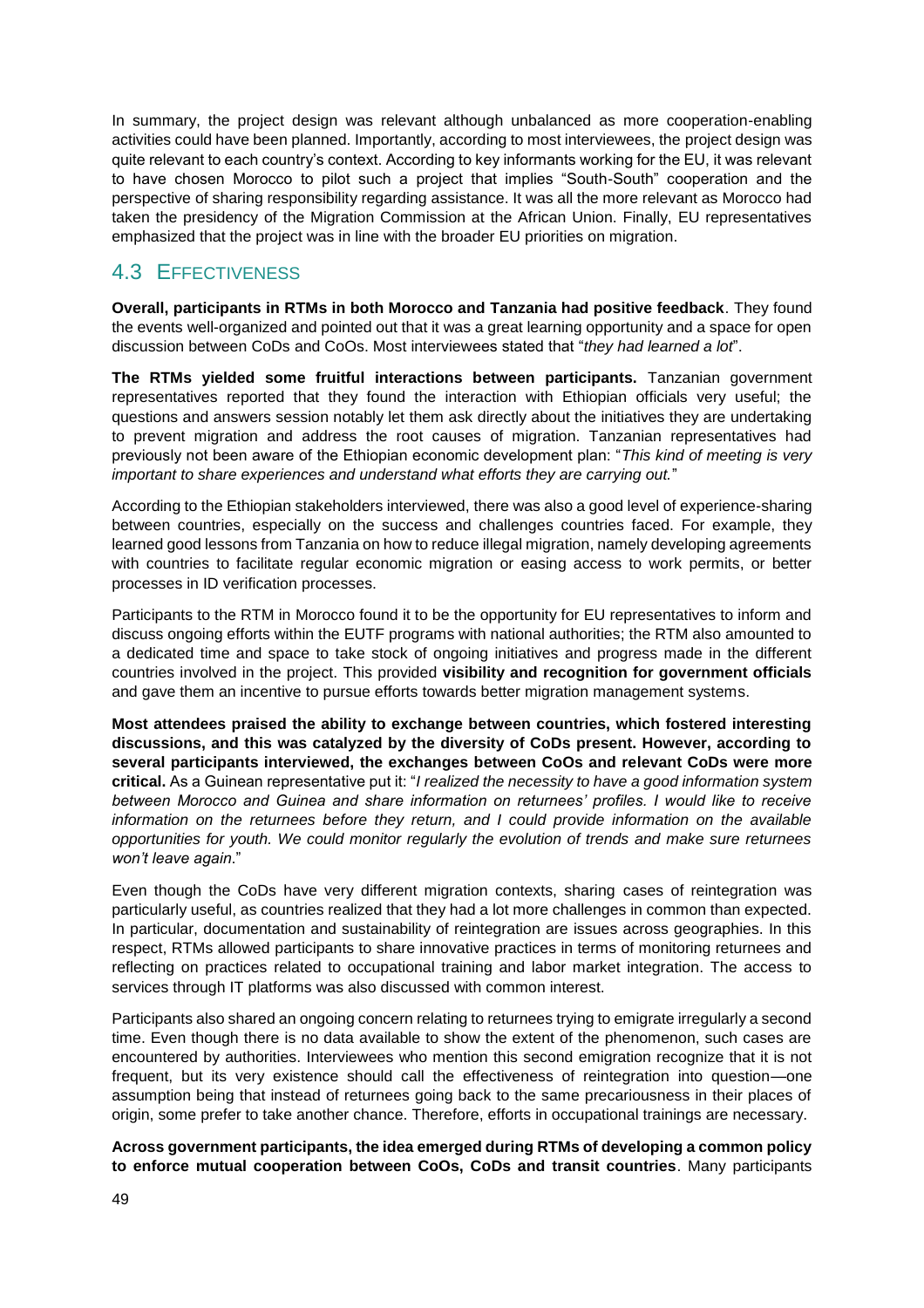interviewed became aware that regional coordination should be reinforced, as it helps enhance efforts and exchange information between origin and destination countries in the voluntary return process of vulnerable and stranded migrants. As one Ethiopian official summarized: *"The process of return and reintegration must be two ways*". It became apparent that effective coordination policy formulation should rely on consistent regulation and harmonized migration tools.

**The RTM revealed that there was a clear gap in knowledge on migration issues.** Reportedly some high-level ranking officers showed very little knowledge on migration. From informal discussions with other participants, these high-level ranking government officials were happy with this event and wanted to know more about similar events taking place. For the Tanzanian Head of Traffic Police department, it was the first time he could participate in this kind of event. The involvement of the Traffic Police department was important, as the road police is at the forefront of irregular migration. He had the same change of attitude that other Tanzanian colleagues had experienced by participating in the project trainings organized in Tanzania: "*Before [the RTM], I believed that all migrants were illegal (sic). I better understand [how] to handle irregular migrants. Understanding their needs, I have now a better grasp of the root causes of departure—they escape economic hardship. And I understand the sacrifice they do to be able to travel.*"

### <span id="page-49-0"></span>4.4 IMPACT & SUSTAINABILITY

The regional technical meetings in **Morocco** yielded a significant impact.

First and foremost, contacts were established, and relationships strengthened:

- Between government representatives, especially between CoDs and related CoOs.
- **EXECT ANALLY ENGLO** BETWEED ANAPEC in Morocco and "Agence Emploi des Jeunes" in Côte d'Ivoire decided to collaborate.
- Between Sabou Guinée and Moroccan authorities. Sabou Guinée relates that Moroccan authorities needed contacts in Guinea to trace the family of a sick migrant in Casablanca. The NGO found the father and helped Caritas get some of the documents needed. Sabou Guinée also regularly helps the Embassy of Guinea in Morocco trace families, as the process in the latter is too slow. This type of collaboration is not formalized. Sabou Guinée also evaluates families for return of children VoT.
- MoJ forged bonds with Sabou Guinée and other participants from other countries who shared their experiences but have had no contact with each other since they returned.
- The RTM also helped consolidate the partnership between Association de Lutte Contre le Sida/Association for the Fight Against AIDS (ALCS) and the Ministry of Health.
- It should be noted that the increased collaboration was also the result of the level of participation in trainings.

**The impact of the RTM was particularly noticeable with Guinean** actors. The participation in the RTM influenced the Guinean Youth Ministry to include returnees into its Integration Plan, which now includes the creation of reception centers and the capacity-building of middle management on migration. In addition, the Ministry of Social Welfare created an Irregular Migration Unit under the direction of Social Welfare.

Beyond contacts established between participants, some significant examples of **durable collaboration** were identified:

- The NGO Sabou Guinée now regularly helps the Embassy of Guinea in Morocco to trace families, as their process can be a bit slow.
- ALCS decided to work with more migrant organizations in Morocco such as DICOMA (Association Diaspora Congolaise au Maroc/Association for the Congolese Diaspora in Morocco), to integrate AIDS prevention in their work with migrants. ALCS will train their staff and DICOMA, in exchange, will help ALCS mobilize and reach out to communities (in the framework of a future partnership), in addition to information exchange on social and health issues faced by these migrant communities.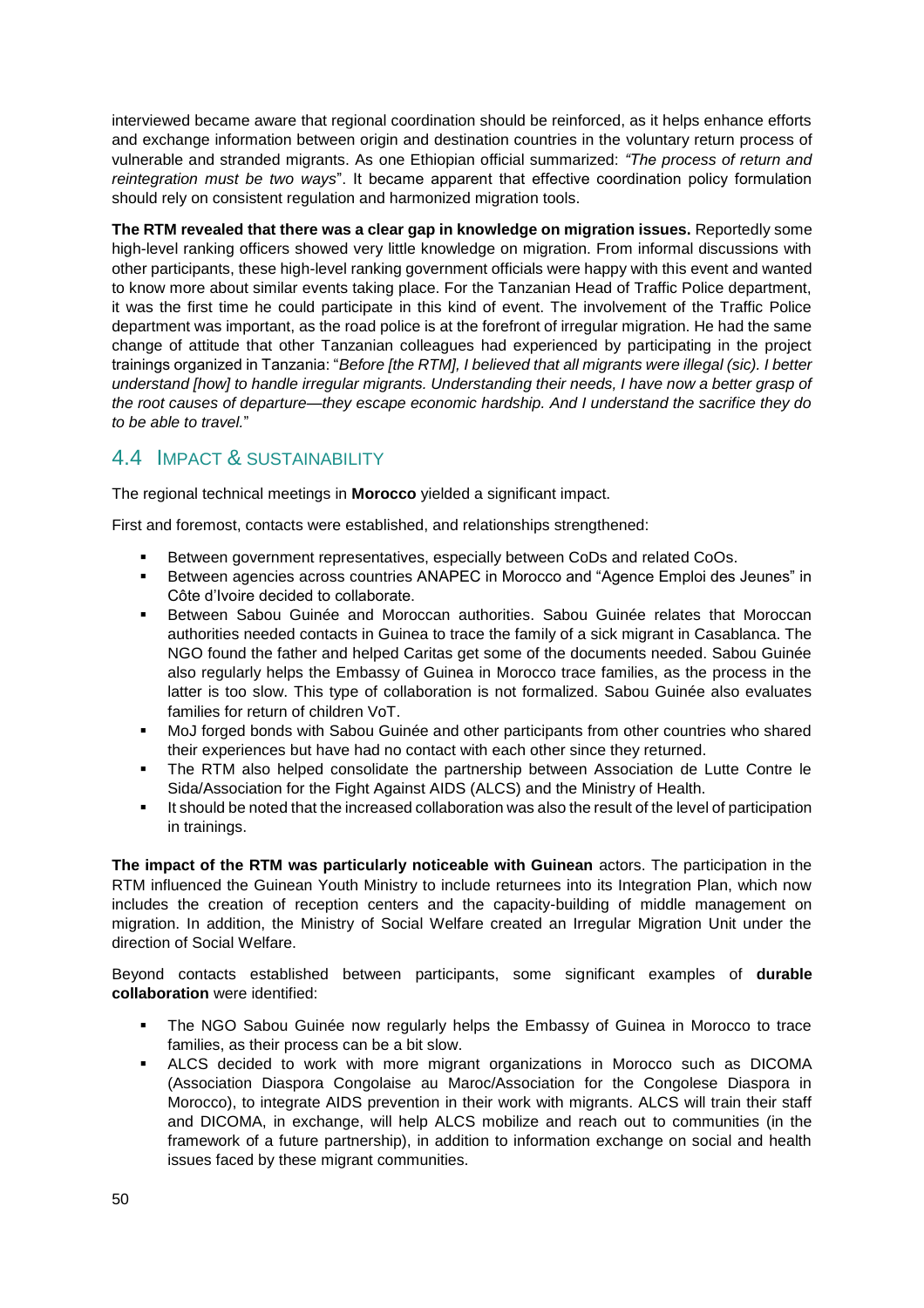While these examples of collaboration are very positive and illustrate that RTM was a success, **many participants acknowledged that they haven't kept contact with their counterpart in other countries**. It is therefore important to maintain and reinitiate South-South contacts and consolidate them. These efforts might, again, need the leadership of IOM and requires an agreement framework or a plan of action between CoOs and CoDs.

Equally, the impact of the regional workshops in **Tanzania** was substantial.

Some contacts were established:

- Although several participants established contacts with their counterparts from other countries, they highlighted that their line managers don't know each other. In particular, during the workshop in Zanzibar, the participants did not have enough responsibility or experience.
- A Tanzanian official did say that he did not stay in touch with their Ethiopian counterpart, as they considered that official information flows were sufficient.
- The RTM created relationships between PWG members and Immigration institutions in Tanzania on cases of stranded migrants, which led to easier updates and information-sharing.
- There are closer relationships between IOM and the three partner branches of the MoHA (Prison, Immigration and Police).
- Ethiopian officials from MoFA felt that the diplomatic relationships with Tanzanian and Kenyan representatives improved.

**As intended by the project, the RTMs led to exchanges between authorities of CoDs and CoOs**.

The Tanzanian Prison Department now exchanges information with Ethiopian delegates on the number of migrants stranded. As confirmed by Ethiopia's MoFA representative, they demonstrated willingness to assist each other.

According to the Ethiopian MoFA representatives interviewed, there was better cooperation between countries concerned by returning migrants and they foresee promising cooperation on other aspects of migration management, such as notifying Ethiopian authorities when Ethiopians were imprisoned, data exchange on migration and safety of return. MoFA is also strengthening efforts to combat human trafficking and smuggling. Moreover, the cooperation between Tanzanian police and immigration officers and Ethiopian officials was successful when returning prisoners. The Ethiopian MoFA representatives also mentioned that the three countries (along with Tanzania and Kenya) working together on the sensitive issue of irregular migration contributes to improve their diplomatic relationships at large.

**Unexpectedly, the regional workshops also helped to reinforce collaboration among Tanzanian institutions**. For example, it was reported that there is an increased collaboration between Tanzanian Immigration services and the Police Department on harmonizing returns. The Tanzanian Head of Traffic Police, along with his colleague from Immigration, wrote a report on the issues of vulnerable migrants based on the information shared at the RTM. The report triggered an inter-ministerial meeting on the issue, where decisions were made that prisons would accommodate cells for detained migrants. The report also encompassed recommendations to review the law: notably, the report suggested to review the law, so smugglers can be prosecuted. Moreover, the report stated the necessity to change the way law enforcement treats migrants during the return process or deportation, specifically to make efforts to repatriate irregular migrants by plane instead of transportation by truck and to reduce the time of custody. The report also suggested coordinating with migrants' embassies in Tanzania (or Nairobi for Ethiopians) so migrants can get in touch with their embassies and officials can check the situation of their citizens.

The RTM could also lead to reducing the delays in releases of Ethiopian illegal migrants in Tanzania, as mentioned by an IOM staff member. Previously, the release order allowing to repatriate a migrant needed to be signed by the Minister. This signature could not be delegated, and this slow process continuously kept migrants in detention, in violation of the law. It was decided during the RTM that authorization could be granted by email, thus speeding releases. However, there is no evidence of this being implemented.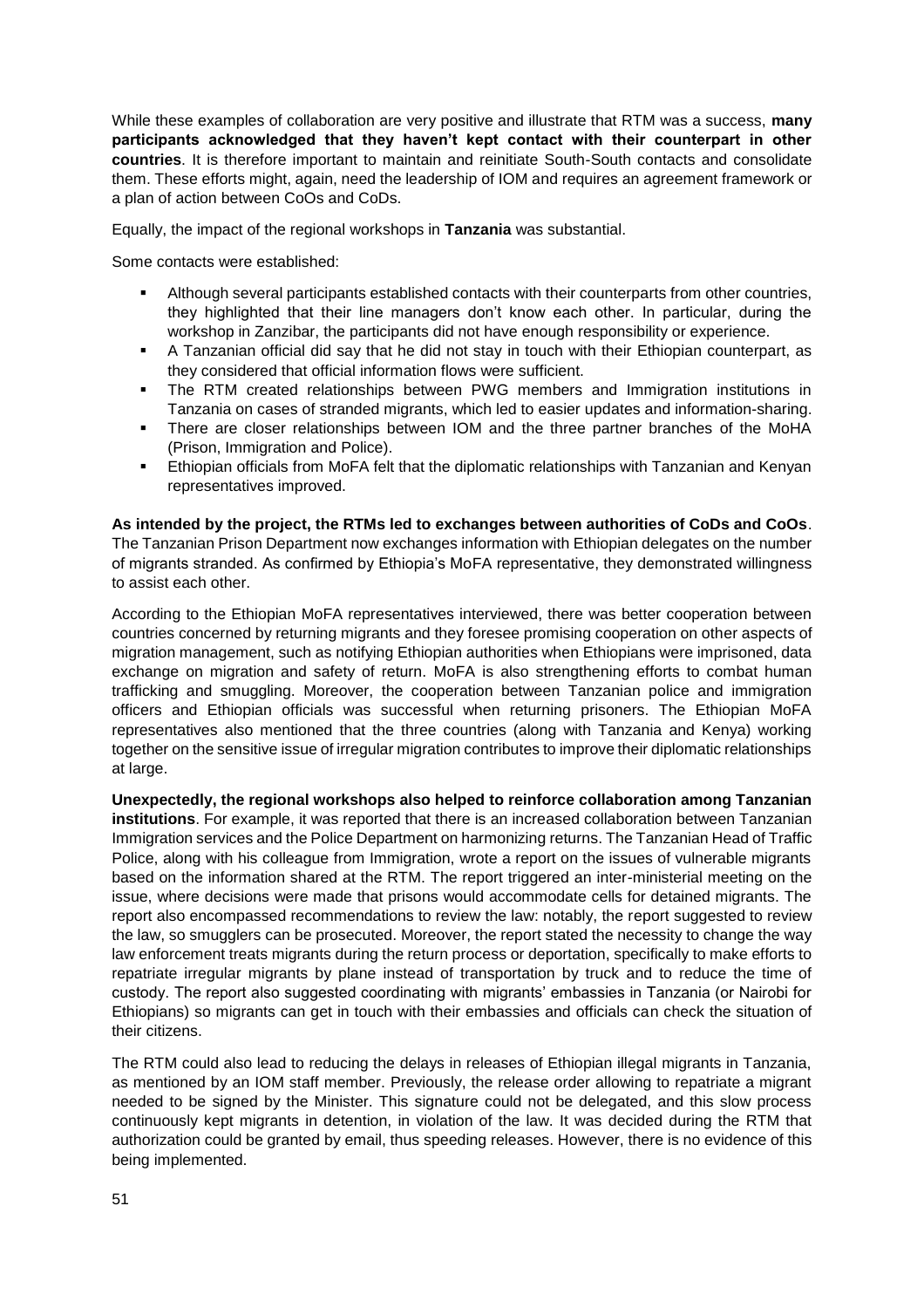Notwithstanding all the positive results, **there is a major factor that mitigates further positive impact**: while participants learned from other countries' experience and shared good practices and formulated recommendations, **these recommendations need to be validated by superiors**. A lack of political commitment will stop any good or relevant recommendations from being acted upon, as useful discussions and recommendations brought about during the RTM need to be validated by the real decision-makers not present at the workshops.

**Sustainability of the cooperation is key**, and IOM is perfectly aware that the collaboration between countries must be reinforced or at least maintained. IOM is taking actions to make sure that similar regional events were incorporated in new programs. However, in this instance, the informal bonds created might fade away without regular events.

As already mentioned, the collaboration needs to be incorporated in an agreed-upon policy framework between CoDs and CoOs or plan of actions, to ensure that South-South cooperation remains an objective and continues to grow. A pre-existing regional platform such as IGAD could be used to facilitate a regional policy framework.

### <span id="page-51-0"></span>4.5 SUMMARY OF FINDINGS & RECOMMENDATIONS

The regional meetings were effective initiatives. Instead of advocating what measures countries need to take, CoDs and CoOs had a space to discuss openly and understand each other's challenges and on what elements their collaboration could be based on.

For participating countries, the RTM helped understand the efforts of each country to address their own migration-related challenges. The stakes and migration management solutions differ across countries, and the RTM highlighted some key differences and takeaways.

**The RTM has played an important role by creating the awareness on both key migration management issues and also for the officials to be informed of the "***ugly truth***" of irregular migration** and increase CoDs' awareness on migrants' assistance needs. "*They are taken to prison, this is unfair: they are not offenders. We need to treat them differently*", one official Tanzanian said. Generally, CoDs expect CoOs to take measures to reduce irregular emigration, and representatives of the CoOs understood better what actions need to be taken in their own countries to prevent emigration. The presence of diplomats of the CoO at the CoD was important so they can realize in which conditions their citizens live when they emigrate. The migrants in Morocco need a consular ID card, but the embassies would not deliver the card if they couldn't have a proof of citizenship. Consular presence is necessary to verify citizenship. Guinean representatives for their part realized that reintegration of returnees requires a specific effort, such as psychosocial assistance, vocational trainings, etc.

Ethiopian stakeholders found the change of perspective in CoDs towards Ethiopians a key progress. Ethiopian officials recognized that the representatives of the project in destination countries have now an increased capacity and knowledge to provide the required assistance to returnees, including medical care and facilitating the deporting process.

Despite the aforementioned progress and changes of attitude, it should be noted that Tanzanian officials seem to remain convinced that the CoOs bear the biggest share of responsibility in the suffering of migrants and, thereby, have the main responsibility to solve the problems by addressing the root causes of emigration in their own country in the first place.

**Ultimately, shared perspectives are leading to a harmonization of thinking on migration** - as an example, countries are working on fighting smuggling together.

**The RTMs were also the opportunity to share good practices.** In Tanzania, there was some noteworthy sharing of good practices on passing knowledge on Human Rights laws to law enforcement officers, and sound family-tracing and family reunification good practices. Guinean NGOs shared their good practice of harmonizing the care for women and child VoTs.

**The RTM has also given the opportunity for greater dialogue between NGOs and government representatives.** Some NGOs were able to convey messages to their own government officials thanks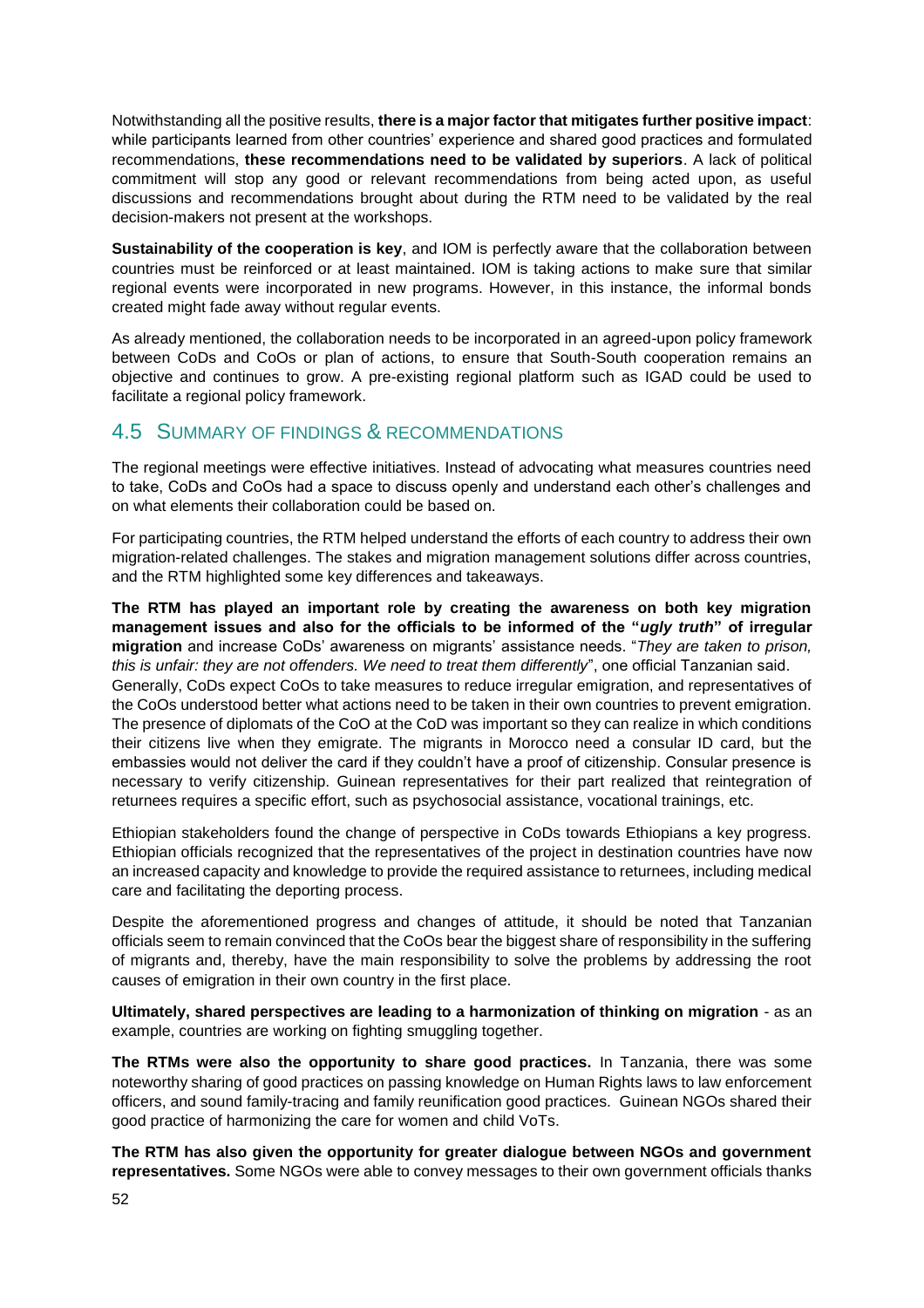to the RTM. For example, ACLS reported that the presence of representatives of government institutions made it possible to convey the message that migrants were not responsible for AIDS in Morocco. Regularization of migrants is a good thing, but it must be ensured that regularized migrants have access to services in health, education and access to the labor market. With regard to returnees' reintegration, Ethiopian stakeholders interviewed also came to recognize that they need more support from NGOs and the private sector for the reintegration process. There are few NGOs in Ethiopia who can assist compared to the number of migrants returning.

In Ethiopia, the RTM resulted in identifying what Ethiopia needs to focus on to reduce migration, including the establishment of a responsible and accountable body or structured institution for migration and all interrelated issues.

**Actors also realized the extent of IOM's commitment and involvement,** and that the EU has a strong political will in supporting government and other actors' efforts to improve migration management.

**Some recommendations focusing on improving the sustainability and impact of RTMs can be made.** First and foremost, it is critical that similar events continue to be organized in the near future, otherwise the collaboration that has been initiated may fizzle out.

Collaboration efforts need also to be organized with government actors at a higher level with decisionmaking power. In that case, such efforts to foster durable cooperation must have the objective to develop a plan of action or outline of bilateral agreement or framework agreement as a deliverable of the workshop, and that would be followed up afterwards. Each country could have specific objectives negotiated within a framework (for instance, CoO agreeing to increase efforts to reduce irregular migration, while CoD make specific efforts to safer return; data exchange; or a narrower agenda if migration management sounds too ambitious). Without a defined agenda, the outcomes of these regional meetings will not be sustainable. IOM could also rely on regional platforms such as the Inter-Governmental Authority for Development (IGAD) that could coordinate migration issues over multiple countries.

Alternatively, in a less ambitious and intermediate step, IOM, with the political support from the EU, could encourage government officials to work together on practical projects. For example:

- Pilot projects on employment centers.
- **.** Information system to be put in place between CoOs and CoDs, with support from IOM or other actors.
- Participants from CoOs and CoD in this type of event could be encouraged to exchange information on their initiatives on migration (for instance, update efforts of a CoO to prevent emigration). A simple online platform could be used to this end.

If these activities are not sustained, efforts already accomplished in terms of relationship-building, which is an important milestone for South-South cooperation, may fade out quickly.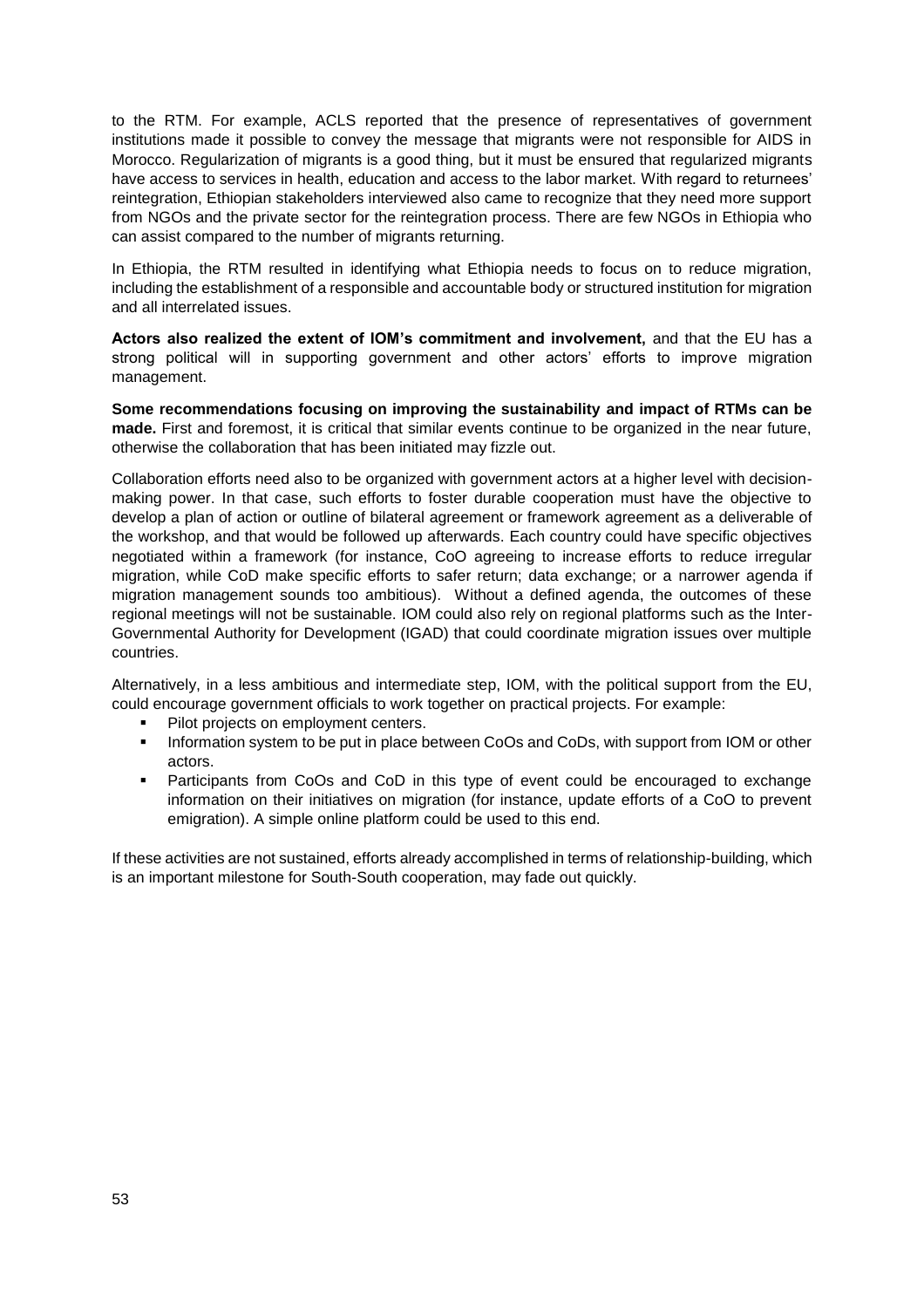## <span id="page-53-0"></span>**5 CROSS-COMPONENT ANALYSIS**

*While the relevance, effectiveness, impact and sustainability were analyzed for each component to take into account the very different nature of each activity of the portfolio, it was judged more adequate to analyze the efficiency of the program, as well as cross-cutting criteria of gender and "do no harm" and finally lessons learned, at the portfolio level.*

### <span id="page-53-1"></span>5.1 EFFICIENCY

Under the efficiency criteria, the evaluation focuses on considerations regarding the project management.

**The project implemented a striking number of activities covering a total of eight different countries, requiring efficient management.** The management of the portfolio of activities was dispatched among IOM offices in Morocco, Yemen and Tanzania ("project management sites"). IOM Morocco ensured the overall supervision of the implementation and regional coordination. As the project was funded through DEVCO, the IOM regional office in Brussels was also involved, in order to liaise with the EU. The office in Brussels also provided technical support.

To prepare for coordination challenges ahead, IOM Morocco took specific measures.

- A **project focal point** was appointed in each IOM project management site office. This has been an effective way to coordinate and facilitate the implementation of the project. Nevertheless, as the focal points were drawn from the existing staff (in general from the AVRR), it has been difficult to manage the additional workload since IOM missions in question are reportedly already understaffed.
- Along with regular informal coordination between IOM Morocco and other IOM offices, **a steering committee was set up for the project to take stock of the progress of the implementation once a year.** In addition to the IOM project focal points, the EU representatives took part in meetings. It gave the EU representatives the opportunity to ask questions to IOM field staff directly, which the DEVCO representative was keen on doing as she does not have many opportunities to have direct and detailed discussions with staff from the field on operations and context. IOM staff and EU representatives interviewed viewed this mechanism as a good management tool. While members discussed challenges and suggested solutions, the steering committee could have been the opportunity to reflect further on the program intermediate outcomes (beyond activities), possible adjustments of approaches to maximize impact for the remainder of the project, or discuss the results of the mid-term evaluation, to name a few examples. Moreover, there was a need for more follow-up actions on the meeting discussions. Finally, as the steering committee met once a year, a lighter format with more frequent meetings would have been appropriate for closer monitoring and agile decision-making on the project.
- To ensure that the financial and administrative information could be effectively consolidated and that the EU grant requirements were observed, **IOM Morocco's Financial and Administrative officer visited IOM offices (except for Yemen)** to give orientation sessions on the processes for the project. From a financial point of view, the monthly coordination between IOM Morocco and other offices went smoothly.
- From a programmatic point of view, **IOM Morocco provided other offices with guidelines on some key activities.** Most notably, IOM provided a clear list of criteria of vulnerability for migrants, produced guidelines to develop CMC terms of reference in each country and guidelines on procedures for AVRR for CMC and terms of reference for the CMC. Of note, these guidelines included a description of the steps of AVRR for the project and information on institutions to refer returnees to (for vocational integration, hospitals for sick returnees, etc.).

**Regarding internal monitoring of activities,** IOM has documented almost all its activities carried out and has conducted an internal mid-term evaluation. In addition, three monitoring visits were conducted by IOM staff on AVRR activities in Côte d'Ivoire, Ethiopia and Guinea.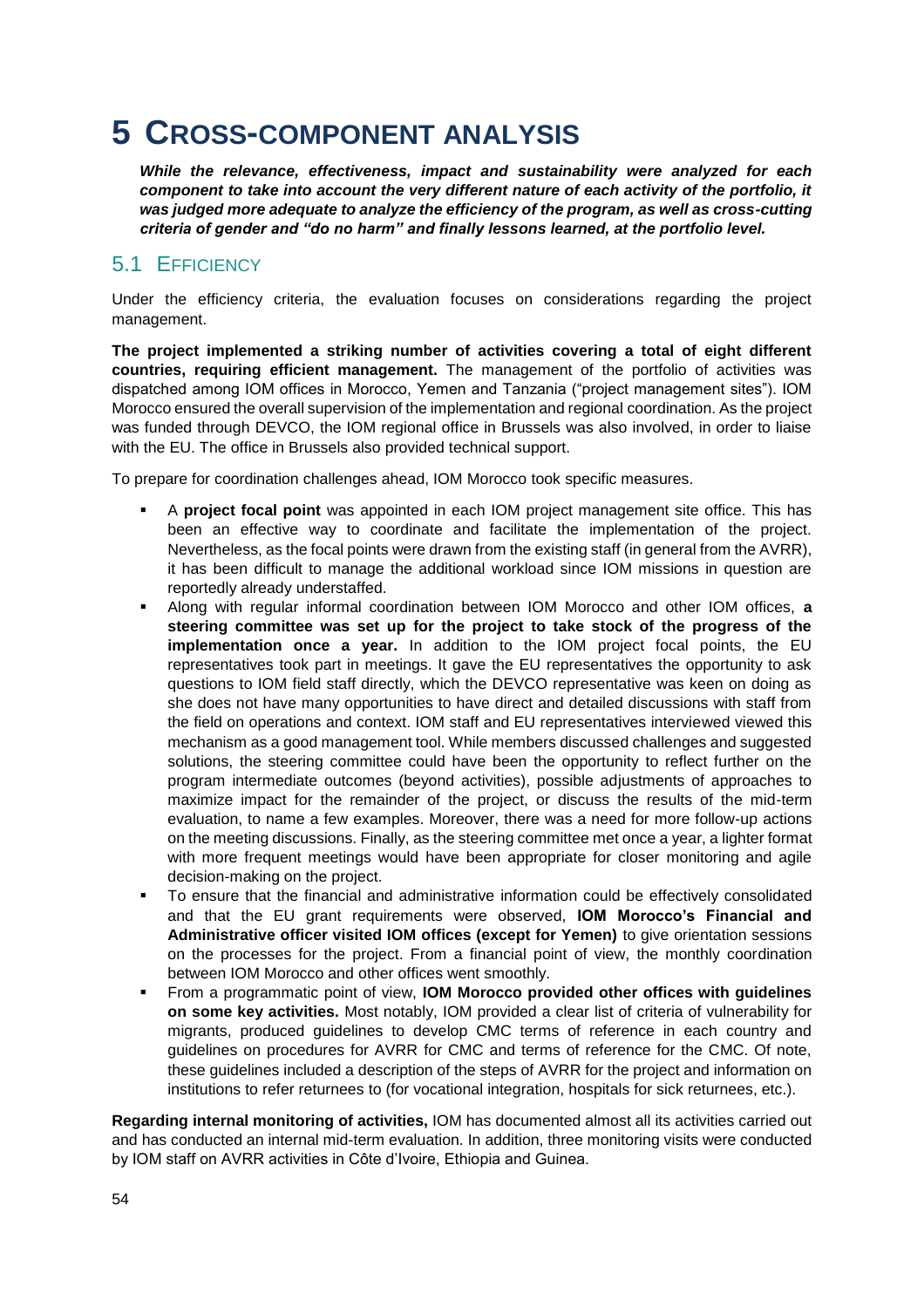**A database was used by IOM to monitor the returns and reintegration activities, including financial information.** The database was updated by operational staff in Morocco. Users report that it could be better designed and more user-friendly. Moreover, it seems that IOM offices have used different tools. The database could be improved and be standardized across countries to facilitate aggregation of data and monitoring.

#### **IOM staff interviewed appraised that the coordination between IOM offices and IOM Morocco was effective.**

#### **However, a few key challenges were identified, the first one being contract amendment approval delays.**

The approval of the first amendment of the contract by the EU took five months, mostly because of constraining rules and administrative procedures at the DEVCO level. The process needed frequent back and forths between Morocco and Brussels. Hence, IOM Morocco had to wait until May 2016 to launch the return of AVRR assistance. Similarly, the validation process delayed return operations in Yemen and various activities in Tanzania. As one informant stated, "*My colleagues at the headquarters in Brussels may underestimate how critical IOM's situation was with the delay in the signature of the amendment. IOM is very exposed in Morocco and it was very affected; it caused them a lot of troubles without mentioning that they had to deal with a humanitarian situation in Yemen.*" A second amendment also took over 4 months to be signed.

**Staff turnover and workload also caused disturbances in project management.** The turnover of staff came in the way of coordination between offices. In Morocco alone, over the duration of the project, the project saw four different project managers (the ones in charge of implementation of activities under IOM Morocco's portfolio). Also, there was a gap of more than a month after the regional coordinator left before the new one took office. Fortunately, thanks to a good handover process, the impact on project implementation was mitigated.

**Across IOM offices, the existing workload of the staff who were given responsibility in the project has been a significant issue.** Notably, the project focal points had been over-burdened, which partly explained delays in implementation. Likewise, the financial management, already made complicated by the number of countries to work with, had to be performed by already stretched human resources in most IOM missions. It has also been reported that IOM Morocco experienced delay in validating the life projects from returnees from Guinea – which was compounded by delays in signing amendments to the contract. Again, these processes were mostly due to the heavy workloads of the AVRR team. More broadly, the design of the project may have been overly ambitious compared to the human resources capabilities.

All these factors considered and taking into account the crisis in Burundi and Yemen, which implied major changes in the project design, the delays in the implementation are largely understandable. The project had to request two no-cost extensions, lengthening the project's timeframe from 18 to 30 months, to be fully implemented.

**Finally, one recurrent project management issue that arose is a relative weakness of IOM in following up on several activities**, for instance, following up ToT in Tanzania; the uptake of the thematic studies under the capacity-building activities done in Morocco; follow-up action on decisions made during steering committee meetings, etc.

#### **The relevance of including three CoDs of very different contexts under the same project was, from the outset, questionable.**

But as each of these IOM offices was submitting, roughly around the same period, a proposal to the EU for support of voluntary and reintegration assistance, the EU suggested to combine the projects into one multi-country intervention. However, another key rationale was that the participating countries had similar patterns of stranded migrants and therefore could learn from other systems and practices in different contexts. As explained above in this report, it indeed resulted in a good learning experience.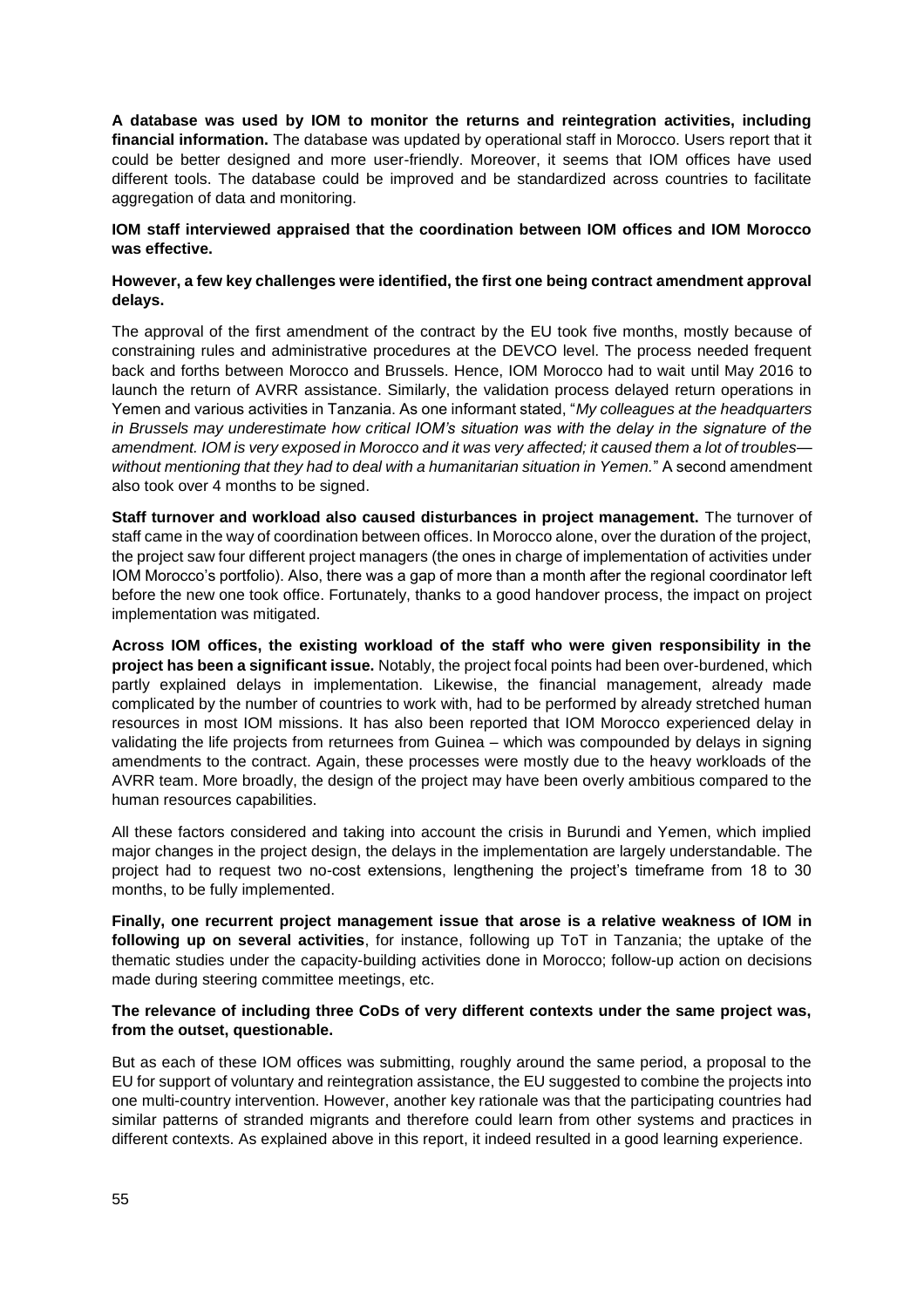**However, the drawbacks in terms of logistical constraints, project management and coordination challenges may have outweighed the learning benefits.** Moreover, these crossfertilization opportunities could have been arranged differently (even through different project lines by the means of study tours, for instance) without merging the three CoDs interventions.

It is important to note, too, that if the projects had been implemented separately, EU delegations in the respective countries would have managed the grants, which would have created much more flexibility and quicker decision-making in general and most notably in regard to the adjustments of the project design and budget, along the way.

**Overall, the relationship with DEVCO has been very good**. The DEVCO representative was very interested and engaged in the project implementation. Underlying that she was keen on direct interaction, she was satisfied to have received monthly updates developed by IOM Morocco and welcomed opportunities to have direct interactions with project implementers (through the steering committee, for instance). This was a good management practice that enhanced accountability and reinforced the relationship with the EU.

There was no official requirement for EU delegations at the country-level to follow the project. However, the EU officer in Morocco coordinated regularly with IOM Morocco and engaged in operational supervision of the project "as a courtesy", since it was not part of her responsibilities. The EU delegation representative confirmed that the coordination with IOM Morocco was excellent. DEVCO was satisfied with the reports coming from the EU delegation in Rabat thanks to this good relationship.

There was no country-level coordination in Yemen or Ethiopia.

#### **Project participants and implementers related several recommendations to improve efficiency:**

- Improve the format and standardize the database of AVRR migrants assisted.
- Appointing a project focal point was an obvious and sensible decision. However, given the coordination challenges mentioned above, IOM should preferably make arrangements so that, for a similar multi-country project, focal points can dedicate enough time for implementation. Ideally, budgeting will mark supporting staff as necessary in their proposal to donors.
- Activity reports could be improved by systematically identifying results of activities, as some reports tend to be purely descriptive of the activities implemented.
- The short monthly report to the EU should be rolled out as standard practice.

### <span id="page-55-0"></span>5.2 CROSS-CUTTING ISSUES

**The project has proved gender-sensitive** in the way it handled the AVRR, as IOM provided appropriate assistance to women by distributing the appropriate hygiene kits to female returnees. Also, IOM provided diapers and baby food for women returnees with infants (extremely rare cases in this project).

Regarding the participation of women in capacity-building activities, IOM would have liked to have more women attend the trainings. That being said, this is largely beyond IOM's control. While activities in Morocco had an acceptable gender balance on average, IOM Tanzania and IOM Guinea acknowledged that the participation of women was disappointingly low, but this merely reflects the lack of women in the participating institutions.

**Overall, the project has observed the "Do no harm" principle.** Given that vulnerable returnees received more financial assistance than non-vulnerable ones and that IOM recognized that it was not transparent with beneficiaries about this difference of treatment, it could have created tensions between the two groups of beneficiaries. According to the stakeholders interviewed, there have been only minor cases of conflicts between some returnees in Guinea. These tensions could be tamed. It is nonetheless advisable that IOM communicate clearly on the eligibility for different amounts received (605 euros instead of 500) to prevent risks. Likewise, no issues between community members based on the fact that returnees benefited from assistance from the project were reported.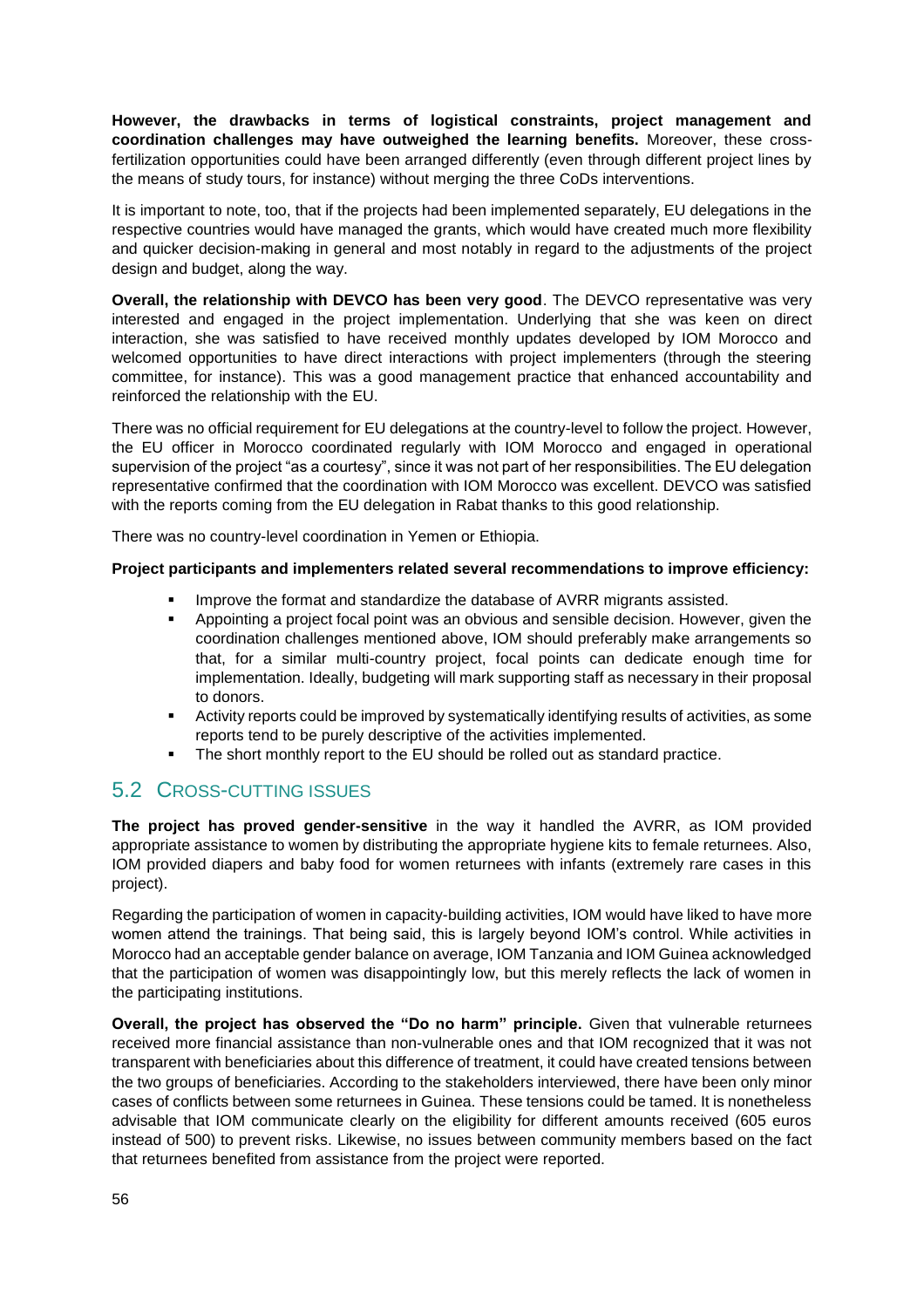### <span id="page-56-0"></span>5.3 LESSONS LEARNED

#### 5.3.1 CAPACITY-BUILDING

Capacity-building through training has been found relevant, and it certainly was an opportunity to fill knowledge gaps for participants, especially concerning IOM activities. The content was found very relevant, and very concrete changes in perception and attitude of participants from several ministries and agencies were already reported: in general, the training helped shift their understanding of migrant needs and rights and generated concrete changes in attitude among many of them. This is particularly true of Tanzanian immigration officiers.

Overall, the capacity-building component was noted for the excellent procedural approach adopted throughout the IOM offices. From the needs assessment to the inclusion of relevant experts and thematic studies, the excellent organization was a source of satisfaction. The trainings were all the more appreciated as they provided an opportunity to exchange informally between representatives of different countries and institutions.

However, training content and thematic studies were not systematically shared with stakeholders within each institution, limiting their ability to build upon capacity-building activities within their own organizations. Furthermore, the participants targeted were not always the most relevant ones within their institution, and, at best, could only relate the knowledge gained informally; at worst, they could not apply any of the knowledge gained to their own work. Targeting existing training units within government institutions when they are present and are functioning would increase the returns on trainings. Besides, since real changes can only be operated by higher-level managers, they should be more explicitly targeted for these trainings.

Study tours were found to be relevant and very effective, as they gave practical application examples and exposed best practices. Also, the relationships created on a study tour are arguably more likely to be maintained than those forged at trainings.

The two media training components were extremely well-received, and the training was reported to have a direct and immediate impact on the way journalists were able to report on migration-related issues following the training sessions. Arguably the biggest effect of the training in Tanzania was that it opened a channel of communication between journalists and IOM. Yet, targeting editors from media organizations could foster a more general attitudinal shift, which would complement the trainings on migration-reporting.

### 5.3.2 AVRR

The AVRR component was highly relevant across all contexts, and the return process was found to be very effective in all countries despite challenging contexts, including high staff workloads in Morocco and Tanzania, and even war in Yemen. Excellent cooperation between embassies, governments and IOM, as well as the dedication of AVRR staff, facilitated returns. The AVRR staff has been repeatedly commended for its commitment, but they remain overwhelmed by the workload. This has caused delays in returns and hinders follow-up on cases.

The lack of monitoring or follow-up on returnees is detrimental to project evaluation and improvement, but also has a psychological effect on returnees themselves. Field visits could help AVRR staff better understand the additional needs. Psychosocial assistance is difficult to access, but having more contact upon return with IOM or AVRR staff would provide a source of hope. In fact, returnees noted that the contacts they had had with AVRR staff had been a source of motivation and hope.

The reintegration assistance also showed some design flaws: not everyone is an entrepreneur and the assistance does make the assumption that every returnee should succeed through entrepreneurship. The Guinean in-kind aid for income generating activities leaves returnees with three business options: selling phone credit refill cards, moto-taxi, or a trade (mostly groceries, clothes or other products). Returnees found the options made available to them inadequate and limiting.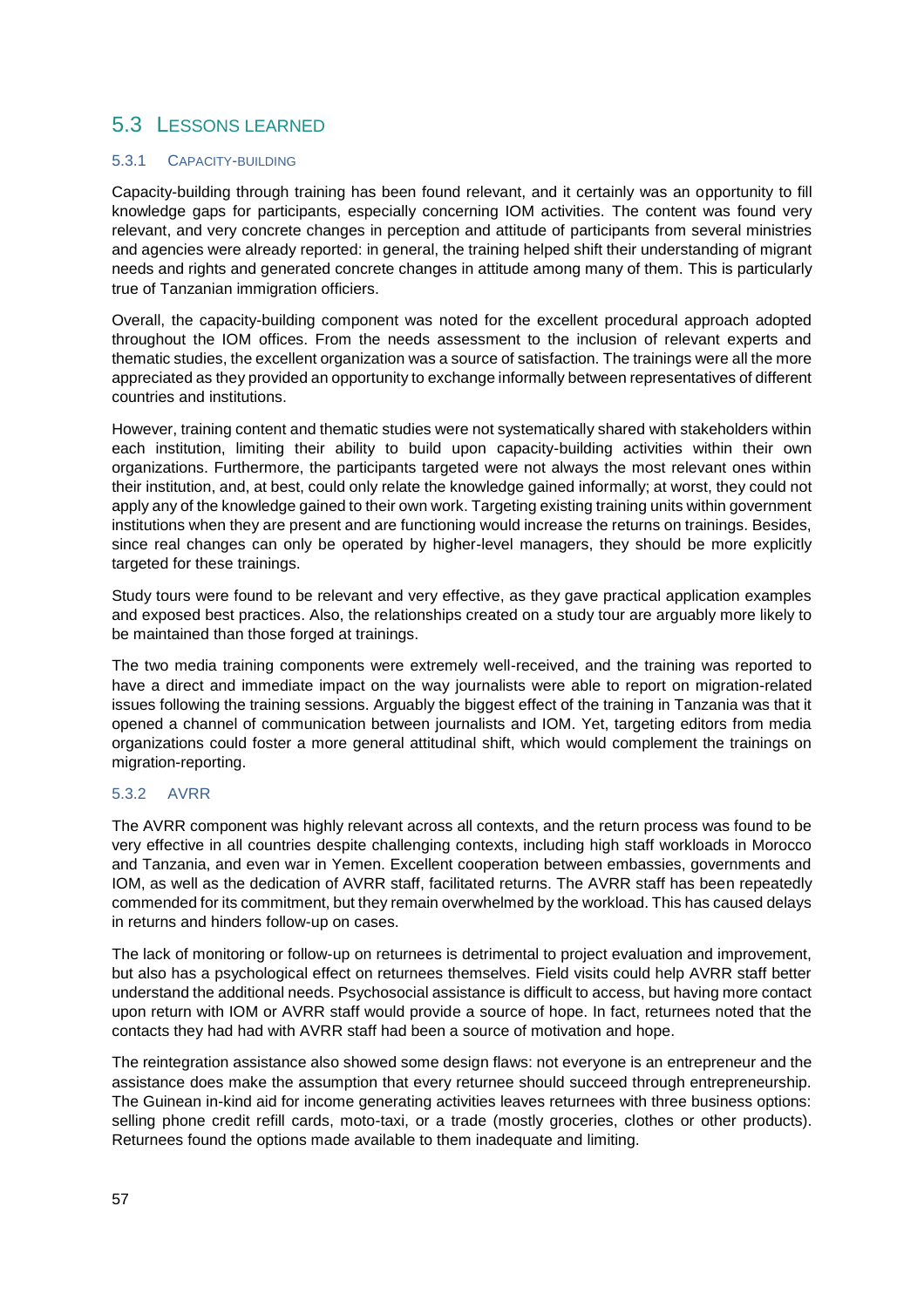In addition, the reintegration financial assistance as found insufficient. Crossing the opinions of staff from IOM Guinea in charge of reintegration, the amount may be significant considering the poverty in Guinea (GPD per capita—PPP is at 2000 US dollars), but it is a small amount to set-up a business. The amount of in-kind financial aid given under the project was under the average amount given by other donors, which approximates 1000 euros in general. The returnees have to scale down their ambition regarding their personal projects to the amount allocated. For instance, if you want to be a taxi driver in Conakry (with a vehicle) it would cost about 2000 euros. In some cases, the families would top up the needs accordingly.

However, the assistance's shortcomings could be alleviated in some cases by a redesign, as the value of a community-approach to reintegration is more thoroughly assessed. Communities are key to the success of reintegration. Such an approach would make reintegration more durable, but also address the driving factors of irregular migration. One of the unexpected impacts of AVRR was on the community of origin, as returnees related their experiences among their communities and dissuaded others from undertaking illegal migration.

The Ethiopian advanced reintegration assistance is a source of good practices, as agreements were made with microfinance agencies and occupational training institutions. The aid is rooted in an understanding of the contexts of returnees' communities.

The case management component was relatively less impactful than other components. While these are sound structures, their sustainability is an issue, and the problem lies in the low appropriation of their mandates.

#### 5.3.3 REGIONAL COORDINATION & LEARNING

The regional meetings were effective initiatives and provided a much-needed allocated time and space for peer-to-peer discussions between CoDs and CoOs. The format itself lent to frank and open discussions that formal diplomatic channels restrict. Those meetings led to a shift in attitudes and perspectives concerning other countries' challenges and practices and are an avenue to share best practices.

Regional coordination should be at the heart of AVRR policies, as successful AVRR necessitates strong and positive relationships, which the regional coordination meetings aimed to foster. Yet, the frequency of the regional meetings had limited impact. Furthermore, it is critical that similar events continue to be organized, as budding collaborations should be encouraged. The gains made may fade quickly if not sustained.

#### 5.3.4 OVERALL MANAGEMENT

The project necessitated a large management structure, with three regional offices as well as IOM offices in Brussels involved. Overall, the management structure was successful; however, cooperation between IOM offices among CoOs could be reinforced.

The project has triggered more support from the EU on other cooperation projects focusing on voluntary returns from EU countries, and as such, provides the basis for best practices for both CoDs and CoOs.

It must be noted that there was an imbalance across components as the project would benefit from emphasizing regional coordination and learning over the capacity-building components, which were more resource-intensive for arguably lower policy-impact.